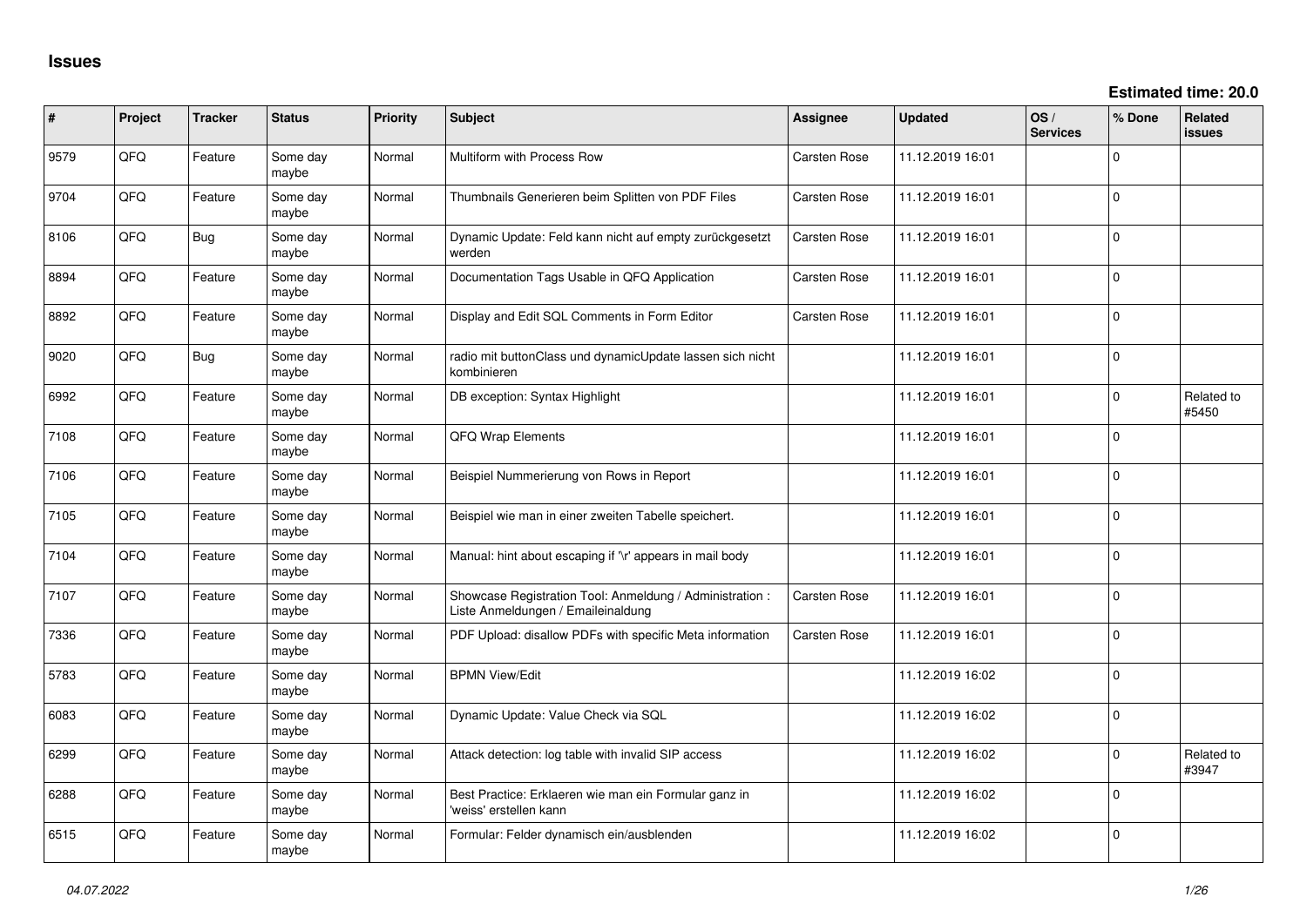| #    | Project | <b>Tracker</b> | <b>Status</b>     | <b>Priority</b> | <b>Subject</b>                                                                                                                | <b>Assignee</b>     | <b>Updated</b>   | OS/<br><b>Services</b> | % Done         | Related<br><b>issues</b>                    |
|------|---------|----------------|-------------------|-----------------|-------------------------------------------------------------------------------------------------------------------------------|---------------------|------------------|------------------------|----------------|---------------------------------------------|
| 6715 | QFQ     | Feature        | Some day<br>maybe | Normal          | Code-Refactoring: dbArray vereinheitlichen                                                                                    | Carsten Rose        | 11.12.2019 16:02 |                        | $\Omega$       |                                             |
| 4349 | QFQ     | Feature        | Some day<br>maybe | Normal          | link download: downloaded external URL to<br>deliver/concatenate - check mimetipe and handle it correctly                     | Carsten Rose        | 11.12.2019 16:02 |                        | $\mathbf 0$    |                                             |
| 4442 | QFQ     | Feature        | Some day<br>maybe | Normal          | Special Column Name: _link - new symbol G (Glyph) to<br>choose any available symbol                                           |                     | 11.12.2019 16:02 |                        | $\Omega$       |                                             |
| 4441 | QFQ     | Bug            | Some day<br>maybe | Normal          | \$_SERVER Vars sollten nur aus dem Store genommen<br>werden - Code entsprechend anpassen.                                     |                     | 11.12.2019 16:02 |                        | $\mathbf 0$    |                                             |
| 4440 | QFQ     | Feature        | Some day<br>maybe | Normal          | Manual.rst: explain how to. expand PHP Session to 4h                                                                          |                     | 11.12.2019 16:02 |                        | $\mathbf 0$    |                                             |
| 4420 | QFQ     | Feature        | Some day<br>maybe | Normal          | Client: Local Storage - store the changes of a form, local in<br>the browser.                                                 | Benjamin Baer       | 11.12.2019 16:02 |                        | $\mathbf 0$    |                                             |
| 4444 | QFQ     | Feature        | Some day<br>maybe | Normal          | FE.type=upload: detect mime type                                                                                              |                     | 11.12.2019 16:02 |                        | $\Omega$       | Related to<br>#4303                         |
| 4839 | QFQ     | Feature        | Some day<br>maybe | Normal          | gfg-handle in <head> Abschnitt</head>                                                                                         | <b>Carsten Rose</b> | 11.12.2019 16:02 |                        | $\mathbf 0$    |                                             |
| 4974 | QFQ     | Feature        | Some day<br>maybe | Normal          | Long polling - inform all listening clients of changes                                                                        |                     | 11.12.2019 16:02 |                        | $\mathbf 0$    |                                             |
| 4956 | QFQ     | Feature        | Some day<br>maybe | Normal          | Sendmail: Benutzerdefinierte Headers                                                                                          | <b>Carsten Rose</b> | 11.12.2019 16:02 |                        | $\mathbf 0$    |                                             |
| 5160 | QFQ     | Feature        | Some day<br>maybe | Normal          | QFQ collaborative / together.js, ShareJS, y-js, collaborative,                                                                |                     | 11.12.2019 16:02 |                        | $\mathbf 0$    |                                             |
| 5129 | QFQ     | Feature        | Some day<br>maybe | Normal          | Reports: SQL fuer x Achse und y Achse                                                                                         |                     | 11.12.2019 16:02 |                        | $\mathbf 0$    |                                             |
| 3291 | QFQ     | Feature        | Some day<br>maybe | Normal          | AutoCron websiteToken                                                                                                         | <b>Carsten Rose</b> | 11.12.2019 16:02 |                        | $\mathbf 0$    | Related to<br>#4250                         |
| 3285 | QFQ     | Feature        | Some day<br>maybe | Normal          | Zeichenlimit pro Feld: textarea / editor                                                                                      | <b>Carsten Rose</b> | 11.12.2019 16:02 |                        | $\Omega$       |                                             |
| 3273 | QFQ     | Feature        | Some day<br>maybe | Low             | Dirty Flag in Form                                                                                                            | <b>Carsten Rose</b> | 11.12.2019 16:02 |                        | $\mathbf 0$    |                                             |
| 3385 | QFQ     | Feature        | Some day<br>maybe | Normal          | templateGroup: insert/update/delete non primary records                                                                       | Carsten Rose        | 11.12.2019 16:02 |                        | $\overline{0}$ |                                             |
| 3350 | QFQ     | Feature        | Some day<br>maybe | Normal          | FormEditor: Hilfetext hinter 'checktype'                                                                                      | <b>Carsten Rose</b> | 11.12.2019 16:02 |                        | l 0            |                                             |
| 3349 | QFQ     | Bug            | Some day<br>maybe | Normal          | config.qfq.ini: a) vertraegt keine '=' im Value (z.B. Passwort),<br>b) Values sollten in ticks einschliessbar sein (spaces, ) | <b>Carsten Rose</b> | 11.12.2019 16:02 |                        | $\mathbf 0$    |                                             |
| 3332 | QFQ     | Feature        | Some day<br>maybe | Normal          | Uploads: Thumbnails, Details zum hochgeladenen File                                                                           | Carsten Rose        | 11.12.2019 16:02 |                        | $\mathbf 0$    | Related to<br>#3264,<br>Related to<br>#5333 |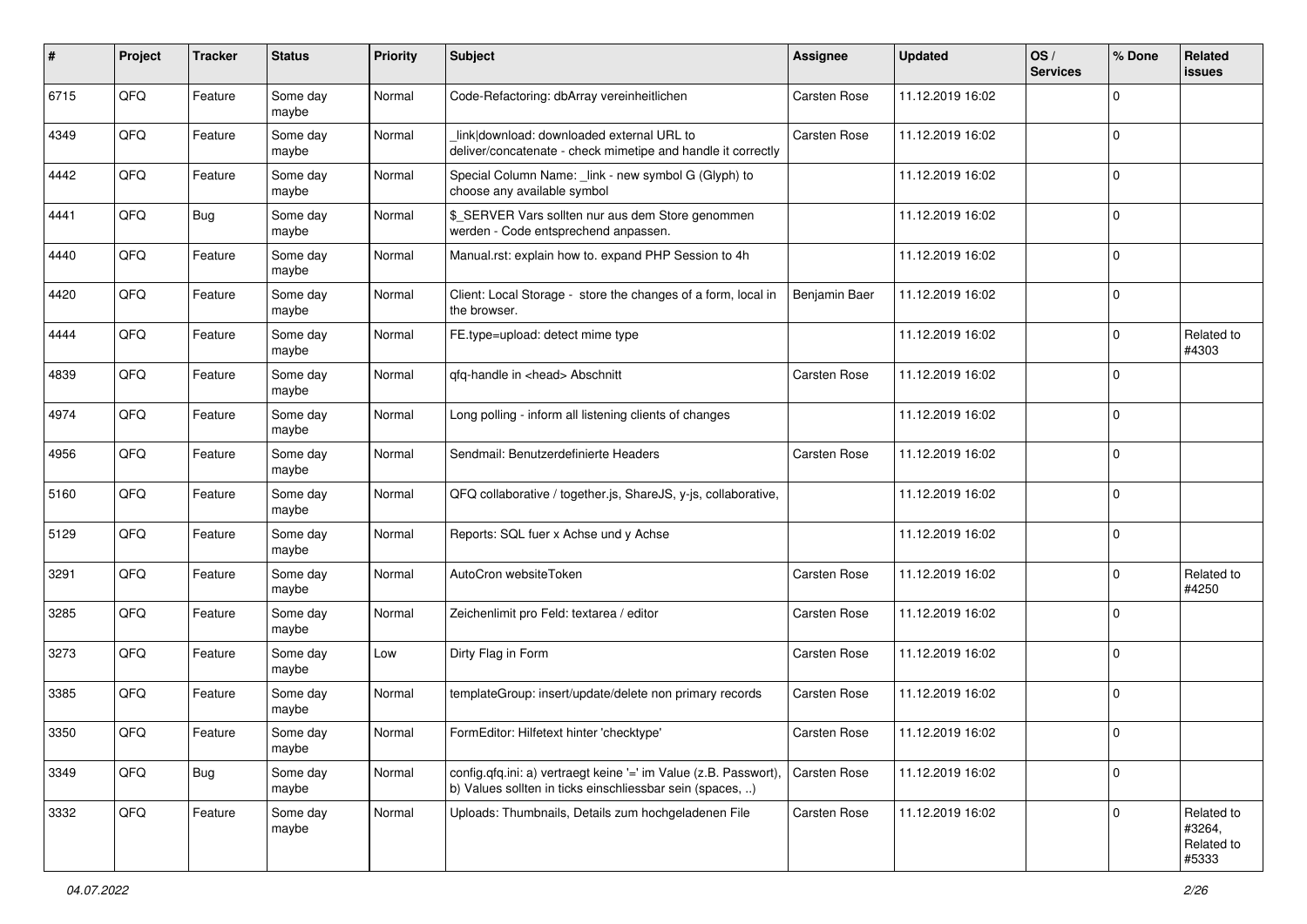| #    | Project | <b>Tracker</b> | <b>Status</b>     | <b>Priority</b> | Subject                                                                                                                                                  | <b>Assignee</b>     | <b>Updated</b>   | OS/<br><b>Services</b> | % Done      | Related<br>issues    |
|------|---------|----------------|-------------------|-----------------|----------------------------------------------------------------------------------------------------------------------------------------------------------|---------------------|------------------|------------------------|-------------|----------------------|
| 3331 | QFQ     | Feature        | Some day<br>maybe | Normal          | Default Tooltip fuer _page? Links: mit Form und Record ID                                                                                                | Carsten Rose        | 11.12.2019 16:02 |                        | $\mathbf 0$ |                      |
| 3495 | QFQ     | Feature        | Some day<br>maybe | Normal          | Predifined Parameter werden nicht in '+' (add new record)<br>SIP gerendert.                                                                              |                     | 11.12.2019 16:02 |                        | $\mathbf 0$ |                      |
| 3415 | QFQ     | Feature        | Some day<br>maybe | Normal          | FE Login Box Templatefile                                                                                                                                | Benjamin Baer       | 11.12.2019 16:02 |                        | $\Omega$    |                      |
| 3458 | QFQ     | Feature        | Some day<br>maybe | Normal          | Display 'Edit Form Element'-Checkbox on form: should<br>depend on FE Group                                                                               | <b>Carsten Rose</b> | 11.12.2019 16:02 |                        | $\mathbf 0$ | Related to<br>#3447  |
| 3457 | QFQ     | Feature        | Some day<br>maybe | Normal          | LDAP: concat multi values to one single entry                                                                                                            | <b>Carsten Rose</b> | 11.12.2019 16:02 |                        | $\mathbf 0$ |                      |
| 3402 | QFQ     | Feature        | Some day<br>maybe | Normal          | Syntax Highlighting via CodeMirror                                                                                                                       | <b>Carsten Rose</b> | 11.12.2019 16:02 |                        | 100         | Related to<br>#3207  |
| 3567 | QFQ     | Feature        | Some day<br>maybe | Low             | 'Save', 'Close', 'New' als FormElement                                                                                                                   |                     | 11.12.2019 16:02 |                        | $\mathbf 0$ |                      |
| 3537 | QFQ     | Feature        | Some day<br>maybe | Low             | SHOW COLUMNS FROM tableName - Extend '{{!'<br>definition                                                                                                 | Carsten Rose        | 11.12.2019 16:02 |                        | 0           |                      |
| 3617 | QFQ     | Feature        | Some day<br>maybe | Normal          | Load javascripts at bottom                                                                                                                               |                     | 11.12.2019 16:02 |                        | 0           |                      |
| 3588 | QFQ     | Bug            | Some day<br>maybe | Normal          | templateGroup: versteckte Elemente werden weiterhin<br>gespeichert.                                                                                      | <b>Carsten Rose</b> | 11.12.2019 16:02 |                        | $\mathbf 0$ |                      |
| 3646 | QFQ     | Feature        | Some day<br>maybe | Normal          | Moeglichkeit HTML Tags in Reports auszugeben (zu<br>enkodieren: htmlspecialchars)                                                                        |                     | 11.12.2019 16:02 |                        | $\mathbf 0$ | Related to<br>#14320 |
| 3692 | QFQ     | Feature        | Some day<br>maybe | Normal          | QFQ Webseite                                                                                                                                             | Benjamin Baer       | 11.12.2019 16:02 |                        | $\Omega$    | Related to<br>#5033  |
| 3708 | QFQ     | Feature        | Some day<br>maybe | Normal          | Form: input - 'specialchars', 'none'  gewisse tags<br>erlauben, andere verbieten                                                                         | <b>Carsten Rose</b> | 11.12.2019 16:02 |                        | $\Omega$    | Related to<br>#14320 |
| 3682 | QFQ     | <b>Bug</b>     | Some day<br>maybe | Normal          | Dynamic update: Radio buttons                                                                                                                            | Carsten Rose        | 11.12.2019 16:02 |                        | $\mathbf 0$ |                      |
| 3677 | QFQ     | Feature        | Some day<br>maybe | Normal          | wkhtmltopdf: FE User access prohibited, if client IP changes<br>- \$TYPO3_CONF_VARS[FE][lockIP]                                                          | <b>Carsten Rose</b> | 11.12.2019 16:02 |                        | 0           |                      |
| 3666 | QFQ     | Feature        | Some day<br>maybe | Normal          | a) Performance Messung: mysql_real_escape_string() im<br>Vergleich zu str_replace(), b) doppeltes Aufrufen von<br>mysql_real_escape_string()             | <b>Carsten Rose</b> | 11.12.2019 16:02 |                        | 0           |                      |
| 3811 | QFQ     | <b>Bug</b>     | Some day<br>maybe | Normal          | Dynamic Update: extraButtonInfo - Text aktualisieren                                                                                                     | Carsten Rose        | 11.12.2019 16:03 |                        | 0           | Related to<br>#11517 |
| 3750 | QFQ     | <b>Bug</b>     | Some day<br>maybe | Normal          | FE in a row: if one violates check, all are red                                                                                                          | Carsten Rose        | 11.12.2019 16:03 |                        | $\mathbf 0$ |                      |
| 3879 | QFQ     | Feature        | Some day<br>maybe | Normal          | Form 'FormElement': Beim Feld 'name' rechts in der Notiz<br>einen Link einblenden - a) aktuelle Definition anzeigen, b)<br>Spalte in der Tabelle anlegen |                     | 11.12.2019 16:03 |                        | 0           |                      |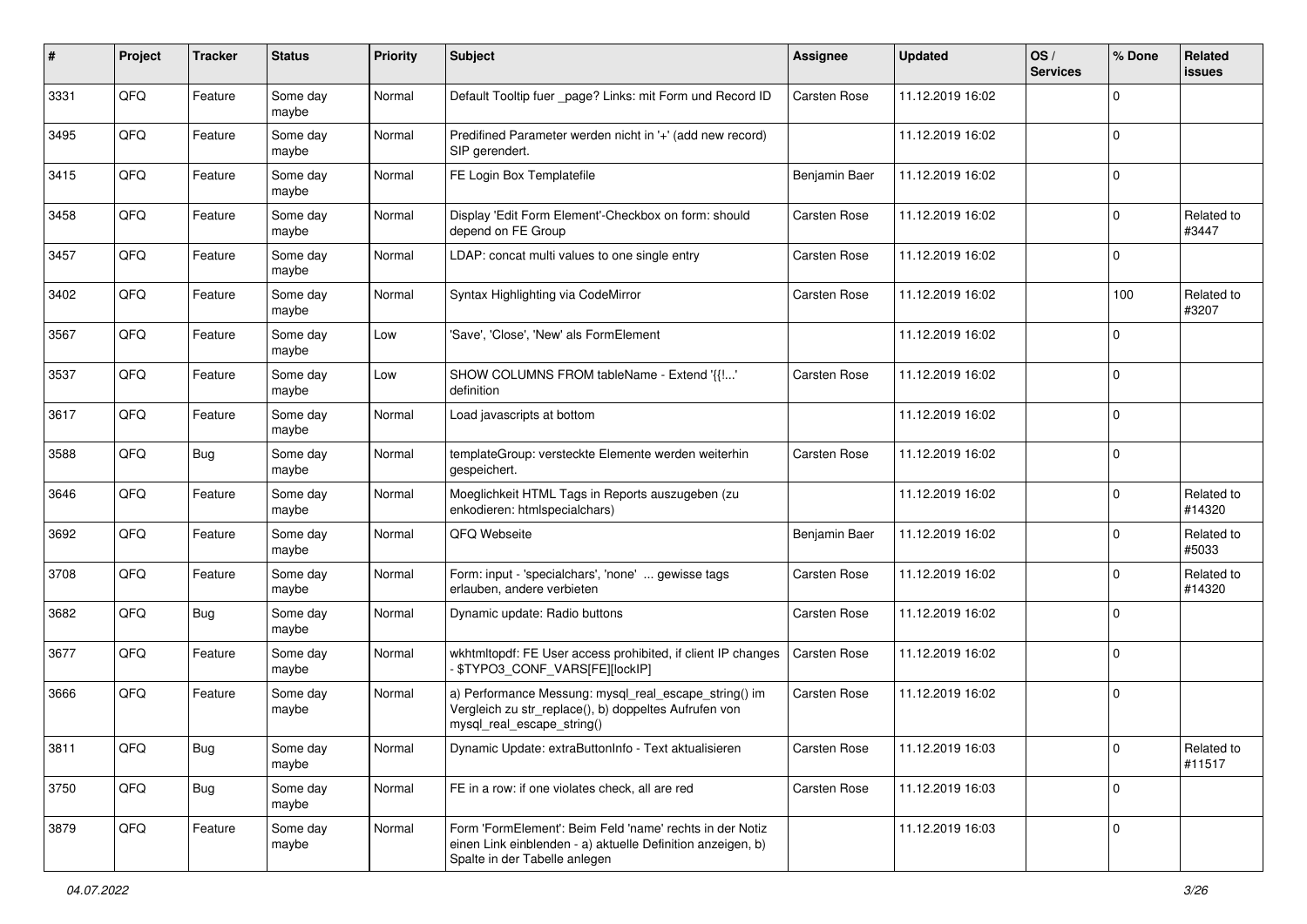| #    | Project | <b>Tracker</b> | <b>Status</b>     | <b>Priority</b> | <b>Subject</b>                                                                                                                      | Assignee            | <b>Updated</b>   | OS/<br><b>Services</b> | % Done      | <b>Related</b><br><b>issues</b>             |
|------|---------|----------------|-------------------|-----------------|-------------------------------------------------------------------------------------------------------------------------------------|---------------------|------------------|------------------------|-------------|---------------------------------------------|
| 3878 | QFQ     | Feature        | Some day<br>maybe | Normal          | Form 'FormElement': Spalte 'name' typeAhead mit<br>Spaltennamen der Primarytable.                                                   |                     | 11.12.2019 16:03 |                        | $\mathbf 0$ |                                             |
| 3877 | QFQ     | Feature        | Some day<br>maybe | Normal          | FormEditor: die Felder die aktuell nicht gebraucht werden<br>nur auf readonly/disabled setzen (nicht ausblenden > das<br>irritiert. | <b>Carsten Rose</b> | 11.12.2019 16:03 |                        | $\mathsf 0$ |                                             |
| 3941 | QFQ     | Feature        | Some day<br>maybe | Normal          | sqlAfter: es sollten mehrere moeglich sein                                                                                          | <b>Carsten Rose</b> | 11.12.2019 16:03 |                        | $\mathbf 0$ | Related to<br>#3942                         |
| 3905 | QFQ     | Feature        | Some day<br>maybe | Normal          | Documentation: Best Practice anhand eines Online<br>Bewerbungstools                                                                 | <b>Carsten Rose</b> | 11.12.2019 16:03 |                        | $\mathbf 0$ |                                             |
| 3900 | QFQ     | Feature        | Some day<br>maybe | Normal          | Extend documentation of 'Copy / Paste'                                                                                              | <b>Carsten Rose</b> | 11.12.2019 16:03 |                        | $\mathsf 0$ | Related to<br>#3899                         |
| 3895 | QFQ     | <b>Bug</b>     | Some day<br>maybe | Normal          | typeahead pedantic: on lehrkredit Idap webpass - if only one<br>person is in dropdown, such person can't be selected                | <b>Carsten Rose</b> | 11.12.2019 16:03 |                        | $\mathbf 0$ |                                             |
| 3882 | QFQ     | <b>Bug</b>     | Some day<br>maybe | Normal          | templateGroup: disable 'add' if limit is reached - funktioniert<br>nicht wenn bereits records existierten                           | <b>Carsten Rose</b> | 11.12.2019 16:03 |                        | $\mathbf 0$ |                                             |
| 4008 | QFQ     | <b>Bug</b>     | Some day<br>maybe | Normal          | FormElemen.type=sendmail: wrong 'TO' if 'real<br>name <rea@mail.to>' is used</rea@mail.to>                                          | Carsten Rose        | 11.12.2019 16:03 |                        | $\mathbf 0$ |                                             |
| 3991 | QFQ     | Feature        | Some day<br>maybe | Normal          | report: Columnname '_skipWrap' skips 'fbeg', 'fend'                                                                                 | <b>Carsten Rose</b> | 11.12.2019 16:03 |                        | $\pmb{0}$   |                                             |
| 3947 | QFQ     | Feature        | Some day<br>maybe | Normal          | Attack detectect: logout current user                                                                                               | <b>Carsten Rose</b> | 11.12.2019 16:03 |                        | $\mathbf 0$ | Related to<br>#5458.<br>Related to<br>#6299 |
| 3942 | QFQ     | Feature        | Some day<br>maybe | Normal          | Action Elemente: neu generierte IDs via FE weitergeben                                                                              | <b>Carsten Rose</b> | 11.12.2019 16:03 |                        | $\mathbf 0$ | Related to<br>#3941                         |
| 4027 | QFQ     | Feature        | Some day<br>maybe | Normal          | Missing: orange 'check' / 'bullet'                                                                                                  |                     | 11.12.2019 16:03 |                        | $\mathbf 0$ |                                             |
| 4026 | QFQ     | Feature        | Some day<br>maybe | Normal          | sqlLog.sql: log number of FE.id                                                                                                     | <b>Carsten Rose</b> | 11.12.2019 16:03 |                        | $\mathbf 0$ | Related to<br>#5458                         |
| 4138 | QFQ     | Bug            | Some day<br>maybe | Normal          | style fehlt                                                                                                                         |                     | 11.12.2019 16:03 |                        | $\mathsf 0$ |                                             |
| 4122 | QFQ     | Bug            | Some day<br>maybe | Normal          | file: Render Mode hat keinen Effekt                                                                                                 |                     | 11.12.2019 16:03 |                        | $\mathbf 0$ |                                             |
| 4197 | QFQ     | Feature        | Some day<br>maybe | Normal          | Unit Test fuer JSON Stream von QuickFormQuery.php ><br>doForm()                                                                     | <b>Carsten Rose</b> | 11.12.2019 16:03 |                        | $\mathbf 0$ |                                             |
| 4293 | QFQ     | <b>Bug</b>     | Some day<br>maybe | Normal          | Download broken if token 'd:' is missing - but no error<br>message                                                                  | <b>Carsten Rose</b> | 11.12.2019 16:03 |                        | $\mathbf 0$ | Related to<br>#7514                         |
| 4259 | QFQ     | Feature        | Some day<br>maybe | Normal          | Instant trigger a cron job                                                                                                          | <b>Carsten Rose</b> | 11.12.2019 16:03 |                        | $\mathbf 0$ |                                             |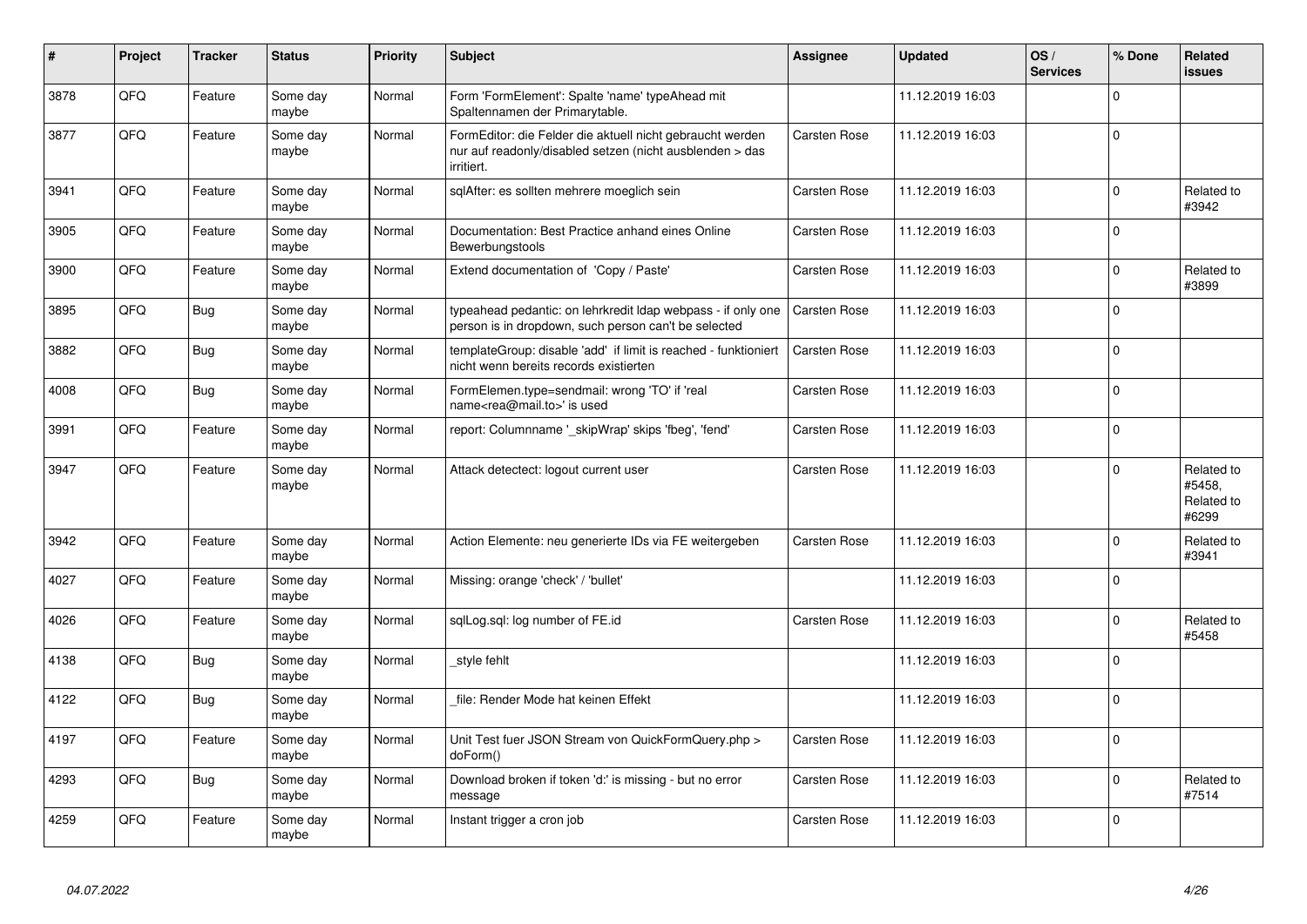| #    | Project | <b>Tracker</b> | <b>Status</b>     | <b>Priority</b> | <b>Subject</b>                                                                                                                 | <b>Assignee</b>     | <b>Updated</b>   | OS/<br><b>Services</b> | % Done      | Related<br><b>issues</b> |
|------|---------|----------------|-------------------|-----------------|--------------------------------------------------------------------------------------------------------------------------------|---------------------|------------------|------------------------|-------------|--------------------------|
| 1623 | QFQ     | Feature        | Some day<br>maybe | Normal          | RealURL                                                                                                                        |                     | 11.12.2019 16:03 |                        | 30          |                          |
| 1510 | QFQ     | Feature        | Some day<br>maybe | Normal          | jquery von google laden, falls das nicht geht lokal                                                                            |                     | 11.12.2019 16:03 |                        | $\Omega$    |                          |
| 1253 | QFQ     | Feature        | Some day<br>maybe | Normal          | QF: Colorpicker                                                                                                                |                     | 11.12.2019 16:03 |                        | $\Omega$    |                          |
| 1251 | QFQ     | Feature        | Some day<br>maybe | Normal          | QF: Combo                                                                                                                      |                     | 11.12.2019 16:03 |                        | $\Omega$    |                          |
| 1946 | QFQ     | Feature        | Some day<br>maybe | Normal          | Kontrolle ob der ReadOnly Modus bei den<br>Formularelementen korrekt implementiert ist                                         | <b>Carsten Rose</b> | 11.12.2019 16:03 |                        | $\mathbf 0$ |                          |
| 1635 | QFQ     | Feature        | Some day<br>maybe | Normal          | QFQ Extension content record: weitere Optionen<br>einblenden.                                                                  | Carsten Rose        | 11.12.2019 16:03 |                        | $\mathbf 0$ |                          |
| 2063 | QFQ     | <b>Bug</b>     | Some day<br>maybe | Normal          | Pills auf 'inaktiv' setzen falls keine Element auf dem Pill<br>sichtbar sind.                                                  | Benjamin Baer       | 11.12.2019 16:03 |                        | $\Omega$    | Related to<br>#3752      |
| 2084 | QFQ     | Feature        | Some day<br>maybe | Normal          | Mailto mit encryption: Subrecord                                                                                               | Carsten Rose        | 11.12.2019 16:03 |                        | $\Omega$    | Related to<br>#2082      |
| 2950 | QFQ     | Feature        | Some day<br>maybe | Normal          | Inhalt QFQ Records als File                                                                                                    |                     | 11.12.2019 16:03 |                        | $\Omega$    |                          |
| 2995 | QFQ     | Feature        | Some day<br>maybe | Normal          | Dropdown JQuery Plugin: 'chosen' - Moeglichkeit um Select<br>Listen mehr Funktion zu geben. Kein Bootstrap noetig.             | <b>Carsten Rose</b> | 11.12.2019 16:03 |                        | $\mathbf 0$ |                          |
| 3216 | QFQ     | Feature        | Some day<br>maybe | Normal          | dynamic update für checkbox label2                                                                                             | Carsten Rose        | 11.12.2019 16:03 |                        | $\Omega$    | Related to<br>#2081      |
| 3130 | QFQ     | <b>Bug</b>     | Some day<br>maybe | Normal          | Debug Info's nicht korrekt nach 'New > Save'.                                                                                  | Carsten Rose        | 11.12.2019 16:03 |                        | $\Omega$    | Related to<br>#3253      |
| 3267 | QFQ     | Feature        | Some day<br>maybe | Normal          | 2 Forms auf einer Seite: real + Read only                                                                                      | <b>Carsten Rose</b> | 11.12.2019 16:03 |                        | $\mathbf 0$ |                          |
| 9024 | QFQ     | <b>Bug</b>     | Some day<br>maybe | Normal          | QFQ Einarbeitung                                                                                                               |                     | 01.02.2020 15:56 |                        | $\Omega$    |                          |
| 2643 | QFQ     | <b>Bug</b>     | Some dav<br>maybe | Normal          | Zend / PHP Webinars anschauen                                                                                                  | Carsten Rose        | 01.02.2020 15:56 |                        | $\Omega$    |                          |
| 4583 | QFQ     | Bug            | Some day<br>maybe | Normal          | Dynamic Update bei TypeAhead Feldern                                                                                           | Carsten Rose        | 01.02.2020 23:19 |                        | $\Omega$    |                          |
| 4528 | QFQ     | <b>Bug</b>     | Some day<br>maybe | Normal          | extraButtonLock mit SQLAhead Bug                                                                                               | <b>Carsten Rose</b> | 01.02.2020 23:19 |                        | $\mathbf 0$ |                          |
| 4092 | QFQ     | <b>Bug</b>     | Some day<br>maybe | Normal          | 1) Logging verbessern wann welches FE warum ausgefuehrt   Carsten Rose<br>wird, 2) Documentation: Best Practice Template Group |                     | 01.02.2020 23:19 |                        | $\Omega$    | Related to<br>#3504      |
| 3613 | QFQ     | <b>Bug</b>     | Some day<br>maybe | Normal          | note /note unchecked -> note div (col-md) wird weiterhin<br>gerendert                                                          | Elias Villiger      | 01.02.2020 23:19 |                        | 100         |                          |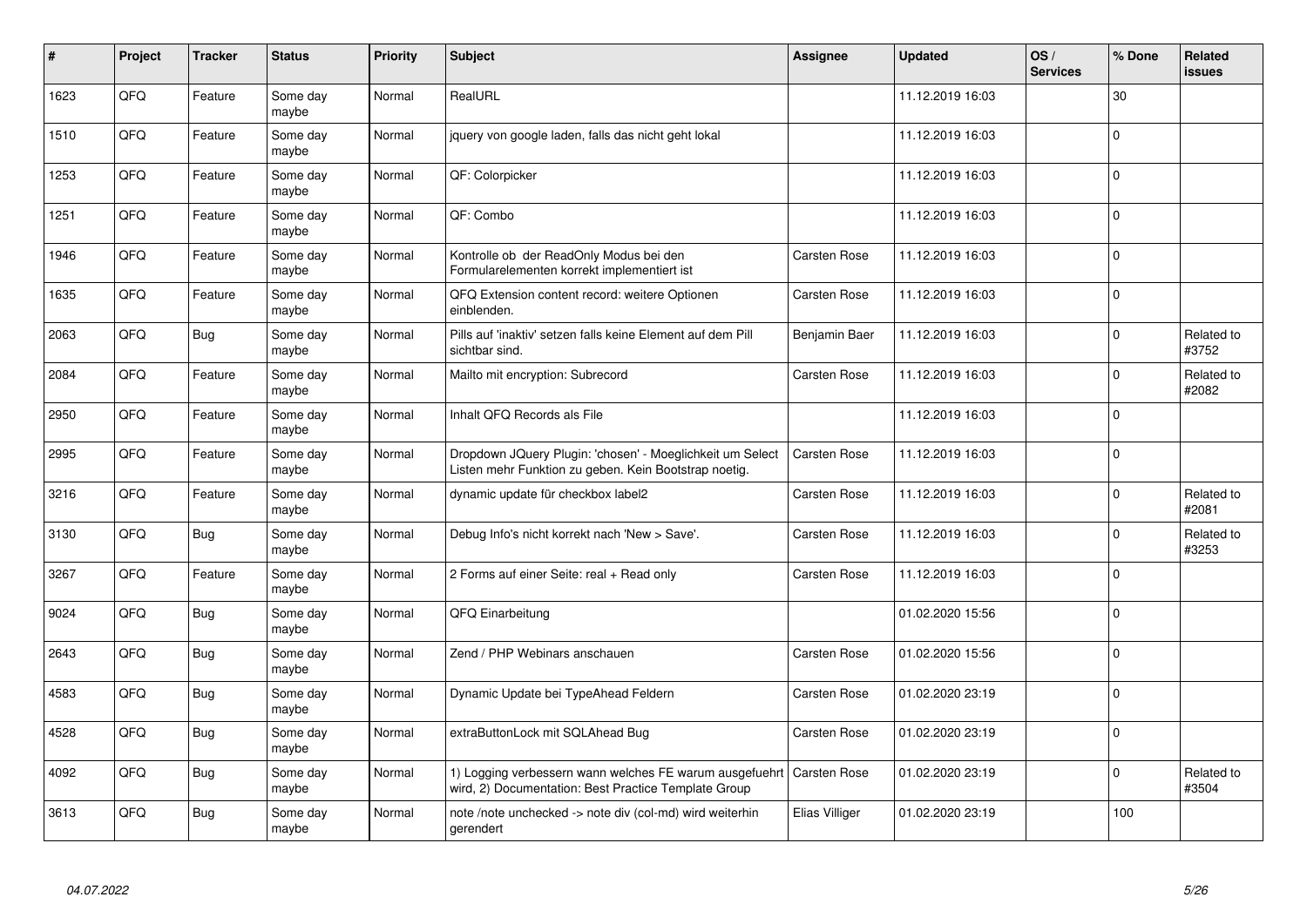| #    | Project    | <b>Tracker</b> | <b>Status</b>     | <b>Priority</b> | <b>Subject</b>                                                                                                       | Assignee            | <b>Updated</b>   | OS/<br><b>Services</b> | % Done      | <b>Related</b><br><b>issues</b> |
|------|------------|----------------|-------------------|-----------------|----------------------------------------------------------------------------------------------------------------------|---------------------|------------------|------------------------|-------------|---------------------------------|
| 5389 | QFQ        | Feature        | Some day<br>maybe | Normal          | QFQ Design: Multline label / note                                                                                    | Benjamin Baer       | 01.02.2020 23:19 |                        | $\mathbf 0$ |                                 |
| 5132 | QFQ        | Feature        | Some day<br>maybe | Normal          | Error Message sendmail missing attachment: more details                                                              | Carsten Rose        | 01.02.2020 23:19 |                        | $\mathbf 0$ |                                 |
| 5021 | QFQ        | <b>Bug</b>     | Some day<br>maybe | Normal          | FE.typ=extra - during save displays error 'datum2' already<br>filled in STORE SIP - the value is stored nevertheless | <b>Carsten Rose</b> | 01.02.2020 23:19 |                        | $\mathbf 0$ | Related to<br>#3875             |
| 4872 | <b>OFO</b> | Feature        | Some day<br>maybe | Normal          | Fields of Typo3 page available in STORE_TYPO3                                                                        | Carsten Rose        | 01.02.2020 23:19 |                        | $\Omega$    |                                 |
| 4869 | QFQ        | Feature        | Some day<br>maybe | Normal          | Dynamic Update (show, hide, readonly?, required?) for<br><b>Template Group Elements</b>                              | Carsten Rose        | 01.02.2020 23:19 |                        | $\mathbf 0$ | Related to<br>#4865             |
| 4606 | QFQ        | Feature        | Some day<br>maybe | Normal          | link: qualifier to render bootstrap button                                                                           | Carsten Rose        | 01.02.2020 23:19 |                        | $\mathbf 0$ |                                 |
| 5877 | QFQ        | Bug            | Some day<br>maybe | Normal          | FE.type=note:bsColumn strange behaviour                                                                              |                     | 01.02.2020 23:19 |                        | $\mathbf 0$ |                                 |
| 5805 | QFQ        | Feature        | Some day<br>maybe | Normal          | TypeAHead SQL value instead of key stored                                                                            |                     | 01.02.2020 23:19 |                        | $\Omega$    | Related to<br>#5444             |
| 5852 | QFQ        | Feature        | Some day<br>maybe | Normal          | Logging: mail.log / sql.log - im FE anzeigen und via AJAX<br>aktualisieren                                           | Carsten Rose        | 01.02.2020 23:19 |                        | $\mathbf 0$ | Related to<br>#5885             |
| 5768 | QFQ        | <b>Bug</b>     | Some day<br>maybe | Normal          | {{pageLanguage:T}}' missing if QFQ is called via api                                                                 | <b>Carsten Rose</b> | 01.02.2020 23:19 |                        | $\mathbf 0$ |                                 |
| 5706 | QFQ        | <b>Bug</b>     | Some day<br>maybe | Normal          | upload: fileDestination needs to be sanatized                                                                        | Carsten Rose        | 01.02.2020 23:19 |                        | $\mathbf 0$ |                                 |
| 5579 | QFQ        | Feature        | Some day<br>maybe | Normal          | Enhance Doc / Presentation: variable type 'link column type'                                                         | <b>Carsten Rose</b> | 01.02.2020 23:19 |                        | $\mathbf 0$ |                                 |
| 5557 | QFQ        | <b>Bug</b>     | Some day<br>maybe | Normal          | Form load: STORE RECORD filled, but should be empty                                                                  | Carsten Rose        | 01.02.2020 23:19 |                        | $\pmb{0}$   |                                 |
| 7100 | QFQ        | Feature        | Some day<br>maybe | Normal          | Download: log access, max downloads, time limit                                                                      |                     | 01.02.2020 23:19 |                        | $\pmb{0}$   |                                 |
| 6704 | QFQ        | Feature        | Some dav<br>maybe | Normal          | Upload Mode: Bilder in Notizen rechts sollen aktuellen<br>Upload repräsentieren.                                     |                     | 01.02.2020 23:19 |                        | $\Omega$    | Related to<br>#3264             |
| 6084 | QFQ        | Feature        | Some day<br>maybe | Normal          | New escape type: 'D' - convert date                                                                                  |                     | 01.02.2020 23:19 |                        | $\mathbf 0$ |                                 |
| 5923 | QFQ        | Feature        | Some day<br>maybe | Normal          | fillStoreSystemBySqlLate                                                                                             |                     | 01.02.2020 23:19 |                        | $\mathbf 0$ |                                 |
| 5895 | QFQ        | Feature        | Some day<br>maybe | Normal          | Tutorial: List of all QFQ Features                                                                                   |                     | 01.02.2020 23:19 |                        | $\pmb{0}$   |                                 |
| 5893 | QFQ        | Feature        | Some day<br>maybe | Normal          | Edit on double-click                                                                                                 |                     | 01.02.2020 23:19 |                        | $\Omega$    | Related to<br>#5894             |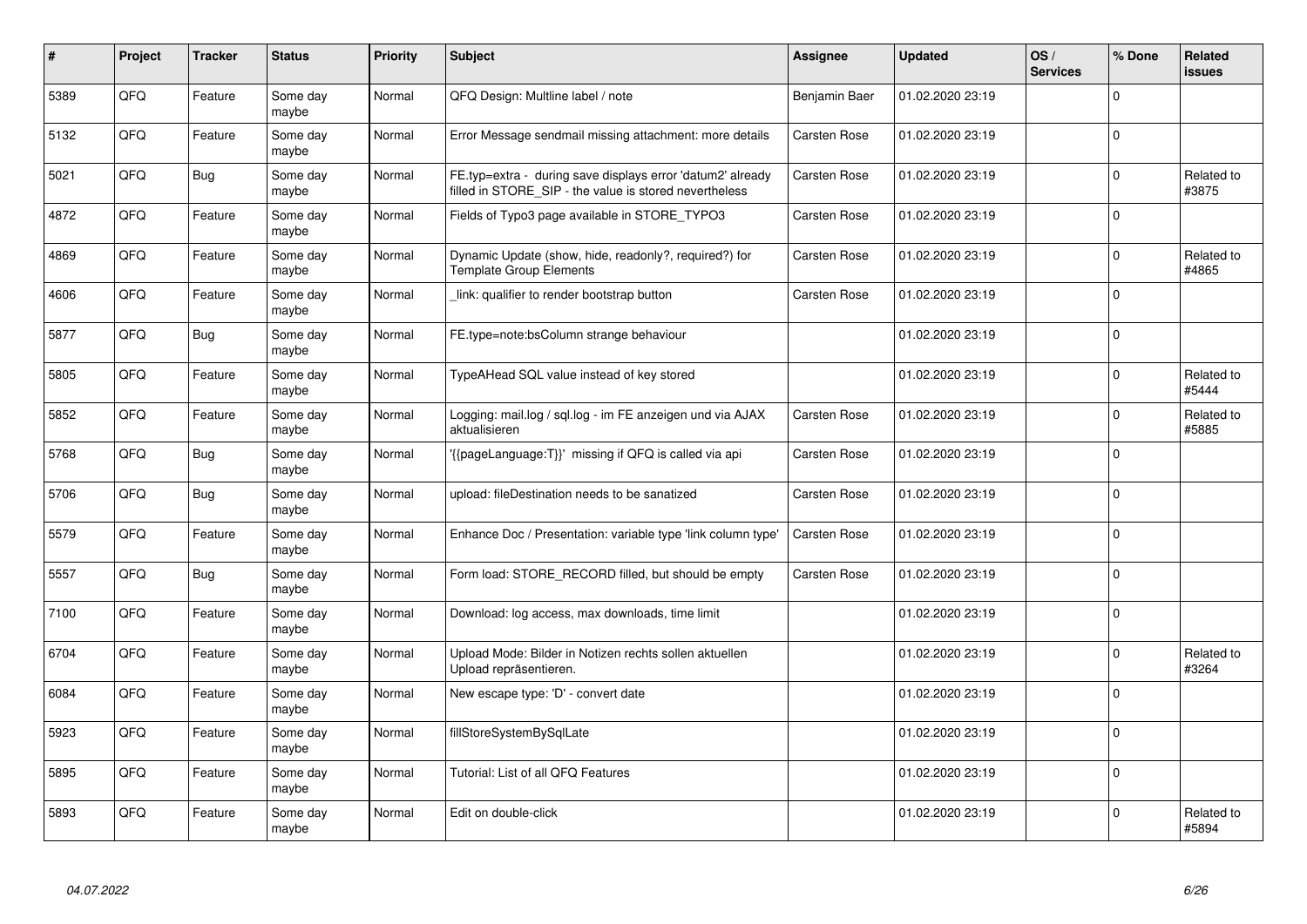| $\sharp$ | Project | <b>Tracker</b> | <b>Status</b>     | <b>Priority</b> | <b>Subject</b>                                                                                                                                           | <b>Assignee</b>     | <b>Updated</b>   | OS/<br><b>Services</b> | % Done         | Related<br><b>issues</b>                    |
|----------|---------|----------------|-------------------|-----------------|----------------------------------------------------------------------------------------------------------------------------------------------------------|---------------------|------------------|------------------------|----------------|---------------------------------------------|
| 5991     | QFQ     | Bug            | Some day<br>maybe | Normal          | URLs with ' ' or long parameter are problematic                                                                                                          | <b>Carsten Rose</b> | 01.02.2020 23:19 |                        | $\Omega$       |                                             |
| 5983     | QFQ     | Feature        | Some day<br>maybe | Normal          | Form Submit (save & update): normalize date/-time FE                                                                                                     | <b>Carsten Rose</b> | 01.02.2020 23:19 |                        | $\mathbf 0$    |                                             |
| 8056     | QFQ     | Feature        | Some day<br>maybe | Normal          | Termin Organisation (Reservation)                                                                                                                        |                     | 01.02.2020 23:19 |                        | $\Omega$       | Related to<br>#8658                         |
| 7921     | QFQ     | Feature        | Some day<br>maybe | Normal          | Rest API Export: URL kuerzer machen                                                                                                                      |                     | 01.02.2020 23:19 |                        | $\mathbf 0$    |                                             |
| 7281     | QFQ     | Bug            | Some day<br>maybe | Normal          | Subrecords: on large screen separator line too short                                                                                                     |                     | 01.02.2020 23:19 |                        | $\mathbf 0$    |                                             |
| 8522     | QFQ     | Feature        | Some day<br>maybe | Normal          | build QFQ - npm warnings                                                                                                                                 | Benjamin Baer       | 01.02.2020 23:19 |                        | 50             |                                             |
| 4439     | QFQ     | Feature        | Some day<br>maybe | Normal          | Log: report all actions fired by an FE Element, incl. the<br>original directive (slaveld, sqlInsert, )                                                   |                     | 01.02.2020 23:20 |                        | $\Omega$       | Related to<br>#4432,<br>Related to<br>#5458 |
| 4435     | QFQ     | Feature        | Some day<br>maybe | Normal          | Report: striptags - specify allowed tags                                                                                                                 |                     | 01.02.2020 23:20 |                        | $\mathbf 0$    |                                             |
| 4433     | QFQ     | Feature        | Some day<br>maybe | Normal          | Log when SIP will be destroyed by QFQ for any (security)<br>reason                                                                                       |                     | 01.02.2020 23:20 |                        | $\Omega$       | Related to<br>#4432,<br>Related to<br>#5458 |
| 1234     | QFQ     | Feature        | Some day<br>maybe | Normal          | QF: Record numbering: Im Grid soll in Spalte 1optional die<br>laufende Nummer der Records angezeigt werden.                                              |                     | 01.02.2020 23:20 |                        | $\Omega$       |                                             |
| 955      | QFQ     | Feature        | Some day<br>maybe | Normal          | QF: Notizen vor/nach dem Form                                                                                                                            |                     | 01.02.2020 23:20 |                        | $\Omega$       |                                             |
| 4454     | QFQ     | Bug            | Some day<br>maybe | Normal          | Required Elements: multiple elements in a row - whole row<br>marked if only one input is empty.                                                          | Benjamin Baer       | 01.02.2020 23:20 |                        | $\mathbf 0$    |                                             |
| 4398     | QFQ     | Bug            | Some day<br>maybe | Normal          | Typeahead: mouse click in a prefilled input opens a single<br>item dropdown with the current value - click on it seems to<br>set the value, not the key. | Benjamin Baer       | 01.02.2020 23:20 |                        | $\mathbf 0$    | Related to<br>#4457                         |
| 4651     | QFQ     | Bug            | Some day<br>maybe | Normal          | "Loading document" Modal wird angezeigt bei uzhcd type=2<br>Ansicht                                                                                      | <b>Carsten Rose</b> | 01.02.2020 23:20 |                        | $\overline{0}$ |                                             |
| 4330     | QFQ     | Feature        | Some day<br>maybe | Normal          | Error Message: report missing {{ / }} in sqlUpdate, sqlInsert,<br>sqlDelete, sqlAfter, sqlBefore in FE action elements.                                  | <b>Carsten Rose</b> | 01.02.2020 23:20 |                        | 0              |                                             |
| 4328     | QFQ     | Bug            | Some day<br>maybe | Normal          | Error Message: Show FE name/number on problems in FE                                                                                                     | Carsten Rose        | 01.02.2020 23:20 |                        | $\mathbf 0$    |                                             |
| 5455     | QFQ     | Feature        | Some day<br>maybe | Normal          | Mail Redirects grld abhaengig                                                                                                                            |                     | 01.02.2020 23:20 |                        | 0              |                                             |
| 5342     | QFQ     | Feature        | Some day<br>maybe | Normal          | link - with HTML Attributes                                                                                                                              |                     | 01.02.2020 23:20 |                        | 0              | Related to<br>#14077                        |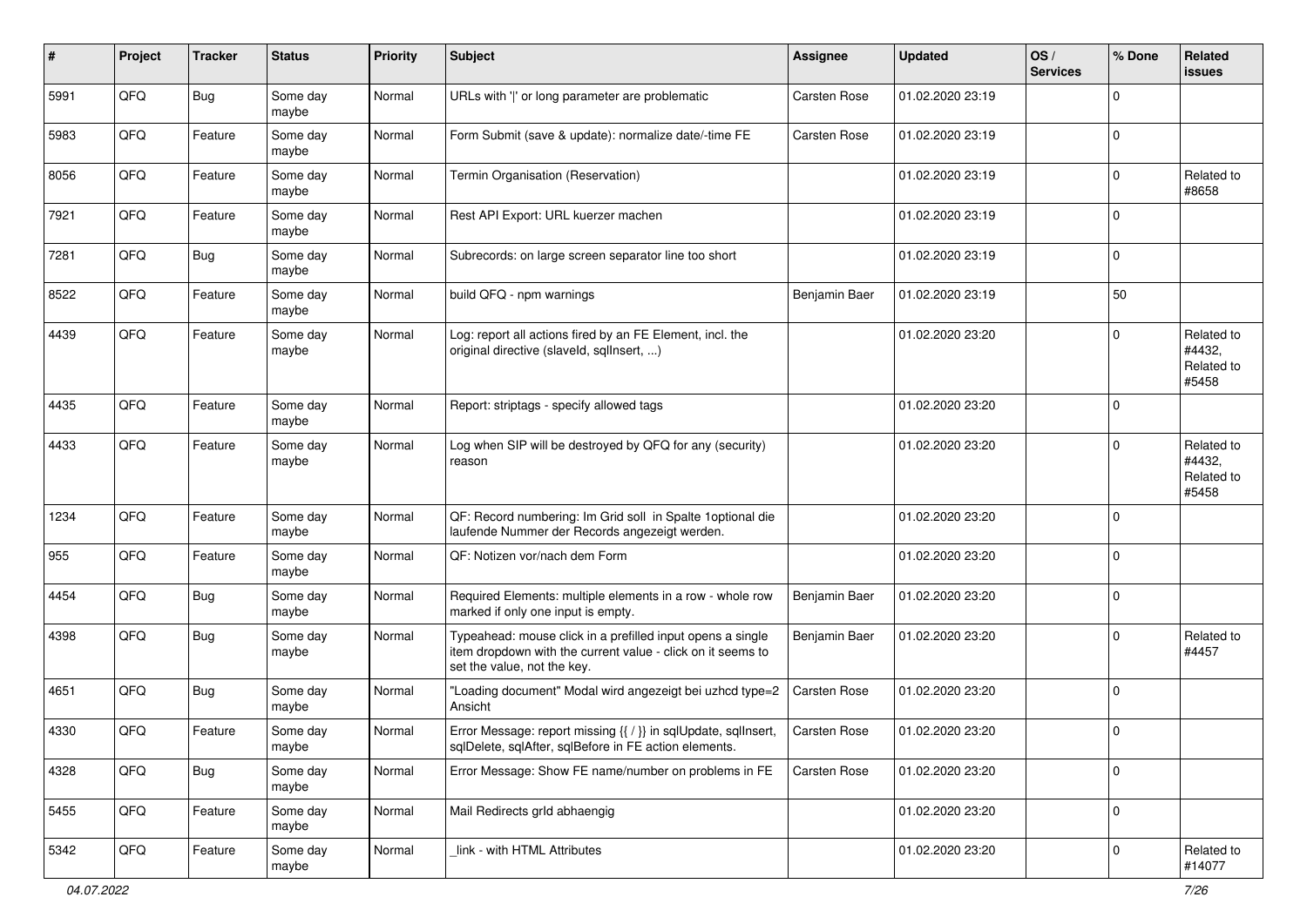| #    | Project | <b>Tracker</b> | <b>Status</b>     | <b>Priority</b> | <b>Subject</b>                                                                                                                                                | <b>Assignee</b>     | <b>Updated</b>   | OS/<br><b>Services</b> | % Done      | Related<br><b>issues</b>                    |
|------|---------|----------------|-------------------|-----------------|---------------------------------------------------------------------------------------------------------------------------------------------------------------|---------------------|------------------|------------------------|-------------|---------------------------------------------|
| 4816 | QFQ     | Feature        | Some day<br>maybe | Normal          | Templates for QFQ Reports (Tables, Radios, )                                                                                                                  |                     | 01.02.2020 23:20 |                        | $\Omega$    |                                             |
| 5024 | QFQ     | Feature        | Some day<br>maybe | Normal          | Fabric: Generate PDF with edits                                                                                                                               | Benjamin Baer       | 01.02.2020 23:20 |                        | $\Omega$    | Related to<br>#10704                        |
| 5428 | QFQ     | Feature        | Some day<br>maybe | Normal          | secure thumbnail: late render on access.                                                                                                                      | Carsten Rose        | 01.02.2020 23:20 |                        | $\Omega$    |                                             |
| 4757 | QFQ     | Feature        | Some day<br>maybe | Normal          | Test subrecord: download links ok? Links ok?                                                                                                                  | Carsten Rose        | 01.02.2020 23:20 |                        | $\Omega$    |                                             |
| 4652 | QFQ     | Feature        | Some day<br>maybe | Normal          | UZH CD: Weiterleitung auf benutzerdefinierte 403/404 Seite                                                                                                    | Carsten Rose        | 01.02.2020 23:20 |                        | $\Omega$    |                                             |
| 7402 | QFQ     | <b>Bug</b>     | Some day<br>maybe | Normal          | thumbnail cache: outdated picture when permission denied<br>and permission resolved.                                                                          |                     | 01.02.2020 23:20 |                        | $\mathbf 0$ |                                             |
| 7101 | QFQ     | <b>Bug</b>     | Some day<br>maybe | Normal          | 'form' in SIP and 'report' - breaks                                                                                                                           |                     | 01.02.2020 23:20 |                        | $\Omega$    |                                             |
| 5851 | QFQ     | Feature        | Some day<br>maybe | Normal          | Queue System implementieren: MQTT, RabbitMQ                                                                                                                   |                     | 01.02.2020 23:20 |                        | $\Omega$    | Related to<br>#5715                         |
| 5850 | QFQ     | Feature        | Some day<br>maybe | Normal          | Deployment: In QFQ Doc best practice fuer zeitgemaesses<br>Deployment beschreiben                                                                             |                     | 01.02.2020 23:20 |                        | $\mathbf 0$ |                                             |
| 5665 | QFQ     | Feature        | Some day<br>maybe | Normal          | Versuch das '{{!' nicht mehr noetig ist.                                                                                                                      | Carsten Rose        | 01.02.2020 23:20 |                        | $\Omega$    | Related to<br>#7432,<br>Related to<br>#7434 |
| 4443 | QFQ     | Feature        | Some day<br>maybe | Normal          | Form: multiple secondary tables                                                                                                                               |                     | 01.02.2020 23:20 |                        | $\Omega$    |                                             |
| 4365 | QFQ     | Feature        | Some day<br>maybe | Normal          | Multi Language: new way of config                                                                                                                             | Carsten Rose        | 01.02.2020 23:20 |                        | $\mathbf 0$ |                                             |
| 4343 | QFQ     | Feature        | Some day<br>maybe | Normal          | Link: Classifier to add 'attributes'                                                                                                                          | <b>Carsten Rose</b> | 01.02.2020 23:20 |                        | $\Omega$    | Related to<br>#14077                        |
| 4640 | QFQ     | Feature        | Some day<br>maybe | Normal          | Rename System Forms                                                                                                                                           |                     | 01.02.2020 23:20 |                        | $\mathbf 0$ |                                             |
| 4627 | QFQ     | Feature        | Some day<br>maybe | Normal          | dbupdate: all tables - check 'create', 'modified' if it is possible<br>to change to default 'CURRENT_TIMESTAMP' and modified<br>'ON UPDATE CURRENT TIMESTAMP' |                     | 01.02.2020 23:20 |                        | $\mathbf 0$ |                                             |
| 4626 | QFQ     | Feature        | Some day<br>maybe | Normal          | Mobile View: 'classBody=qfq-form-right' makes no sense                                                                                                        |                     | 01.02.2020 23:20 |                        | $\Omega$    |                                             |
| 4551 | QFQ     | Feature        | Some day<br>maybe | Normal          | Set 'pills' via dynamicUpdate to show/hide/disabled                                                                                                           |                     | 01.02.2020 23:20 |                        | $\Omega$    | Related to<br>#3752                         |
| 4546 | QFQ     | Bug            | Some day<br>maybe | Normal          | NH: SIP storage is destroyed                                                                                                                                  |                     | 01.02.2020 23:20 |                        | $\Omega$    |                                             |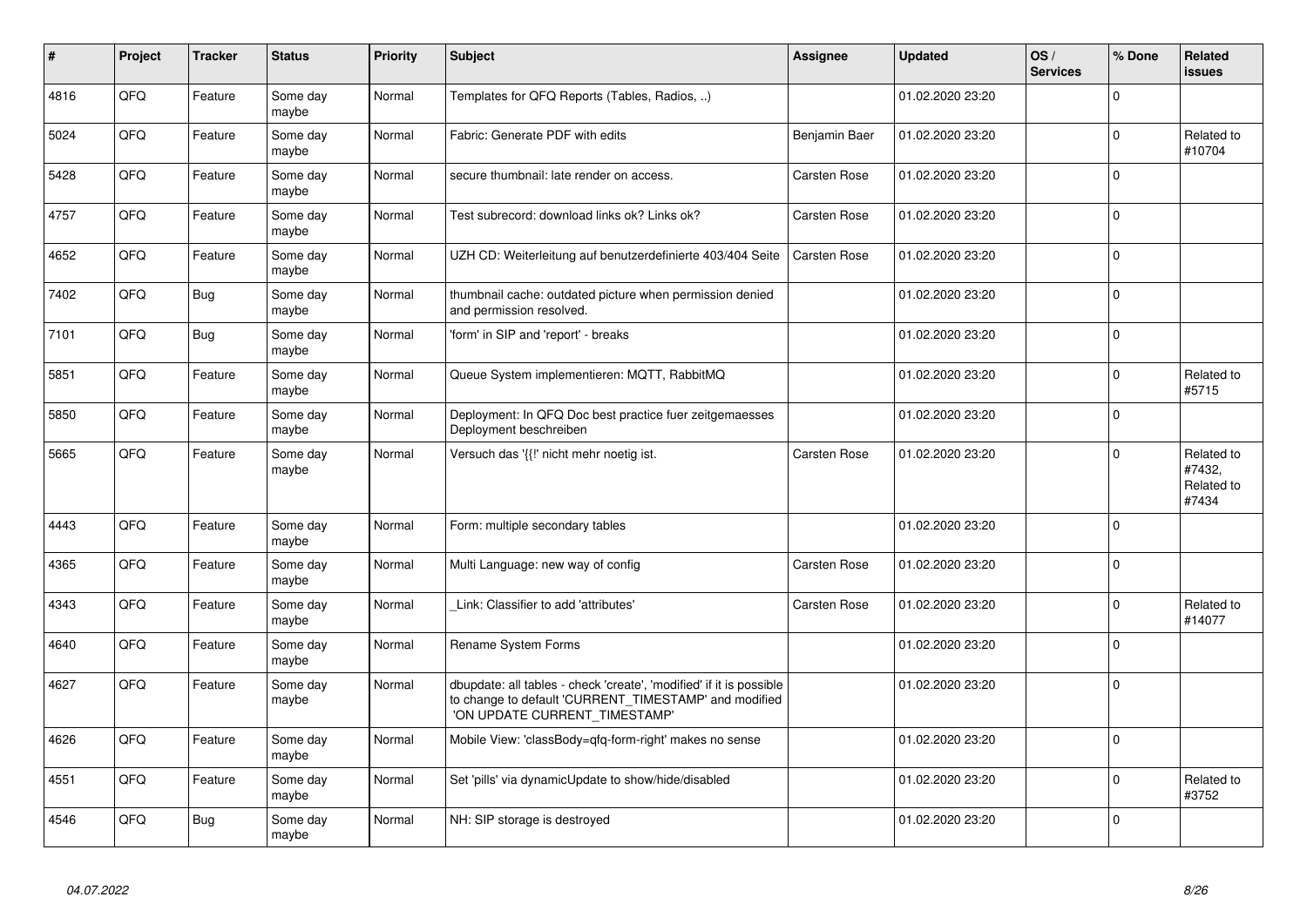| $\vert$ # | Project | <b>Tracker</b> | <b>Status</b>     | <b>Priority</b> | <b>Subject</b>                                                                        | Assignee            | Updated          | OS/<br><b>Services</b> | % Done      | <b>Related</b><br><b>issues</b>                |
|-----------|---------|----------------|-------------------|-----------------|---------------------------------------------------------------------------------------|---------------------|------------------|------------------------|-------------|------------------------------------------------|
| 4536      | QFQ     | Feature        | Some day<br>maybe | Normal          | FE upload: problem with delete if mutliple uploads an<br>FE.name="                    |                     | 01.02.2020 23:20 |                        | $\Omega$    |                                                |
| 4446      | QFQ     | Feature        | Some day<br>maybe | Normal          | New FE get same feldContainerId as last modifed FE                                    |                     | 01.02.2020 23:20 |                        | $\mathbf 0$ |                                                |
| 4659      | QFQ     | Bug            | Some day<br>maybe | Normal          | infoButtonExtra                                                                       | Carsten Rose        | 01.02.2020 23:20 |                        | $\Omega$    |                                                |
| 4650      | QFQ     | Feature        | Some day<br>maybe | Normal          | Convert html to doc/rtf                                                               | <b>Carsten Rose</b> | 01.02.2020 23:20 |                        | 0           | Related to<br>#10704                           |
| 4549      | QFQ     | Bug            | Some day<br>maybe | Normal          | TemplateGroups: FE.type SELECT loose selected value<br>after save                     | Carsten Rose        | 01.02.2020 23:20 |                        | $\mathbf 0$ | Related to<br>#4548,<br>Related to<br>#4771    |
| 5892      | QFQ     | Feature        | Some day<br>maybe | Normal          | QFQ should use T3 API to manipulate FE GROUP<br>membership                            |                     | 01.02.2020 23:20 |                        | $\mathbf 0$ |                                                |
| 5452      | QFQ     | Feature        | Some day<br>maybe | Normal          | Thumbnails from PDF: bad quality                                                      |                     | 01.02.2020 23:20 |                        | $\mathbf 0$ |                                                |
| 4719      | QFQ     | Feature        | Some day<br>maybe | Normal          | Custom Message in Client in case of 'Browser tab close,<br>modification will be lost' |                     | 01.02.2020 23:20 |                        | $\mathbf 0$ |                                                |
| 5480      | QFQ     | Feature        | Some day<br>maybe | Normal          | QFQ: Dokumentation mit Screenshots versehen                                           | Carsten Rose        | 01.02.2020 23:20 |                        | $\mathbf 0$ | Related to<br>#9879                            |
| 4771      | QFQ     | <b>Bug</b>     | Some day<br>maybe | Normal          | qfq: select-down-values empty after save (edit-form for<br>program administrators)    | Carsten Rose        | 01.02.2020 23:20 |                        | 0           | Related to<br>#4549, Has<br>duplicate<br>#4282 |
| 6972      | QFQ     | Feature        | Some day<br>maybe | Normal          | Fabric Clipboard / cross browser tab                                                  | Benjamin Baer       | 01.02.2020 23:21 |                        | $\Omega$    |                                                |
| 6970      | QFQ     | Feature        | Some day<br>maybe | Normal          | tablesorter: default fuer 'sortReset' aendern von 'Ctrl' zu 'Alt'                     | Benjamin Baer       | 01.02.2020 23:21 |                        | $\mathbf 0$ |                                                |
| 9130      | QFQ     | Feature        | Some day<br>maybe | Normal          | tablesorter: Automatic Row numbering / Zeilenummer                                    | Benjamin Baer       | 01.02.2020 23:22 |                        | $\mathbf 0$ |                                                |
| 10738     | QFQ     | Feature        | Some day<br>maybe | Normal          | CORS headers for external API requests                                                |                     | 10.06.2020 14:00 |                        | $\mathbf 0$ |                                                |
| 9126      | QFQ     | <b>Bug</b>     | Some day<br>maybe | Normal          | hidden Form elements are present in page source                                       |                     | 02.01.2021 18:41 |                        | $\mathbf 0$ |                                                |
| 9281      | QFG     | <b>Bug</b>     | Some day<br>maybe | Normal          | Allow STRICT_TRANS_TABLES                                                             | Carsten Rose        | 02.01.2021 18:43 |                        | $\mathbf 0$ |                                                |
| 3880      | QFO     | Feature        | Some day<br>maybe | Normal          | Form 'Form': anlegen einer Tabelle                                                    |                     | 14.01.2021 10:12 |                        | $\mathbf 0$ |                                                |
| 7229      | QFG     | Feature        | Some day<br>maybe | Normal          | New FormElement.type: Button                                                          |                     | 01.02.2021 12:32 |                        | $\mathbf 0$ |                                                |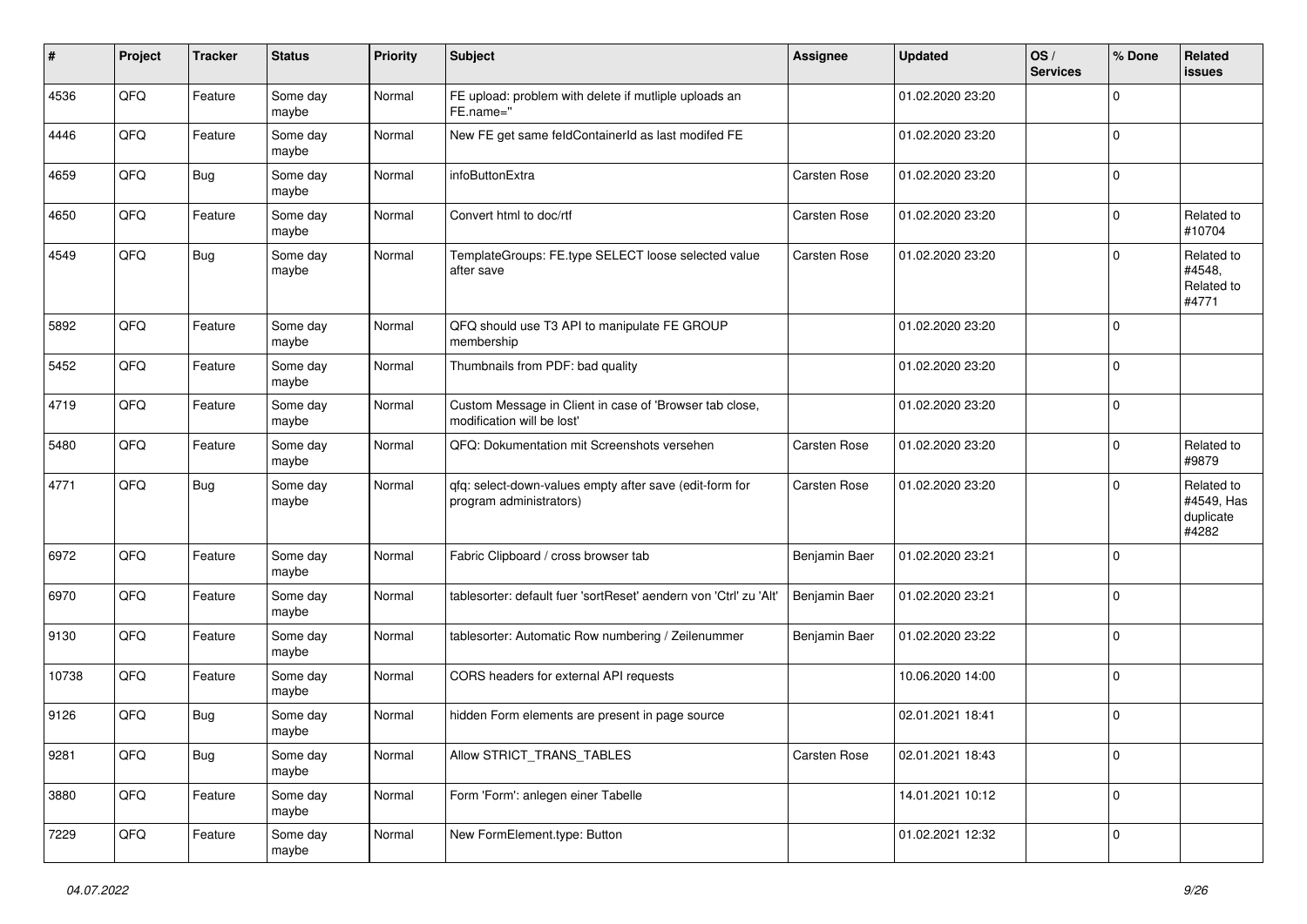| #     | Project | <b>Tracker</b> | <b>Status</b>     | <b>Priority</b> | <b>Subject</b>                                                                                         | Assignee            | <b>Updated</b>   | OS/<br><b>Services</b> | % Done      | Related<br><b>issues</b> |
|-------|---------|----------------|-------------------|-----------------|--------------------------------------------------------------------------------------------------------|---------------------|------------------|------------------------|-------------|--------------------------|
| 7278  | QFQ     | Feature        | Some day<br>maybe | Normal          | Form: Wert vordefinieren der immer gesetzt wird                                                        |                     | 02.05.2021 09:27 |                        | $\Omega$    |                          |
| 880   | QFQ     | Feature        | Some day<br>maybe | Urgent          | Security: PHP, SQL Injection, XSS                                                                      |                     | 03.05.2021 21:14 |                        | $\mathbf 0$ | Related to<br>#14320     |
| 3848  | QFQ     | Feature        | Some day<br>maybe | High            | Antivirus check fuer Upload files in qfq?                                                              | <b>Carsten Rose</b> | 03.05.2021 21:14 |                        | $\Omega$    | Related to<br>#4131      |
| 3570  | QFQ     | <b>Bug</b>     | Some day<br>maybe | High            | Formular mit prmitnew permitEdit=Always wird nicht<br>aufgerufen (ist leer)                            | <b>Carsten Rose</b> | 03.05.2021 21:14 |                        | $\Omega$    |                          |
| 3109  | QFQ     | Bug            | Some day<br>maybe | High            | RealUrl: Links werden nicht korrekt gerendert                                                          | <b>Carsten Rose</b> | 03.05.2021 21:14 |                        | $\Omega$    |                          |
| 3061  | QFQ     | <b>Bug</b>     | Some day<br>maybe | High            | winstitute: mysql connection durcheinander - nmhp17<br>(ag7)/QFQ arbeitet mit DB/Tabellen von biostat. | Carsten Rose        | 03.05.2021 21:14 |                        | $\mathbf 0$ |                          |
| 4279  | QFQ     | <b>Bug</b>     | Some day<br>maybe | High            | config.linkVars lost                                                                                   | <b>Carsten Rose</b> | 03.05.2021 21:14 |                        | $\Omega$    |                          |
| 4258  | QFQ     | Feature        | Some day<br>maybe | High            | <b>System Defaults: Forms</b>                                                                          | <b>Carsten Rose</b> | 03.05.2021 21:14 |                        | $\Omega$    |                          |
| 3990  | QFQ     | Feature        | Some day<br>maybe | High            | custom class definition: add space automatically                                                       | <b>Carsten Rose</b> | 03.05.2021 21:14 |                        | $\Omega$    |                          |
| 3967  | QFQ     | Feature        | Some day<br>maybe | High            | Report: Checkbox, Radio, Dropdown, Input welches ohne<br>Submit funktioniert - 'Inline-Form'           | <b>Carsten Rose</b> | 03.05.2021 21:14 |                        | $\mathbf 0$ |                          |
| 9669  | QFQ     | <b>Bug</b>     | Some day<br>maybe | Normal          | Checkbox / Template Group: radio/checkbox visible broken<br>after 'add'                                | Carsten Rose        | 16.06.2021 13:47 |                        | $\Omega$    | Related to<br>#8091      |
| 4445  | QFQ     | Feature        | Some day<br>maybe | Normal          | template group: Option to simulate fieldset                                                            |                     | 28.06.2021 14:11 |                        | $\Omega$    |                          |
| 11036 | QFQ     | Feature        | Some day<br>maybe | Normal          | inline report editor permissions                                                                       | <b>Carsten Rose</b> | 16.09.2021 15:09 |                        | $\mathbf 0$ | Related to<br>#11323     |
| 10745 | QFQ     | Feature        | Some day<br>maybe | Normal          | <b>Tablesorter Excel Export</b>                                                                        | Carsten Rose        | 16.09.2021 15:09 |                        | $\Omega$    |                          |
| 10116 | QFQ     | Feature        | Some dav<br>maybe | Normal          | TypeAhead: Tag - show inside 'input' element                                                           | <b>Carsten Rose</b> | 16.09.2021 15:09 |                        | $\Omega$    |                          |
| 7456  | QFQ     | Bug            | Some day<br>maybe | Low             | Todos in Code: solve or make ticket                                                                    | <b>Carsten Rose</b> | 16.09.2021 15:10 |                        | $\Omega$    |                          |
| 7453  | QFQ     | Feature        | Some day<br>maybe | Normal          | import / export forms QFQ                                                                              | <b>Carsten Rose</b> | 16.09.2021 15:10 |                        | $\mathbf 0$ |                          |
| 7452  | QFQ     | Feature        | Some day<br>maybe | Normal          | automate deployment new QFQ version                                                                    | Carsten Rose        | 16.09.2021 15:10 |                        | $\Omega$    |                          |
| 10095 | QFQ     | Feature        | Some day<br>maybe | Normal          | Generic Gitlab Integration into QFQ                                                                    | <b>Carsten Rose</b> | 16.09.2021 15:10 |                        | $\Omega$    |                          |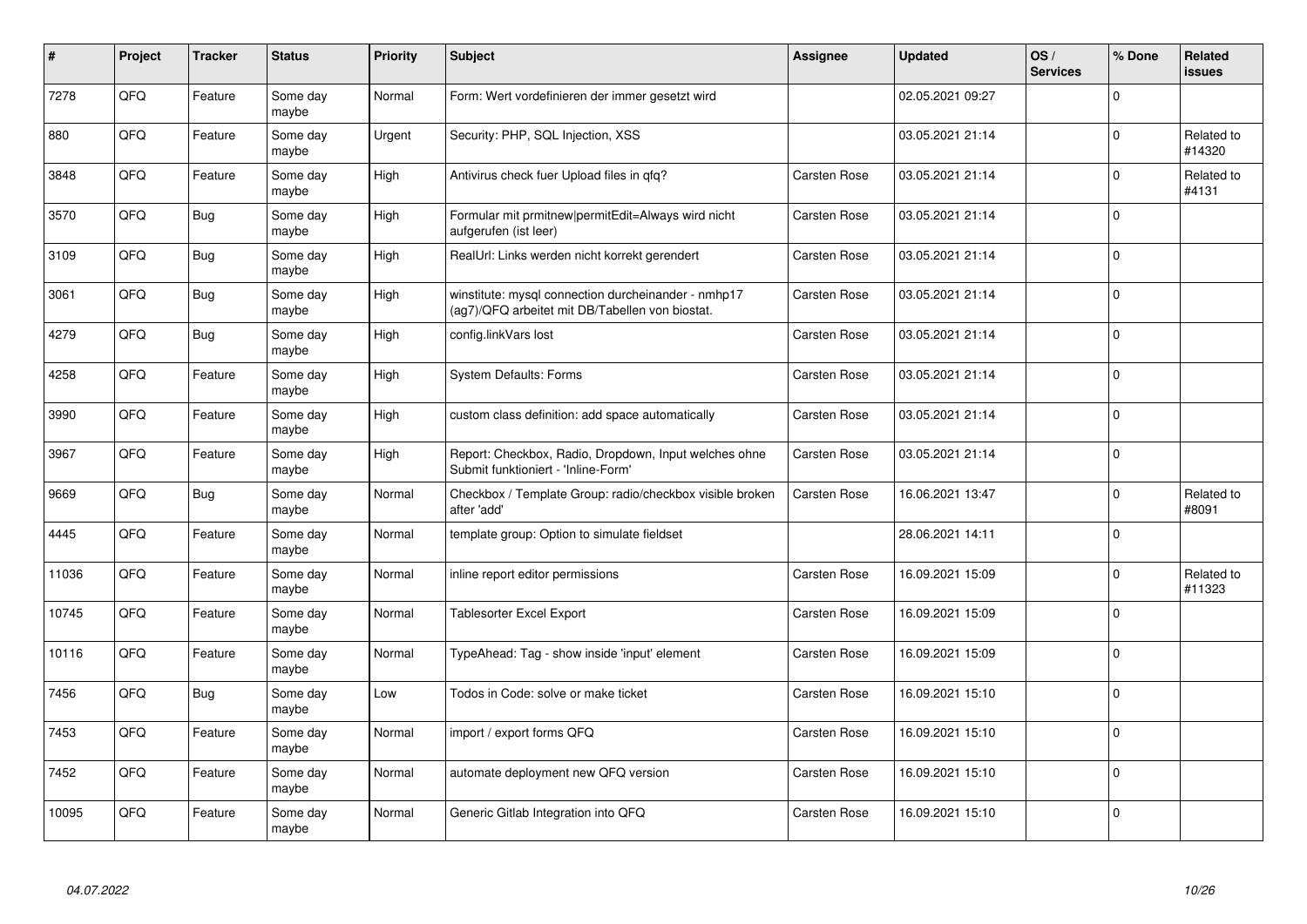| $\vert$ # | Project | <b>Tracker</b> | <b>Status</b>     | <b>Priority</b> | <b>Subject</b>                                    | Assignee            | <b>Updated</b>   | OS/<br><b>Services</b> | % Done      | Related<br><b>issues</b>                                               |
|-----------|---------|----------------|-------------------|-----------------|---------------------------------------------------|---------------------|------------------|------------------------|-------------|------------------------------------------------------------------------|
| 8586      | QFQ     | Feature        | Some day<br>maybe | Normal          | QFQ: Enhance Error message for 'record not found' | <b>Carsten Rose</b> | 16.09.2021 15:10 |                        | $\mathbf 0$ |                                                                        |
| 8520      | QFQ     | Feature        | Some day<br>maybe | Normal          | Bring QFQ to Composer                             | Carsten Rose        | 16.09.2021 15:10 |                        | $\mathbf 0$ |                                                                        |
| 8101      | QFQ     | Feature        | Some day<br>maybe | Normal          | Password hash: support further hashing methods    | <b>Carsten Rose</b> | 16.09.2021 15:10 |                        | $\mathbf 0$ |                                                                        |
| 12315     | QFQ     | Feature        | Some day<br>maybe | Normal          | Form History (Diffs) / Backups                    | Carsten Rose        | 16.09.2021 15:10 |                        | $\pmb{0}$   |                                                                        |
| 11323     | QFQ     | Feature        | Some day<br>maybe | Normal          | Report Frontend Editor Modal + Codemirror         | Carsten Rose        | 16.09.2021 15:10 |                        | $\mathbf 0$ | Related to<br>#11036                                                   |
| 11322     | QFQ     | Feature        | Some day<br>maybe | Normal          | Form Element JSON - (multiline parameter field)   | <b>Carsten Rose</b> | 16.09.2021 15:10 |                        | $\mathbf 0$ |                                                                        |
| 11217     | QFQ     | Feature        | Some day<br>maybe | Normal          | <b>Extend Script Functionality</b>                | Carsten Rose        | 16.09.2021 15:10 |                        | $\mathbf 0$ |                                                                        |
| 10716     | QFQ     | Feature        | Some day<br>maybe | Normal          | Business Logic mit Externen Skripten              | Carsten Rose        | 16.09.2021 15:10 |                        | $\mathbf 0$ | Related to<br>#10713,<br>Related to<br>#8217                           |
| 12337     | QFQ     | Feature        | Some day<br>maybe | Normal          | Database.php: better caching                      | <b>Carsten Rose</b> | 16.09.2021 15:10 |                        | $\Omega$    |                                                                        |
| 5548      | QFQ     | Feature        | Some day<br>maybe | Normal          | 801 Textfiles/Scriptfiles als Thumbnail           | <b>Carsten Rose</b> | 07.03.2022 16:26 |                        | $\mathbf 0$ |                                                                        |
| 12611     | QFQ     | Feature        | Some day<br>maybe | Normal          | Refactoring: Bootstrap with Lazy Loading          | <b>Carsten Rose</b> | 08.06.2022 10:37 |                        | $\mathbf 0$ | Related to<br>#12490,<br>Related to<br>#10013,<br>Related to<br>#7732  |
| 10013     | QFQ     | Feature        | Some day<br>maybe | Normal          | FE.typ=editor: CodeMirror                         | <b>Carsten Rose</b> | 08.06.2022 10:37 |                        | $\Omega$    | Related to<br>#12611,<br>Related to<br>#12490,<br>Related to<br>#7732  |
| 7732      | QFQ     | Feature        | Some day<br>maybe | Normal          | Javascript: Lazy Loading der add on libs          | Benjamin Baer       | 08.06.2022 10:38 |                        | $\mathbf 0$ | Related to<br>#12611,<br>Related to<br>#12490,<br>Related to<br>#10013 |
| 13608     | QFQ     | Feature        | Some day<br>maybe | Normal          | Automatic Browser Language Redirect               | Enis Nuredini       | 17.06.2022 08:35 |                        | $\mathbf 0$ |                                                                        |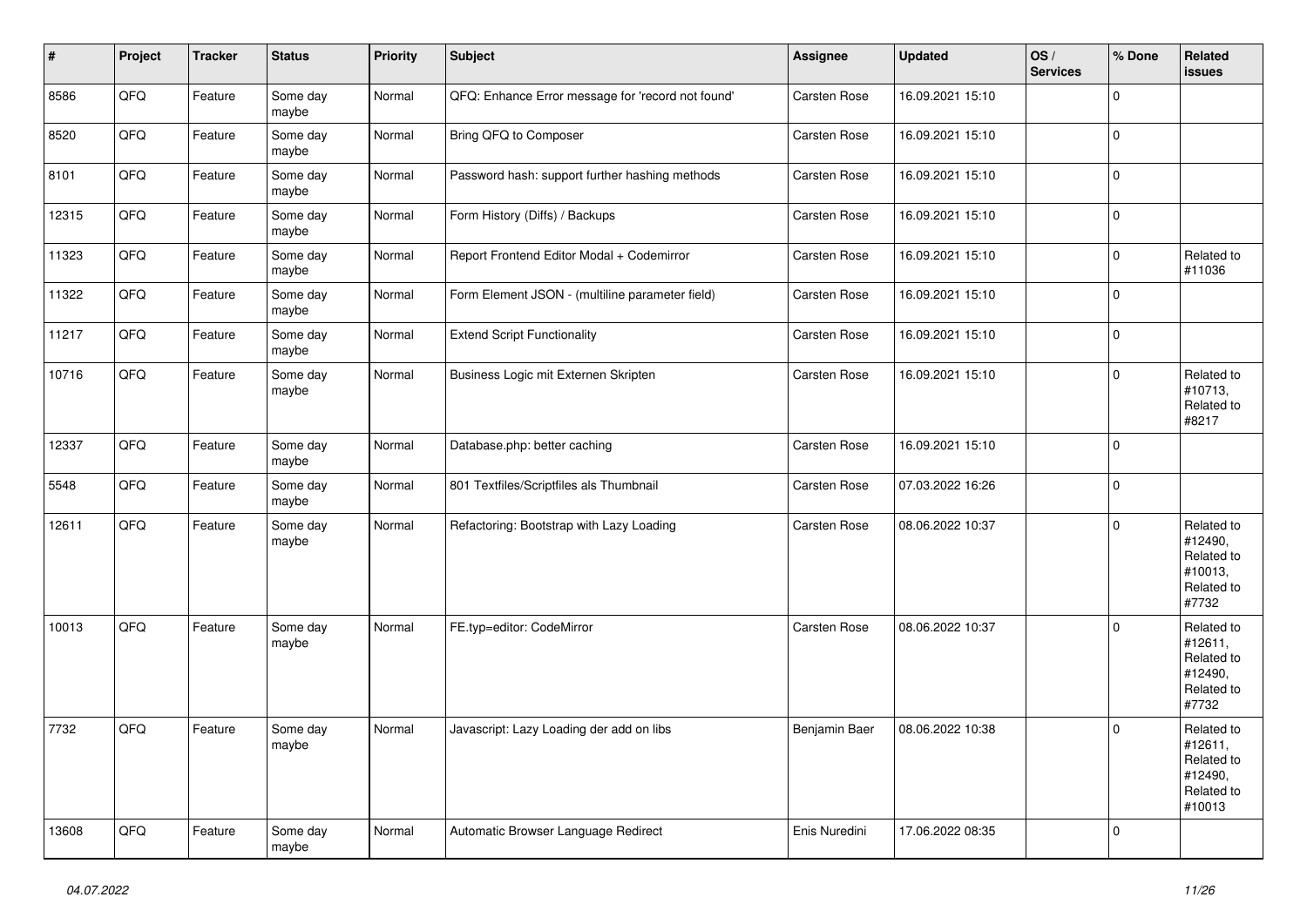| #     | Project        | <b>Tracker</b> | <b>Status</b>              | <b>Priority</b> | Subject                                                                              | Assignee            | <b>Updated</b>   | OS/<br><b>Services</b> | % Done      | <b>Related</b><br>issues                    |
|-------|----------------|----------------|----------------------------|-----------------|--------------------------------------------------------------------------------------|---------------------|------------------|------------------------|-------------|---------------------------------------------|
| 8316  | QFQ            | <b>Bug</b>     | Feedback                   | Normal          | Documentation/Behaviour for Nested Queries and<br>Record-Store confusing             | Nicola Chiapolini   | 20.11.2019 09:14 |                        | $\Omega$    |                                             |
| 9898  | QFQ            | <b>Bug</b>     | Feedback                   | Normal          | Formular trotz Timeout gespeichert                                                   | Benjamin Baer       | 01.02.2020 15:56 |                        | 0           |                                             |
| 9535  | QFQ            | <b>Bug</b>     | Feedback                   | Normal          | Report:  AS '_vertical' - column to wide - vertical >> rot45,<br>rot <sub>90</sub>   | Benjamin Baer       | 01.02.2020 15:56 |                        | $\Omega$    |                                             |
| 10124 | QFQ            | Feature        | Feedback                   | Normal          | qfq AAI-Login                                                                        | Karin Niffeler      | 07.05.2020 09:36 |                        | $\mathbf 0$ |                                             |
| 11347 | QFQ            | Bug            | Feedback                   | Normal          | If Bedingungen funktionieren nicht korrekt                                           | Christoph Fuchs     | 21.03.2021 20:37 |                        | 0           |                                             |
| 9548  | QFQ            | Feature        | Feedback                   | High            | FormElement: Pattern mismatch - optional report only on<br>focus lost                | Benjamin Baer       | 03.05.2021 21:14 |                        | $\mathbf 0$ |                                             |
| 5894  | QFQ            | Feature        | Feedback                   | Normal          | Typeahead in Report: show/hide rows dynamically                                      | Carsten Rose        | 18.02.2022 08:50 |                        | $\Omega$    | Related to<br>#5893,<br>Related to<br>#5885 |
| 12546 | QFQ            | Bug            | Feedback                   | Normal          | Branch 'Development' - Unit Tests mit dirty workaround<br>angepasst                  | Carsten Rose        | 19.03.2022 17:48 |                        | 0           |                                             |
| 13767 | QFQ            | Bug            | Feedback                   | Normal          | date/time-picker: required shows up/down button orange                               | Enis Nuredini       | 16.05.2022 23:16 |                        | $\Omega$    |                                             |
| 13572 | QFQ            | Feature        | Feedback                   | Normal          | Form Load: misleading error message on trying to load non<br>existent primary record | Enis Nuredini       | 16.05.2022 23:16 |                        | 100         |                                             |
| 10782 | QFQ            | Feature        | Feedback                   | Normal          | Tiny MCE: Image Upload                                                               | Enis Nuredini       | 16.05.2022 23:16 |                        | $\Omega$    | Related to<br>#12452                        |
| 12584 | QFQ            | Feature        | Feedback                   | Normal          | T3 v10 migration script: replace alias-patterns (v11)                                | Carsten Rose        | 28.05.2022 11:12 |                        | 100         |                                             |
| 11630 | QFQ            | Bug            | Feedback                   | High            | Bitte check ob CALL() in 20.11.0 noch so funktioniert wie in<br>20.4.1               | Enis Nuredini       | 28.05.2022 13:45 |                        | $\Omega$    | Related to<br>#11325                        |
| 9052  | QFQ            | Feature        | Feedback                   | High            | Report: CodeMirror with SQL Syntax Highlight in FE                                   | Enis Nuredini       | 08.06.2022 10:25 |                        | $\mathbf 0$ |                                             |
| 13566 | QFQ            | Feature        | Ready to sync<br>(develop) | Normal          | Delete config-example.qfq.php file                                                   | Carsten Rose        | 23.12.2021 09:25 |                        | $\Omega$    |                                             |
| 6250  | QFQ            | Feature        | In Progress                | Normal          | Enhance layout: a) Subrecord, b) Subrecord-Title                                     | Carsten Rose        | 01.02.2020 23:22 |                        | $\Omega$    | Related to<br>#5391                         |
| 9691  | QFQ            | <b>Bug</b>     | In Progress                | Normal          | Checkbox: dynamic update > readonly                                                  | <b>Carsten Rose</b> | 01.02.2020 23:22 |                        | 50          | Related to<br>#9834                         |
| 10443 | QFQ            | Feature        | In Progress                | Normal          | Konzept_api / _live                                                                  | Carsten Rose        | 07.05.2020 09:39 |                        | 0           |                                             |
| 11076 | QFQ            | Feature        | In Progress                | Normal          | SELECT  AS _websocket                                                                | Carsten Rose        | 30.08.2020 17:49 |                        | $\Omega$    |                                             |
| 5695  | QFQ            | Feature        | In Progress                | Normal          | <b>Multiform</b>                                                                     | Carsten Rose        | 02.01.2021 18:38 |                        | $\mathbf 0$ |                                             |
| 4194  | QFQ            | Feature        | In Progress                | Normal          | Bootstrap 4 ist jetzt offiziel                                                       |                     | 03.05.2021 20:47 |                        | $\mathbf 0$ | Related to<br>#10114                        |
| 9517  | QFQ            | Feature        | In Progress                | High            | Input multiple tags with typeahead                                                   | Carsten Rose        | 03.05.2021 21:14 |                        | $40\,$      | Related to<br>#10150                        |
| 12439 | $\mathsf{QFQ}$ | Feature        | In Progress                | Normal          | TinyMCE Paste from Word & Character Count/Limit                                      | Carsten Rose        | 05.05.2021 22:15 |                        | $\pmb{0}$   |                                             |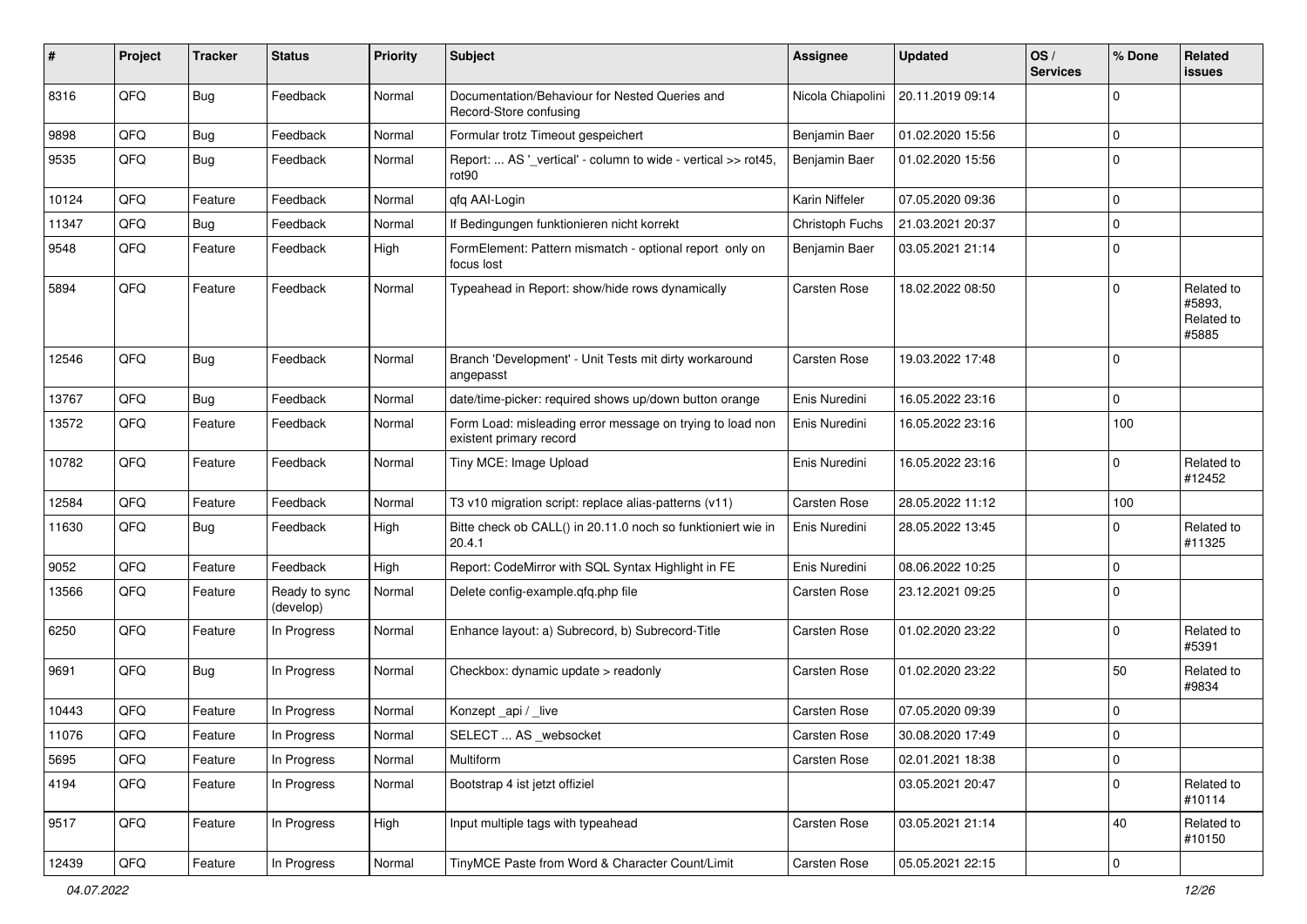| $\vert$ # | Project | <b>Tracker</b> | <b>Status</b> | <b>Priority</b> | Subject                                                                                 | Assignee       | <b>Updated</b>   | OS/<br><b>Services</b> | % Done      | Related<br>issues                                                                                                              |
|-----------|---------|----------------|---------------|-----------------|-----------------------------------------------------------------------------------------|----------------|------------------|------------------------|-------------|--------------------------------------------------------------------------------------------------------------------------------|
| 10661     | QFQ     | <b>Bug</b>     | In Progress   | Normal          | Typo3 Warnungen                                                                         | Carsten Rose   | 07.09.2021 13:23 |                        | $\mathbf 0$ | Related to<br>#12440                                                                                                           |
| 10793     | QFQ     | Feature        | In Progress   | Normal          | Update NPM Packages                                                                     | Carsten Rose   | 07.09.2021 13:25 |                        | $30\,$      |                                                                                                                                |
| 11980     | QFQ     | Feature        | In Progress   | Normal          | protected verzeichnis MUSS geschützt werden                                             | Carsten Rose   | 07.09.2021 13:30 |                        | $\mathbf 0$ |                                                                                                                                |
| 13330     | QFQ     | Feature        | In Progress   | Normal          | Multi Form: Upload                                                                      | Carsten Rose   | 07.11.2021 12:40 |                        | 50          | Related to<br>#9706                                                                                                            |
| 9789      | QFQ     | <b>Bug</b>     | In Progress   | High            | Record Lock: release to early on 'leave page'                                           | Carsten Rose   | 10.01.2022 09:25 |                        | 100         | Related to<br>#10081,<br>Related to<br>#9173,<br>Related to<br>#8702                                                           |
| 12508     | QFQ     | Bug            | In Progress   | High            | qfq Form: sendMail                                                                      | Karin Niffeler | 19.03.2022 17:48 |                        | 0           |                                                                                                                                |
| 12440     | QFQ     | Feature        | In Progress   | Normal          | Typo3 V10 upgrade (durchfuehren und testen)                                             | Carsten Rose   | 21.03.2022 09:53 |                        | 50          | Related to<br>#12357,<br>Related to<br>#12067,<br>Related to<br>#10661                                                         |
| 11517     | QFQ     | Bug            | In Progress   | Normal          | extraButtonInfo Broken for multiple FormElements                                        | Carsten Rose   | 12.05.2022 13:12 |                        | $\Omega$    | Related to<br>#7890,<br>Related to<br>#3811, Has<br>duplicate<br>#10905, Has<br>duplicate<br>#10553, Has<br>duplicate<br>#6779 |
| 14175     | QFQ     | <b>Bug</b>     | In Progress   | Normal          | Opening a form with no QFQ Session cookie fails                                         | Carsten Rose   | 03.06.2022 10:40 |                        | $\Omega$    |                                                                                                                                |
| 14323     | QFQ     | Bug            | In Progress   | Normal          | Report: render=both single - no impact                                                  | Carsten Rose   | 19.06.2022 18:31 |                        | 0           |                                                                                                                                |
| 12630     | QFQ     | Feature        | In Progress   | Normal          | Input: date[time]: min / max values                                                     | Enis Nuredini  | 20.06.2022 18:31 |                        | $\Omega$    | Related to<br>#10096,<br>Related to<br>#14302,<br>Related to<br>#14303                                                         |
| 12463     | QFQ     | Bug            | ToDo          | High            | QFQ Function: 'function' and 'sql' on same level - output of<br>sql is shown two times. | Carsten Rose   | 15.12.2021 16:31 |                        | $\mathbf 0$ |                                                                                                                                |
| 12395     | QFQ     | Bug            | ToDo          | High            | QFQ Function: Result two times shown                                                    | Carsten Rose   | 18.02.2022 08:59 |                        | $\mathbf 0$ |                                                                                                                                |
| 7602      | QFQ     | Feature        | ToDo          | High            | Multi Select: with checkboxes                                                           | Benjamin Baer  | 22.03.2022 09:07 |                        | 0           |                                                                                                                                |
| 13899     | QFQ     | Bug            | ToDo          | Normal          | Selenium: zum laufen bringen                                                            | Enis Nuredini  | 25.03.2022 10:24 |                        | $\pmb{0}$   |                                                                                                                                |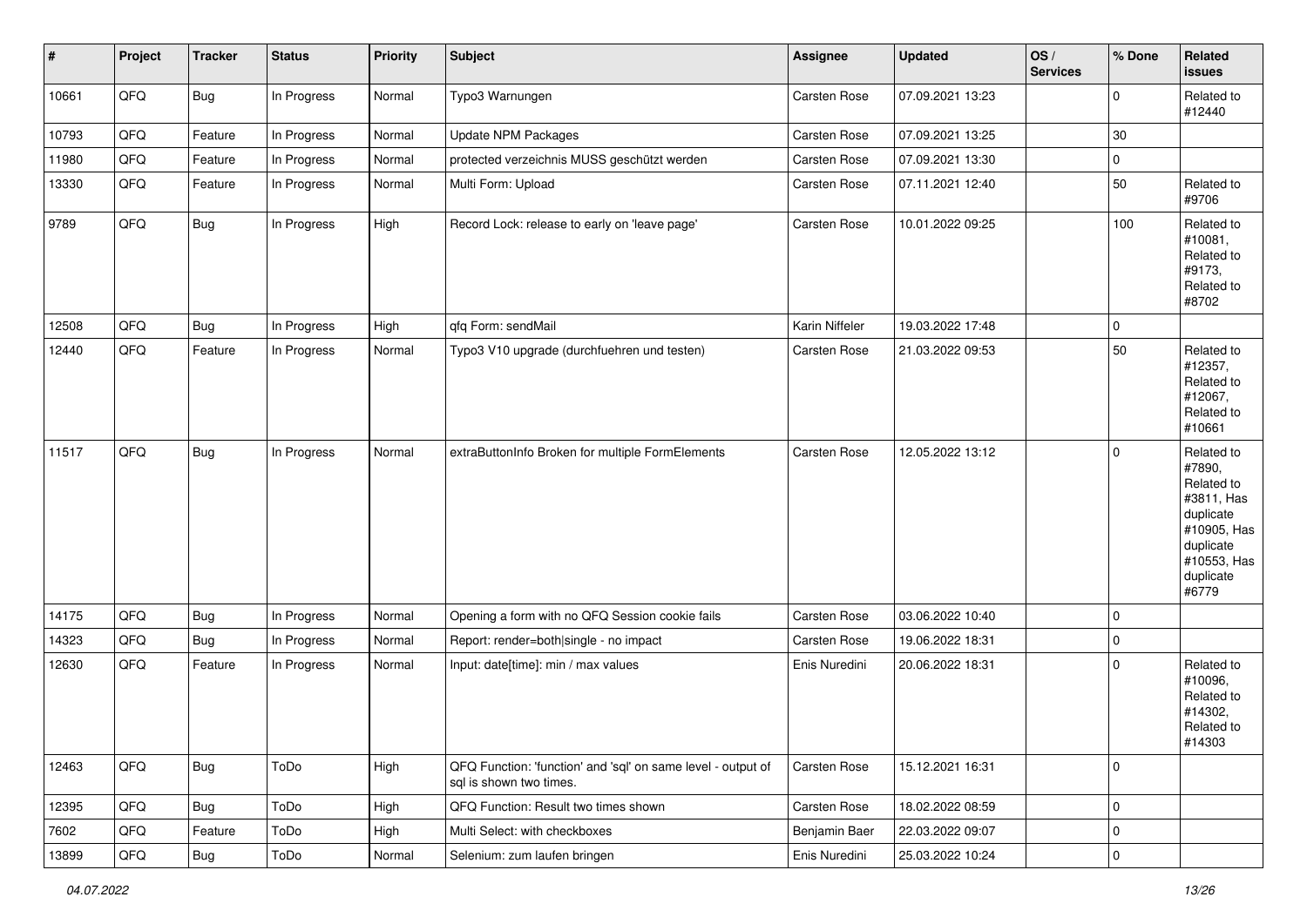| #     | Project | <b>Tracker</b> | <b>Status</b> | <b>Priority</b> | <b>Subject</b>                                                                        | Assignee            | <b>Updated</b>   | OS/<br><b>Services</b> | % Done      | Related<br><b>issues</b>                                                                                                                                              |
|-------|---------|----------------|---------------|-----------------|---------------------------------------------------------------------------------------|---------------------|------------------|------------------------|-------------|-----------------------------------------------------------------------------------------------------------------------------------------------------------------------|
| 14303 | QFQ     | <b>Bug</b>     | ToDo          | Normal          | datetime broken with picker                                                           | Enis Nuredini       | 17.06.2022 09:02 |                        | $\mathbf 0$ | Related to<br>#12630                                                                                                                                                  |
| 12262 | QFQ     | Feature        | ToDo          | Normal          | Form buttons on top: more customable                                                  | Enis Nuredini       | 17.06.2022 10:44 |                        | $\mathbf 0$ | Related to<br>#13945, Has<br>duplicate<br>#4046, Has<br>duplicate<br>#10080                                                                                           |
| 14320 | QFQ     | Feature        | ToDo          | Normal          | Allow specific HTML Tags and Attributes: general, TinyMCE                             | Enis Nuredini       | 17.06.2022 10:44 |                        | $\Omega$    | Related to<br>#12664,<br>Related to<br>#12039,<br>Related to<br>#11702,<br>Related to<br>#7239,<br>Related to<br>#3708.<br>Related to<br>#3646,<br>Related to<br>#880 |
| 5942  | QFQ     | Feature        | Priorize      | Normal          | 'L' and 'type': append to links, generate via '_link' by using<br>'u:' .              | Carsten Rose        | 01.02.2020 10:13 |                        | $\mathbf 0$ |                                                                                                                                                                       |
| 3782  | QFQ     | <b>Bug</b>     | Priorize      | Normal          | Bei fehlerhafter Eingabe (z.B. Datum) sollte das erwartete<br>Format angezeigt werden | <b>Carsten Rose</b> | 01.02.2020 10:13 |                        | $\mathbf 0$ |                                                                                                                                                                       |
| 7616  | QFQ     | <b>Bug</b>     | Priorize      | Normal          | Selectlist with Enum & Dynamic Update                                                 | Carsten Rose        | 01.02.2020 10:13 |                        | $\pmb{0}$   |                                                                                                                                                                       |
| 7522  | QFQ     | Feature        | Priorize      | Normal          | Inserting default index.html to folder (Avoid Apache<br>Indexing)                     | Carsten Rose        | 01.02.2020 10:13 |                        | $\pmb{0}$   |                                                                                                                                                                       |
| 7290  | QFQ     | Feature        | Priorize      | Normal          | FormEditor: title as textarea if LEN(title)>60                                        | Carsten Rose        | 01.02.2020 10:13 |                        | $\Omega$    | Blocked by<br>#7682                                                                                                                                                   |
| 7217  | QFQ     | Feature        | Priorize      | Normal          | Download: notice User if `_sip=?` is missing                                          | <b>Carsten Rose</b> | 01.02.2020 10:13 |                        | $\pmb{0}$   |                                                                                                                                                                       |
| 6998  | QFQ     | Feature        | Priorize      | Normal          | Form: with debug=on show column information as tooltip of<br>column label             | Carsten Rose        | 01.02.2020 10:13 |                        | $\mathbf 0$ |                                                                                                                                                                       |
| 6574  | QFQ     | <b>Bug</b>     | Priorize      | Normal          | qfq.log: Fehlermeldung wurde angezeigt, aber nicht geloggt                            | Carsten Rose        | 01.02.2020 10:13 |                        | $\mathbf 0$ |                                                                                                                                                                       |
| 8585  | QFQ     | Feature        | Priorize      | Normal          | Enhance Error message for 'unknown form'                                              | <b>Carsten Rose</b> | 01.02.2020 10:13 |                        | $\mathbf 0$ |                                                                                                                                                                       |
| 8584  | QFQ     | Feature        | Priorize      | Normal          | FE 'Action' - never assign to Container (except Template)<br>Group)                   | Carsten Rose        | 01.02.2020 10:13 |                        | $\mathbf 0$ |                                                                                                                                                                       |
| 8037  | QFQ     | Bug            | Priorize      | Normal          | FE.type=upload (advanced mode): {{slaveld:V}} missing<br>during dynamic update        | Carsten Rose        | 01.02.2020 10:13 |                        | $\mathbf 0$ |                                                                                                                                                                       |
| 8034  | QFQ     | Feature        | Priorize      | Normal          | FormElement 'data': 22.22.2222 should not be accepted                                 | Carsten Rose        | 01.02.2020 10:13 |                        | $\mathbf 0$ |                                                                                                                                                                       |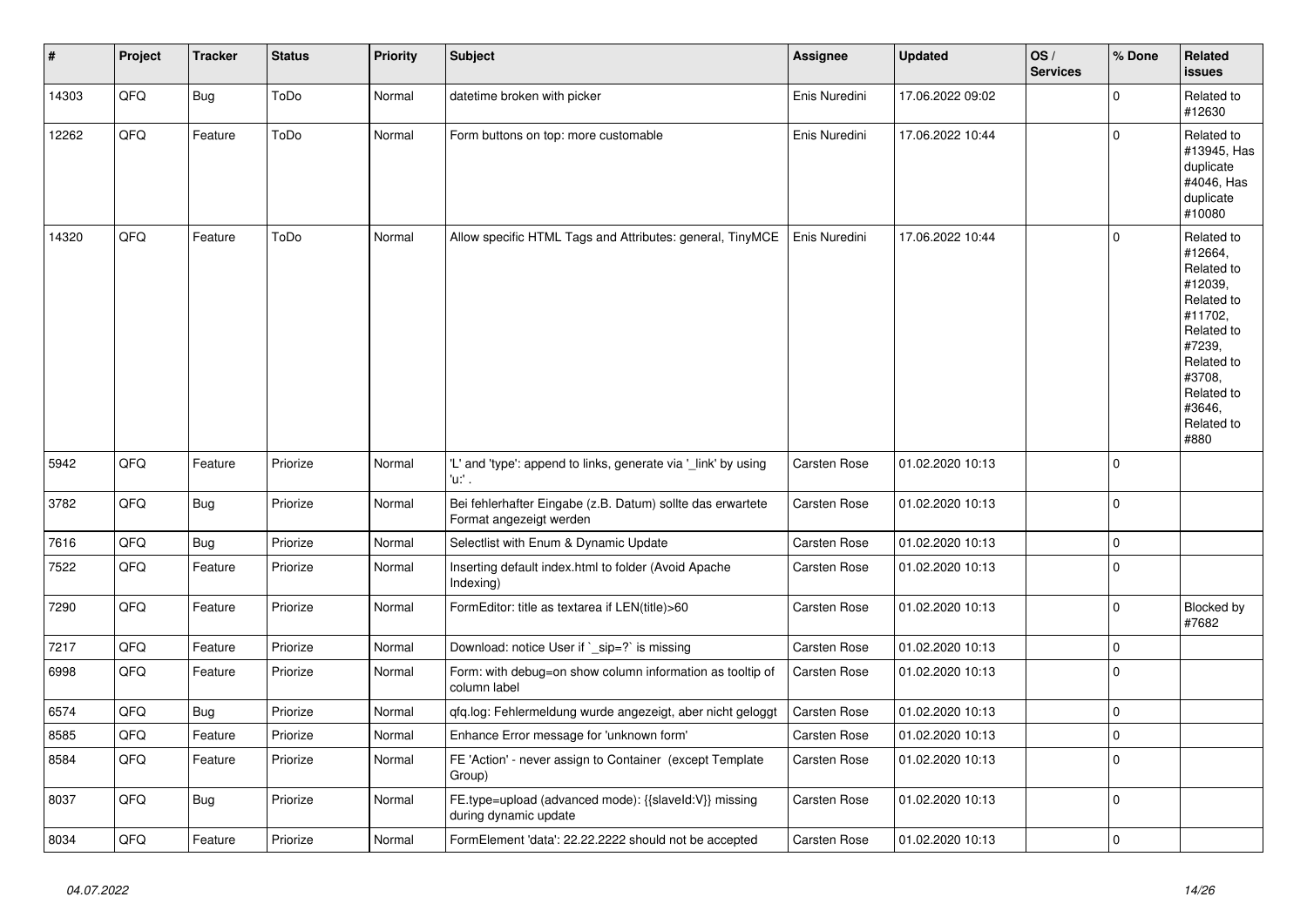| #     | Project | <b>Tracker</b> | <b>Status</b> | <b>Priority</b> | <b>Subject</b>                                                                                     | <b>Assignee</b>     | <b>Updated</b>   | OS/<br><b>Services</b> | % Done      | Related<br><b>issues</b>                      |
|-------|---------|----------------|---------------|-----------------|----------------------------------------------------------------------------------------------------|---------------------|------------------|------------------------|-------------|-----------------------------------------------|
| 7656  | QFQ     | Bug            | Priorize      | Normal          | FE with required, 'pattern' and 'extraButtonLock': always<br>complain about missing value          | <b>Carsten Rose</b> | 01.02.2020 10:13 |                        | $\Omega$    |                                               |
| 7630  | QFQ     | Feature        | Priorize      | Normal          | detailed error message for simple upload                                                           | <b>Carsten Rose</b> | 01.02.2020 10:13 |                        | $\mathbf 0$ |                                               |
| 9947  | QFQ     | <b>Bug</b>     | Priorize      | Normal          | Unwanted error message if missing 'typeAheadSqlPrefetch'                                           | <b>Carsten Rose</b> | 01.02.2020 10:13 |                        | $\mathbf 0$ |                                               |
| 9900  | QFQ     | Feature        | Priorize      | Normal          | Generic API Call: tt-content record >> JSON                                                        | <b>Carsten Rose</b> | 01.02.2020 10:13 |                        | $\mathbf 0$ |                                               |
| 9862  | QFQ     | Bug            | Priorize      | Normal          | Failed writing to sql mail qfq.log should throw an exception                                       | <b>Carsten Rose</b> | 01.02.2020 10:13 |                        | $\mathbf 0$ |                                               |
| 9975  | QFQ     | Bug            | Priorize      | Normal          | Dropdown Menu: 'r:3' broken                                                                        | <b>Carsten Rose</b> | 01.02.2020 10:13 |                        | $\mathbf 0$ |                                               |
| 9928  | QFQ     | Feature        | Priorize      | Normal          | SpecialColumnName: a) Deprecated: ' AS "_+tag " ', b)<br>New: ' AS "_ <tag1><tag2>"'</tag2></tag1> | Carsten Rose        | 01.02.2020 23:17 |                        | $\mathbf 0$ | Related to<br>#9929                           |
| 8277  | QFQ     | Feature        | Priorize      | Normal          | fe.parameter.default=                                                                              | <b>Carsten Rose</b> | 01.02.2020 23:17 |                        | $\mathbf 0$ | Related to<br>#8113                           |
| 9968  | QFQ     | Feature        | Priorize      | Normal          | Tooltip in Links for Developer                                                                     | <b>Carsten Rose</b> | 01.02.2020 23:17 |                        | $\mathbf 0$ |                                               |
| 7730  | QFQ     | Feature        | Priorize      | Normal          | SELECT Box: title in between                                                                       | Benjamin Baer       | 01.02.2020 23:22 |                        | $\mathbf 0$ |                                               |
| 10015 | QFQ     | Feature        | Priorize      | Normal          | Monospace in Textarea                                                                              | Carsten Rose        | 03.02.2020 13:40 |                        | $\mathbf 0$ |                                               |
| 10003 | QFQ     | Feature        | Priorize      | Normal          | fieldset: stronger visualize group                                                                 | Benjamin Baer       | 12.02.2020 08:13 |                        | $\mathbf 0$ |                                               |
| 10005 | QFQ     | Feature        | Priorize      | Normal          | Report / special column name:  AS _calendar                                                        | <b>Carsten Rose</b> | 03.06.2020 17:28 |                        | $\mathbf 0$ |                                               |
| 9958  | QFQ     | <b>Bug</b>     | Priorize      | Normal          | Broken subrecord query: no error message                                                           | <b>Carsten Rose</b> | 05.02.2021 15:15 |                        | $\mathbf 0$ |                                               |
| 9534  | QFQ     | Bug            | Priorize      | Urgent          | FE.type=upload: 'Unknown Mode: ID"                                                                 | Carsten Rose        | 03.05.2021 21:14 |                        | $\mathbf 0$ | Related to<br>#9532                           |
| 9173  | QFQ     | Bug            | Priorize      | Urgent          | Stale Record Lock: Firefox                                                                         | <b>Carsten Rose</b> | 03.05.2021 21:14 |                        | $\mathbf 0$ | Related to<br>#9789                           |
| 12504 | QFQ     | Feature        | Priorize      | Normal          | sql.log: report fe.id                                                                              | Carsten Rose        | 05.05.2021 22:09 |                        | $\mathbf 0$ |                                               |
| 12503 | QFQ     | Feature        | Priorize      | Normal          | Detect dangerous UPDATE statement with missing WHERE                                               | <b>Carsten Rose</b> | 05.05.2021 22:09 |                        | $\mathbf 0$ |                                               |
| 11320 | QFQ     | Feature        | Priorize      | Normal          | Typo3 Version 10 support                                                                           | <b>Carsten Rose</b> | 05.05.2021 22:09 |                        | $\mathbf 0$ |                                               |
| 9394  | QFQ     | Feature        | Priorize      | Normal          | REST: allow for non numerical ids in get requests                                                  | <b>Carsten Rose</b> | 05.05.2021 22:10 |                        | $\mathbf 0$ |                                               |
| 8963  | QFQ     | Feature        | Priorize      | Normal          | Setting values in a store: flexible way                                                            | <b>Carsten Rose</b> | 05.05.2021 22:10 |                        | $\mathbf 0$ | Related to<br>#8975                           |
| 3867  | QFQ     | Feature        | Priorize      | Normal          | Readonly Formular: Template Groups add/delete<br>ausbeldnen                                        | <b>Carsten Rose</b> | 05.05.2021 22:12 |                        | $\Omega$    |                                               |
| 8044  | QFQ     | Feature        | Priorize      | Normal          | Transaction: a) Form, b) Report                                                                    | Carsten Rose        | 05.05.2021 22:14 |                        | 0           | Related to<br>#8043                           |
| 9668  | QFQ     | Feature        | Priorize      | Normal          | Form.mode: rename 'hidden' to 'hide'                                                               | <b>Carsten Rose</b> | 05.05.2021 22:14 |                        | $\mathbf 0$ | Related to<br>#6437                           |
| 10011 | QFQ     | Feature        | Priorize      | Normal          | Offer new STORE_TYPO3 Variable 'beUser', 'beEmail'                                                 | <b>Carsten Rose</b> | 08.05.2021 09:51 |                        | $\mathbf 0$ | Related to<br>#10012,<br>Related to<br>#12511 |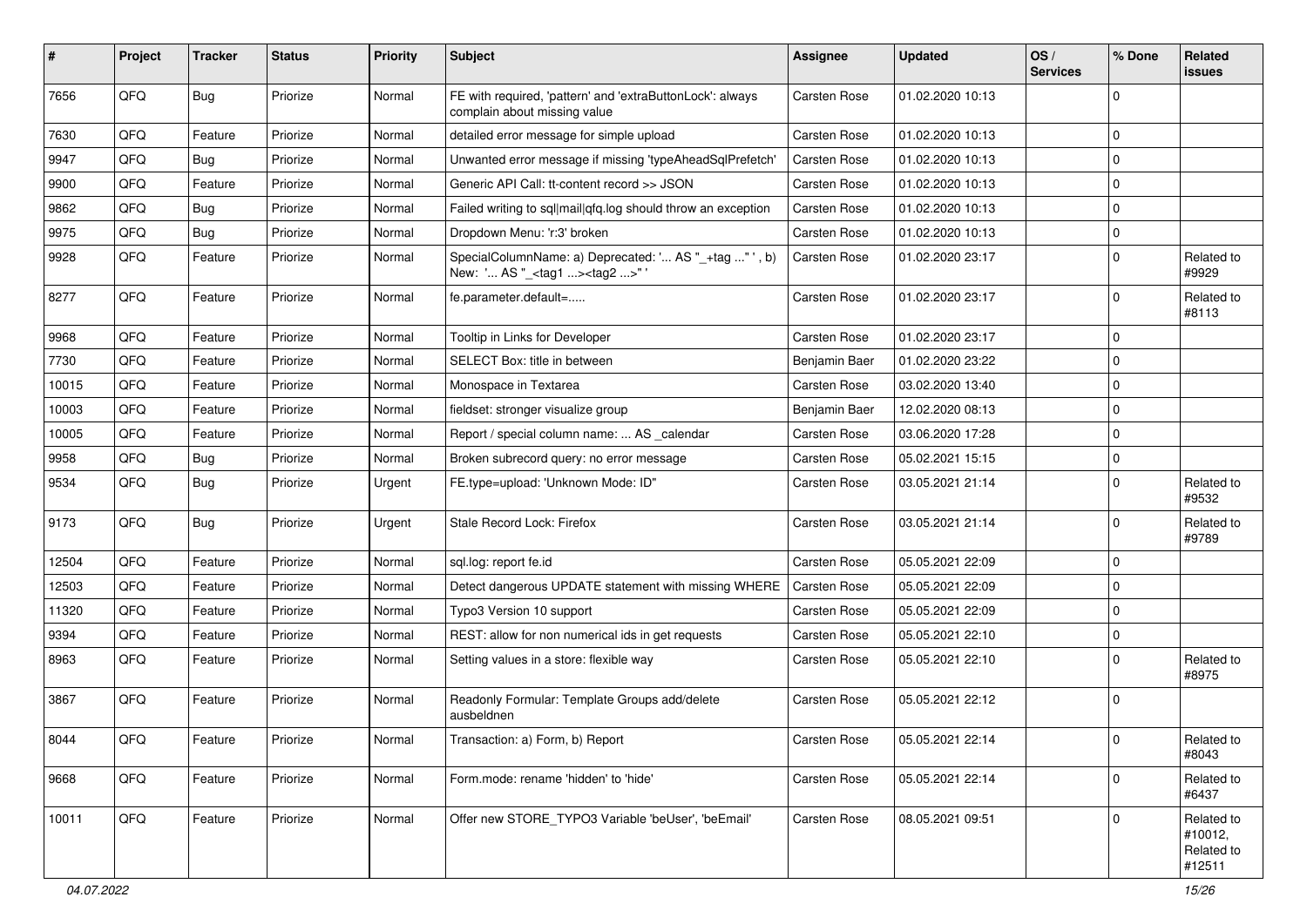| ∦     | Project        | <b>Tracker</b> | <b>Status</b> | <b>Priority</b> | Subject                                                                                                  | <b>Assignee</b> | <b>Updated</b>   | OS/<br><b>Services</b> | % Done      | Related<br><b>issues</b>                                                |
|-------|----------------|----------------|---------------|-----------------|----------------------------------------------------------------------------------------------------------|-----------------|------------------|------------------------|-------------|-------------------------------------------------------------------------|
| 10012 | QFQ            | Feature        | Priorize      | Normal          | redirectAllMailTo: {{beEmail:T}}                                                                         | Carsten Rose    | 08.05.2021 09:54 |                        | $\Omega$    | Related to<br>#12412,<br>Related to<br>#12413,<br>Related to<br>#10011  |
| 9346  | QFQ            | Feature        | Priorize      | Normal          | beforeSave: check if an upload is given                                                                  | Carsten Rose    | 11.06.2021 21:18 |                        | $\Omega$    |                                                                         |
| 9121  | QFQ            | Bug            | Priorize      | High            | sip links have r and dblndexData set                                                                     | Carsten Rose    | 12.06.2021 10:41 |                        | $\Omega$    |                                                                         |
| 8204  | QFQ            | Feature        | Priorize      | High            | Position 'required mark'                                                                                 | Carsten Rose    | 16.06.2021 13:44 |                        | $\Omega$    |                                                                         |
| 12325 | QFQ            | Bug            | Priorize      | Normal          | MultiDB form.dblndex not working for report syntax                                                       | Carsten Rose    | 07.09.2021 13:37 |                        | $\Omega$    | Related to<br>#12145,<br>Related to<br>#12314                           |
| 8082  | QFQ            | Feature        | Priorize      | High            | Contact form without saving record                                                                       | Carsten Rose    | 07.12.2021 15:20 |                        | $\Omega$    | Related to<br>#8587,<br><b>Blocks</b><br>#11850                         |
| 9834  | QFQ            | <b>Bug</b>     | Priorize      | Normal          | Input elements with tag 'disabled' are missing on<br>form-submit: server option 'processReadOnly' broken | Carsten Rose    | 07.12.2021 16:43 |                        | $\Omega$    | Related to<br>#9691,<br>Related to<br>#5305, Has<br>duplicate<br>#12331 |
| 6116  | QFQ            | <b>Bug</b>     | Priorize      | High            | value of checkbox not saved                                                                              | Carsten Rose    | 07.12.2021 17:19 |                        | $\Omega$    |                                                                         |
| 9135  | QFQ            | Feature        | Priorize      | Normal          | Progress Bar generic / replace old hourglass download<br>popup                                           | Benjamin Baer   | 03.01.2022 07:43 |                        | $\Omega$    |                                                                         |
| 7965  | QFQ            | Feature        | Priorize      | Normal          | Input type 'text' with visual format - currency                                                          | Benjamin Baer   | 03.01.2022 07:45 |                        | $\Omega$    |                                                                         |
| 4457  | QFQ            | Bug            | Priorize      | Normal          | typeahead: pressing return to select an item, saves the form<br>and closes the form.                     | Benjamin Baer   | 03.01.2022 08:01 |                        | $\Omega$    | Related to<br>#4398                                                     |
| 6566  | QFQ            | Bug            | Priorize      | Normal          | Link Function 'delete': provided parameter missing on page<br>reload                                     | Benjamin Baer   | 03.01.2022 08:08 |                        | $\Omega$    |                                                                         |
| 2665  | QFQ            | <b>Bug</b>     | Priorize      | Normal          | Dynamic Update funktioniert nicht, wenn beim<br>entsprechenden FormElement eine size angegeben ist.      | Benjamin Baer   | 03.01.2022 08:12 |                        | 30          |                                                                         |
| 6870  | QFQ            | Feature        | Priorize      | Normal          | Click on '_link' triggers an API call                                                                    | Benjamin Baer   | 03.01.2022 08:25 |                        | $\mathbf 0$ |                                                                         |
| 5366  | QFQ            | Feature        | Priorize      | Normal          | Saving with keyboard shortcuts                                                                           | Benjamin Baer   | 21.03.2022 09:47 |                        | 0           |                                                                         |
| 6224  | QFQ            | Feature        | Priorize      | Normal          | Dynamic update: fade in/out fields                                                                       | Benjamin Baer   | 21.03.2022 09:50 |                        | 0           |                                                                         |
| 5562  | QFQ            | Feature        | Priorize      | Normal          | Drag'n'Drop fuer Uploads                                                                                 | Benjamin Baer   | 21.03.2022 09:52 |                        | 0           | Related to<br>#9706                                                     |
| 6801  | QFQ            | Feature        | Priorize      | Normal          | Fabric: Maximize / FullIscreen                                                                           | Benjamin Baer   | 21.03.2022 09:56 |                        | $\mathbf 0$ |                                                                         |
| 6140  | $\mathsf{QFQ}$ | Bug            | Priorize      | Normal          | QFQ DnD Sort: Locked fields                                                                              | Benjamin Baer   | 21.03.2022 09:56 |                        | $\pmb{0}$   |                                                                         |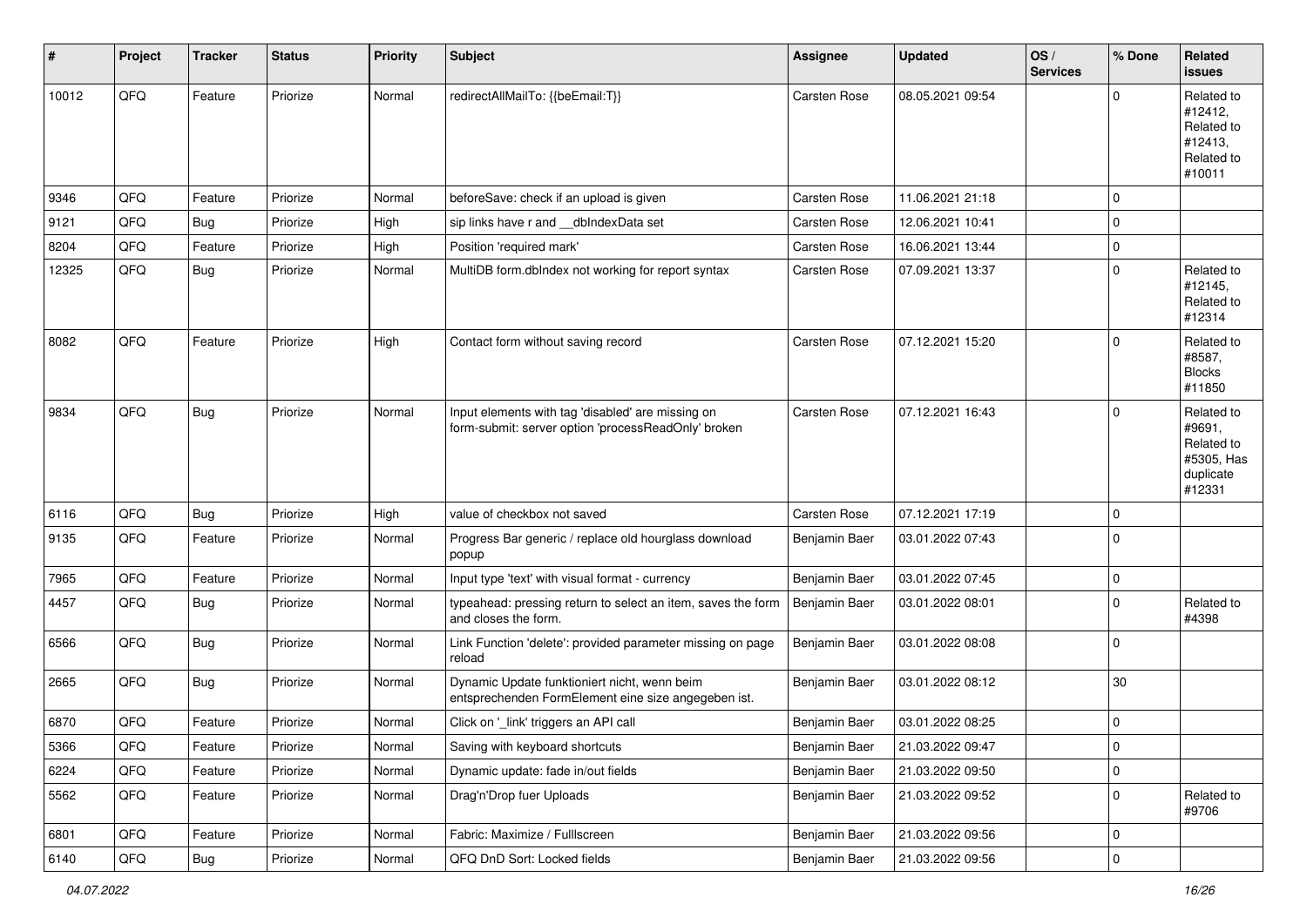| ∦     | Project | <b>Tracker</b> | <b>Status</b> | <b>Priority</b> | <b>Subject</b>                                                                                                                        | Assignee            | <b>Updated</b>   | OS/<br><b>Services</b> | % Done      | Related<br><b>issues</b>                    |
|-------|---------|----------------|---------------|-----------------|---------------------------------------------------------------------------------------------------------------------------------------|---------------------|------------------|------------------------|-------------|---------------------------------------------|
| 10569 | QFQ     | Feature        | Priorize      | Normal          | link blank more safe                                                                                                                  | Enis Nuredini       | 25.03.2022 12:44 |                        | $\Omega$    |                                             |
| 13900 | QFQ     | Feature        | Priorize      | Normal          | Selenium: Check das Cookie/PDF funktioniert                                                                                           | Enis Nuredini       | 25.03.2022 12:45 |                        | $\mathbf 0$ |                                             |
| 13943 | QFQ     | Bug            | Priorize      | Normal          | unable to find formgroup                                                                                                              | Enis Nuredini       | 28.05.2022 11:03 |                        | $\mathbf 0$ |                                             |
| 12452 | QFQ     | Feature        | Priorize      | Normal          | BaseURL: alsways with '/' at the end                                                                                                  | Carsten Rose        | 19.06.2022 13:45 |                        | $\Omega$    | Related to<br>#10782                        |
| 14283 | QFQ     | Bug            | Priorize      | Normal          | HEIC / HEIF convert doesn't trigger                                                                                                   | Carsten Rose        | 19.06.2022 16:37 |                        | $\Omega$    |                                             |
| 14371 | QFQ     | Feature        | Priorize      | Normal          | LDAP via REPORT                                                                                                                       | Carsten Rose        | 19.06.2022 16:37 |                        | $\mathbf 0$ |                                             |
| 14290 | QFQ     | Feature        | Priorize      | Normal          | FormEditor: Show Table Definition                                                                                                     | <b>Carsten Rose</b> | 19.06.2022 16:37 |                        | $\mathbf 0$ |                                             |
| 4023  | QFQ     | Feature        | <b>New</b>    | Normal          | prepared statements - FE action: salveld, sgllnsert,<br>sqlUpdate, sqlDelete, sqlBefore, sqlAfter                                     | <b>Carsten Rose</b> | 11.12.2019 16:15 |                        | $\Omega$    |                                             |
| 2361  | QFQ     | Feature        | New           | Normal          | Logging wer/wann/wo welches Formular aufgerufen hat                                                                                   | Carsten Rose        | 11.12.2019 16:15 |                        | $\Omega$    | Related to<br>#4432,<br>Related to<br>#7480 |
| 7480  | QFQ     | Feature        | New           | Normal          | Record History (Undo / Redo)                                                                                                          | Carsten Rose        | 11.12.2019 16:16 |                        | $\mathbf 0$ | Related to<br>#2361                         |
| 6602  | QFQ     | Feature        | New           | Normal          | Formlet: in Report auf Mausklick ein mini-form oeffnen                                                                                | Carsten Rose        | 11.12.2019 16:16 |                        | $\Omega$    |                                             |
| 4756  | QFQ     | Bug            | <b>New</b>    | Normal          | Form dirty even nothing changes                                                                                                       | Carsten Rose        | 11.12.2019 16:16 |                        | $\mathbf 0$ |                                             |
| 8702  | QFQ     | Feature        | New           | Normal          | Load Record which is locked: missing user info                                                                                        | Carsten Rose        | 11.12.2019 16:16 |                        | $\mathbf 0$ | Related to<br>#9789                         |
| 9777  | QFQ     | Feature        | <b>New</b>    | Normal          | Logging QFQ Variables                                                                                                                 | <b>Carsten Rose</b> | 16.12.2019 17:17 |                        | $\mathbf 0$ |                                             |
| 9853  | QFQ     | Feature        | <b>New</b>    | Normal          | Check das SQL / QFQ / Mail Logfile geschrieben wird                                                                                   |                     | 09.01.2020 11:15 |                        | $\Omega$    |                                             |
| 9927  | QFQ     | Feature        | New           | Normal          | QFQ Update: a) Update nur machen wenn BE User<br>eingeloggt ist., b) Bei Fehler genaue Meldung welcher<br>Updateschritt Probleme hat. | <b>Carsten Rose</b> | 22.01.2020 12:59 |                        | $\mathbf 0$ |                                             |
| 7660  | QFQ     | Feature        | <b>New</b>    | Normal          | IMAP: import mails to DB, move / delete mails                                                                                         | <b>Carsten Rose</b> | 01.02.2020 09:52 |                        | $\mathbf 0$ |                                             |
| 5782  | QFQ     | Feature        | New           | Normal          | NextCloud API                                                                                                                         | Carsten Rose        | 01.02.2020 10:02 |                        | $\mathbf 0$ |                                             |
| 7920  | QFQ     | Feature        | New           | Normal          | FE: Syntax Highlight, Zeinlenumbruch                                                                                                  | Carsten Rose        | 01.02.2020 10:03 |                        | $\mathbf 0$ |                                             |
| 9983  | QFQ     | Feature        | New           | Normal          | Report Notation: new keyword 'range'                                                                                                  | <b>Carsten Rose</b> | 01.02.2020 15:55 |                        | $\mathbf 0$ |                                             |
| 9855  | QFQ     | <b>Bug</b>     | <b>New</b>    | Normal          | <b>Required Check</b>                                                                                                                 |                     | 01.02.2020 15:56 |                        | $\Omega$    |                                             |
| 9773  | QFQ     | <b>Bug</b>     | New           | Normal          | form.parameter.formModeGlobal=requiredOff                                                                                             | Carsten Rose        | 01.02.2020 15:56 |                        | $\mathbf 0$ |                                             |
| 10014 | QFQ     | Feature        | New           | Normal          | Manual.rst: describe behaviour and process order of<br>fillStoreVar, slaveId, sqlBefore,                                              | Carsten Rose        | 01.02.2020 22:31 |                        | $\mathbf 0$ |                                             |
| 3547  | QFQ     | <b>Bug</b>     | <b>New</b>    | Normal          | FE of type 'note' causes writing of empty fields.                                                                                     | <b>Carsten Rose</b> | 01.02.2020 23:21 |                        | $\mathbf 0$ |                                             |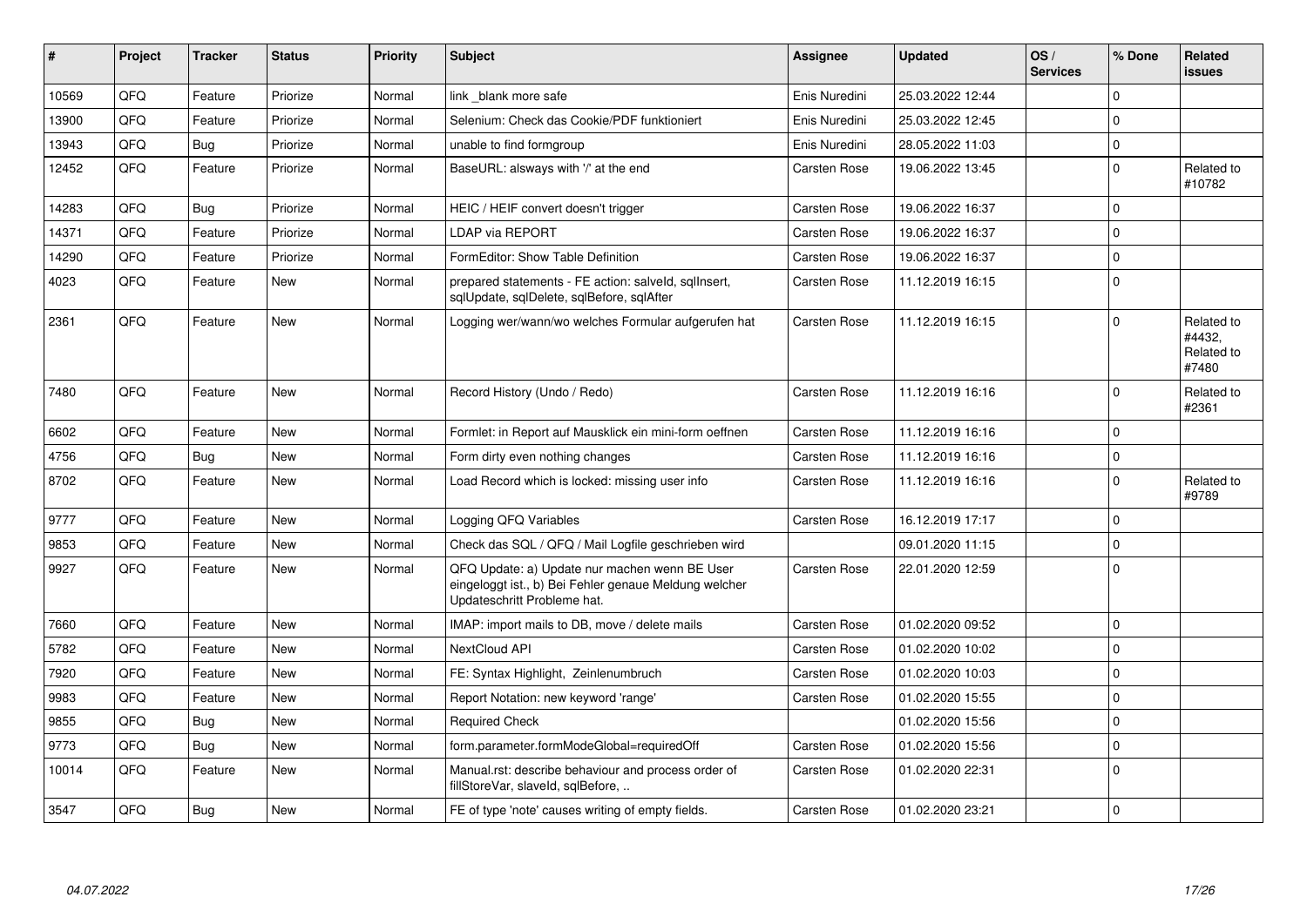| #    | Project | <b>Tracker</b> | <b>Status</b> | <b>Priority</b> | <b>Subject</b>                                                                                                             | Assignee            | Updated          | OS/<br><b>Services</b> | % Done      | <b>Related</b><br><b>issues</b>             |
|------|---------|----------------|---------------|-----------------|----------------------------------------------------------------------------------------------------------------------------|---------------------|------------------|------------------------|-------------|---------------------------------------------|
| 3504 | QFQ     | Feature        | New           | Normal          | Logging: welche Action FEs werden wann wie ausgefuehrt                                                                     | Carsten Rose        | 01.02.2020 23:21 |                        | $\Omega$    | Related to<br>#5458.<br>Related to<br>#4092 |
| 5576 | QFQ     | Bug            | <b>New</b>    | Normal          | Using MySQL 'DROP' requires privilege - wich is not really<br>necessary.                                                   | Carsten Rose        | 01.02.2020 23:21 |                        | $\Omega$    |                                             |
| 5131 | QFQ     | Feature        | New           | Normal          | Activate Spin Gear ('wait/busy' indicator) via LINK attribute                                                              | <b>Carsten Rose</b> | 01.02.2020 23:21 |                        | $\mathbf 0$ |                                             |
| 4250 | QFQ     | Feature        | New           | Normal          | AutoCron in QFQ via PHP                                                                                                    | Carsten Rose        | 01.02.2020 23:21 |                        | $\Omega$    | Related to<br>#3292,<br>Related to<br>#3291 |
| 6483 | QFQ     | Bug            | New           | Normal          | R Store funktioniert nicht bei 'Report Notation' im FE                                                                     | Carsten Rose        | 01.02.2020 23:21 |                        | $\mathbf 0$ |                                             |
| 6462 | QFQ     | Bug            | New           | Normal          | File Upload: Nutzlose Fehlermeldung wenn Datei zu gross                                                                    | Carsten Rose        | 01.02.2020 23:21 |                        | $\Omega$    | Related to<br>#6139                         |
| 6437 | QFQ     | Feature        | New           | Normal          | Neuer Mode Button bei FormElementen                                                                                        | Carsten Rose        | 01.02.2020 23:21 |                        | $\Omega$    | Related to<br>#9668.<br>Blocked by<br>#9678 |
| 6292 | QFQ     | Feature        | New           | Normal          | Download: File speichern mit Hash aber original Filename in<br>der Datenbank vermerken fuer Downloads                      | <b>Carsten Rose</b> | 01.02.2020 23:21 |                        | $\Omega$    |                                             |
| 6289 | QFQ     | Feature        | New           | Normal          | Form: Log                                                                                                                  | Carsten Rose        | 01.02.2020 23:21 |                        | $\mathbf 0$ |                                             |
| 6765 | QFQ     | Feature        | New           | Normal          | Moeglichkeit via QFQ eigene Logs zu schreiben                                                                              | Carsten Rose        | 01.02.2020 23:21 |                        | $\Omega$    |                                             |
| 6677 | QFQ     | Bug            | New           | Normal          | Error message FE Action Element: no/wrong FE reference<br>who cause the problem.                                           | Carsten Rose        | 01.02.2020 23:21 |                        | 0           |                                             |
| 6609 | QFQ     | Feature        | New           | Normal          | Formlet: JSON API erweitern                                                                                                | Carsten Rose        | 01.02.2020 23:21 |                        | 50          |                                             |
| 6594 | QFQ     | Feature        | New           | Normal          | Excel: on download, check if there is a valid sip                                                                          | Carsten Rose        | 01.02.2020 23:21 |                        | $\mathbf 0$ |                                             |
| 7119 | QFQ     | Feature        | New           | Normal          | Upload: scaleDownWidth, scaleDownHeight                                                                                    | Carsten Rose        | 01.02.2020 23:21 |                        | $\mathbf 0$ |                                             |
| 7102 | QFQ     | Feature        | New           | Normal          | Comment sign in report: '#' and '--'                                                                                       | Carsten Rose        | 01.02.2020 23:21 |                        | $\mathbf 0$ |                                             |
| 7099 | QFQ     | Feature        | New           | Normal          | Redesign FormEditor                                                                                                        | Carsten Rose        | 01.02.2020 23:21 |                        | $\mathbf 0$ |                                             |
| 7014 | QFQ     | Bug            | New           | Normal          | Sending invalid emails succeeds when<br>debug.redirectAllMailTo is set                                                     | <b>Carsten Rose</b> | 01.02.2020 23:21 |                        | $\Omega$    |                                             |
| 6912 | QFQ     | Bug            | <b>New</b>    | Normal          | error Message Var 'deadline' already set in SIP - in Form<br>with FE.value={{deadline:R:::{{deadlinePeriod:Y}}}}           | Carsten Rose        | 01.02.2020 23:21 |                        | $\mathbf 0$ |                                             |
| 6855 | QFQ     | Feature        | New           | Normal          | With {{feUser:U}}!={{feUser:T}}: Save / Delete: only possible<br>with {{feUserSave:U}}='yes' and '{{feUserDelete:U}}='yes' | <b>Carsten Rose</b> | 01.02.2020 23:21 |                        | 0           |                                             |
| 7481 | QFQ     | Feature        | New           | Normal          | Detect 'BaseUrl' automatically                                                                                             | Carsten Rose        | 01.02.2020 23:21 |                        | $\mathbf 0$ |                                             |
| 7342 | QFQ     | Feature        | New           | Normal          | add content = hide_this                                                                                                    | Carsten Rose        | 01.02.2020 23:21 |                        | 0           |                                             |
| 7280 | QFQ     | Feature        | New           | Normal          | recently used table                                                                                                        | Carsten Rose        | 01.02.2020 23:21 |                        | $\mathbf 0$ |                                             |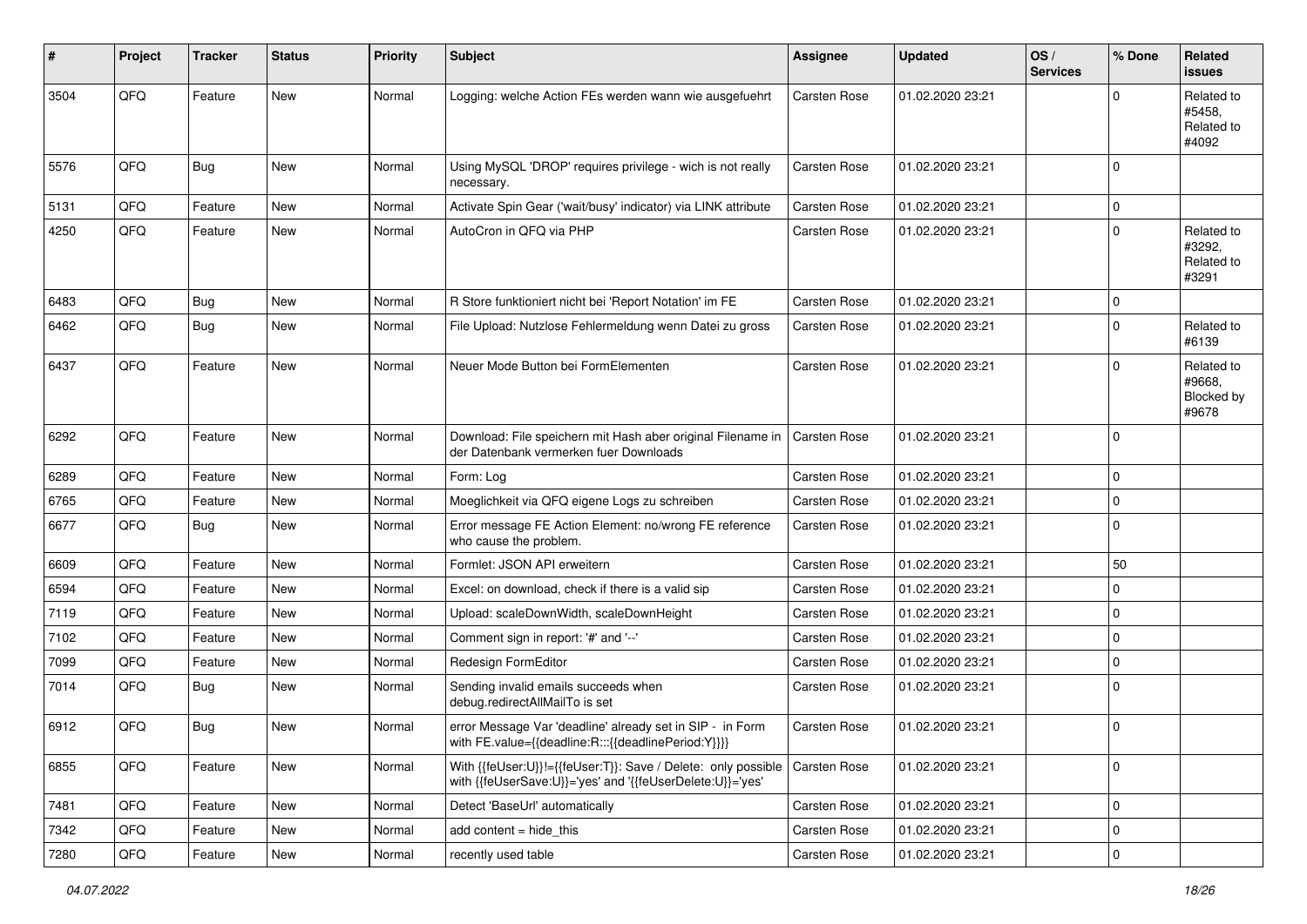| $\pmb{\sharp}$ | Project | <b>Tracker</b> | <b>Status</b> | <b>Priority</b> | <b>Subject</b>                                                                                        | <b>Assignee</b>     | <b>Updated</b>   | OS/<br><b>Services</b> | % Done      | <b>Related</b><br><b>issues</b> |
|----------------|---------|----------------|---------------|-----------------|-------------------------------------------------------------------------------------------------------|---------------------|------------------|------------------------|-------------|---------------------------------|
| 7261           | QFQ     | <b>Bug</b>     | <b>New</b>    | Normal          | Report path Filename for user without path, only the filename                                         | <b>Carsten Rose</b> | 01.02.2020 23:21 |                        | $\mathbf 0$ |                                 |
| 7239           | QFQ     | Feature        | New           | Normal          | TinyMCE: html tag whitelist                                                                           | Carsten Rose        | 01.02.2020 23:21 |                        | $\mathbf 0$ | Related to<br>#14320            |
| 7219           | QFQ     | <b>Bug</b>     | New           | Normal          | typeSheadSql / typeAheadSqlPrefetch: change to curly<br>braces                                        | <b>Carsten Rose</b> | 01.02.2020 23:21 |                        | $\Omega$    |                                 |
| 7175           | QFQ     | Feature        | <b>New</b>    | Normal          | Upload: md5 hash as filename                                                                          | <b>Carsten Rose</b> | 01.02.2020 23:21 |                        | $\mathbf 0$ |                                 |
| 9602           | QFQ     | Feature        | New           | Normal          | Form definition as JSON                                                                               | <b>Carsten Rose</b> | 01.02.2020 23:21 |                        | $\mathsf 0$ | Related to<br>#9600             |
| 7683           | QFQ     | Feature        | <b>New</b>    | Normal          | Special column names in '{{ SELECT  AS _link }}' should<br>be detected                                | <b>Carsten Rose</b> | 01.02.2020 23:21 |                        | $\mathbf 0$ |                                 |
| 7681           | QFQ     | Feature        | <b>New</b>    | Normal          | Optional switch off 'check for modified record'                                                       | <b>Carsten Rose</b> | 01.02.2020 23:21 |                        | $\mathsf 0$ |                                 |
| 7574           | QFQ     | Bug            | <b>New</b>    | Normal          | Substitute error: form element not reported / dont parse<br>Form.note                                 | <b>Carsten Rose</b> | 01.02.2020 23:21 |                        | $\mathbf 0$ |                                 |
| 7521           | QFQ     | Feature        | <b>New</b>    | Normal          | TemplateGroup: fe.type=upload                                                                         | <b>Carsten Rose</b> | 01.02.2020 23:21 |                        | $\mathbf 0$ | Related to<br>#9706             |
| 4082           | QFQ     | Feature        | <b>New</b>    | Normal          | Dynamic Update: modeSql - useful default                                                              | <b>Carsten Rose</b> | 01.02.2020 23:22 |                        | $\mathsf 0$ |                                 |
| 7512           | QFQ     | <b>Bug</b>     | <b>New</b>    | Normal          | FE: inputType=number >> 'pattern' is not respected                                                    | <b>Carsten Rose</b> | 01.02.2020 23:22 |                        | $\mathsf 0$ |                                 |
| 7109           | QFQ     | Feature        | <b>New</b>    | Normal          | Dynamic Updates: row/element hide                                                                     | Carsten Rose        | 01.02.2020 23:22 |                        | $\mathbf 0$ | Has<br>duplicate<br>#4081       |
| 7002           | QFQ     | <b>Bug</b>     | New           | Normal          | Dynamic Update: row does not disappear / appear                                                       | Carsten Rose        | 01.02.2020 23:22 |                        | $\mathbf 0$ |                                 |
| 7812           | QFQ     | Feature        | New           | Normal          | FE 'Subrecord' - new option 'subrecordShowFilter',<br>'subrecordPaging'                               | <b>Carsten Rose</b> | 01.02.2020 23:22 |                        | $\mathbf 0$ |                                 |
| 7795           | QFQ     | Bug            | New           | Normal          | Readonly Form: Typeahead-Felder                                                                       | <b>Carsten Rose</b> | 01.02.2020 23:22 |                        | $\mathbf 0$ | Related to<br>#10640            |
| 7685           | QFQ     | Bug            | New           | Normal          | Open FormElement from QFQ error message and save<br>modified record: error about missing {{formId:F}} | <b>Carsten Rose</b> | 01.02.2020 23:22 |                        | $\pmb{0}$   |                                 |
| 7547           | QFQ     | <b>Bug</b>     | New           | Normal          | Error Message in afterSave: wrong parameter column<br>reported                                        | <b>Carsten Rose</b> | 01.02.2020 23:22 |                        | $\mathbf 0$ |                                 |
| 7524           | QFQ     | Bug            | New           | Normal          | QFQ throws a 'General Error' if 'fileadmin/protected/log/' is<br>not writeable                        | <b>Carsten Rose</b> | 01.02.2020 23:22 |                        | $\mathbf 0$ |                                 |
| 7520           | QFQ     | Feature        | New           | Normal          | QR Code:  AS _qr ( AS _link)                                                                          | Carsten Rose        | 01.02.2020 23:22 |                        | $\pmb{0}$   |                                 |
| 7519           | QFQ     | Feature        | <b>New</b>    | Normal          | Select: Multi                                                                                         | Carsten Rose        | 01.02.2020 23:22 |                        | $\mathbf 0$ |                                 |
| 7513           | QFQ     | <b>Bug</b>     | New           | Normal          | Radios not correct aligned                                                                            | Carsten Rose        | 01.02.2020 23:22 |                        | $\mathbf 0$ |                                 |
| 8806           | QFQ     | Feature        | New           | Normal          | SQL Function nl2br                                                                                    | Carsten Rose        | 01.02.2020 23:22 |                        | $\mathbf 0$ |                                 |
| 8719           | QFQ     | Feature        | New           | Normal          | extraButtonLock: add support for 0/1                                                                  | <b>Carsten Rose</b> | 01.02.2020 23:22 |                        | $\pmb{0}$   |                                 |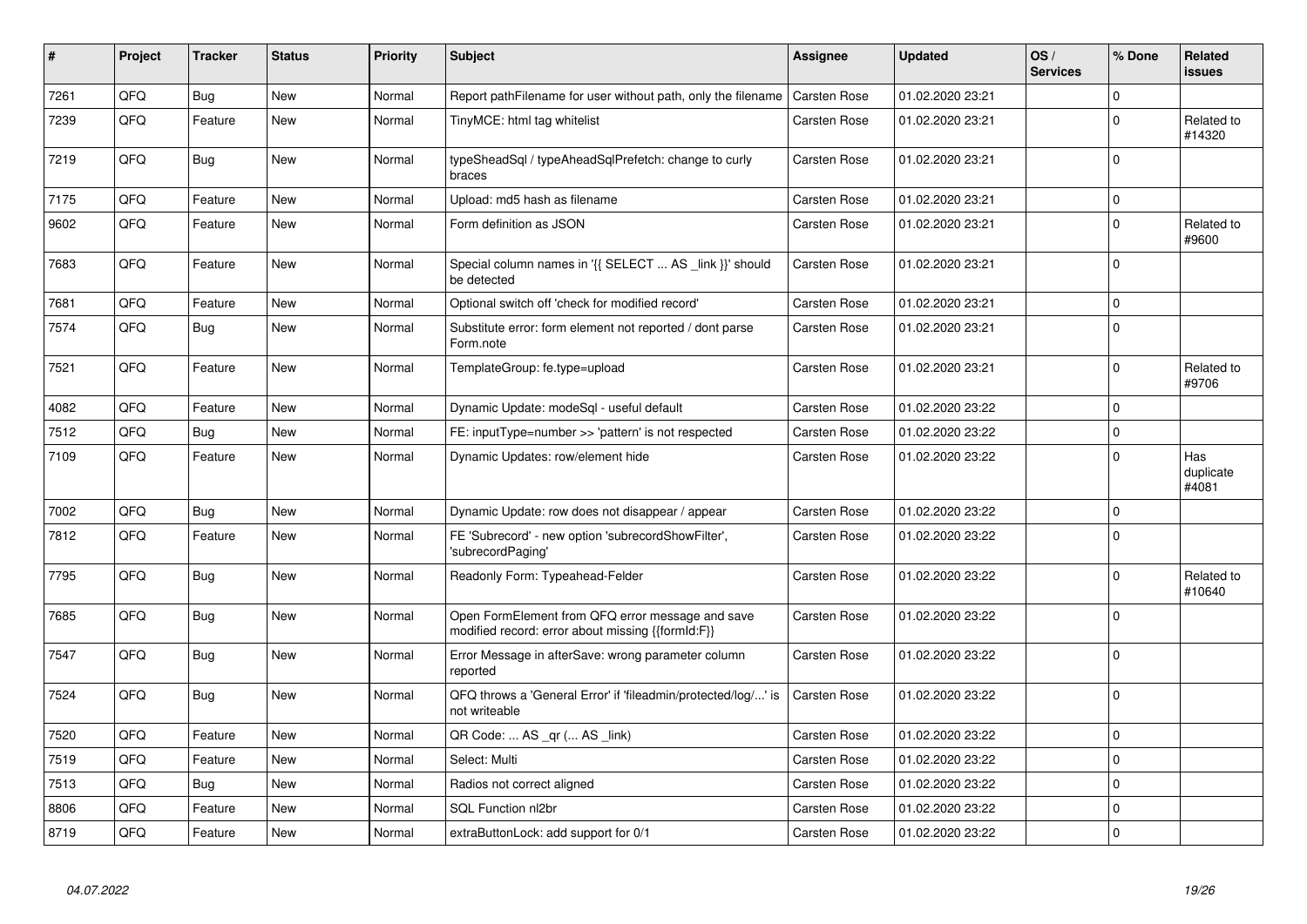| #     | Project | <b>Tracker</b> | <b>Status</b> | Priority | Subject                                                                                                                          | Assignee     | <b>Updated</b>   | OS/<br><b>Services</b> | % Done      | Related<br><b>issues</b>                                             |
|-------|---------|----------------|---------------|----------|----------------------------------------------------------------------------------------------------------------------------------|--------------|------------------|------------------------|-------------|----------------------------------------------------------------------|
| 8336  | QFQ     | Feature        | New           | Normal   | Form > modified > Close New: a) Optional disable popup, b)<br>custom text, c) mode on save: close stay                           | Carsten Rose | 01.02.2020 23:22 |                        | $\Omega$    | Related to<br>#8335                                                  |
| 8089  | QFQ     | Feature        | New           | Normal   | Copy/Paste for FormElements                                                                                                      | Carsten Rose | 01.02.2020 23:22 |                        | 0           |                                                                      |
| 8049  | QFQ     | Bug            | <b>New</b>    | Normal   | FE.type=note, column 'value': text moves some pixel to top<br>after save                                                         | Carsten Rose | 01.02.2020 23:22 |                        | $\Omega$    |                                                                      |
| 7924  | QFQ     | Feature        | <b>New</b>    | Normal   | Radio/Checkbox with Tooltip                                                                                                      | Carsten Rose | 01.02.2020 23:22 |                        | $\mathbf 0$ |                                                                      |
| 9129  | QFQ     | Feature        | New           | Normal   | sqlValidate: Message as notification, not as error                                                                               | Carsten Rose | 01.02.2020 23:22 |                        | 0           | Related to<br>#9128                                                  |
| 9128  | QFQ     | Feature        | New           | Normal   | Error Message: not replaced variables- a) replace back to<br>$\langle \{ \langle \cdot, \cdot \rangle \rangle \rangle$ underline | Carsten Rose | 01.02.2020 23:22 |                        | $\mathbf 0$ | Related to<br>#9129                                                  |
| 9127  | QFQ     | Bug            | <b>New</b>    | Normal   | Error Message: change 'roll over' color - text not readable                                                                      | Carsten Rose | 01.02.2020 23:22 |                        | 0           |                                                                      |
| 8975  | QFQ     | Feature        | <b>New</b>    | Normal   | Report Notation: 2.0                                                                                                             | Carsten Rose | 01.02.2020 23:22 |                        | 0           | Related to<br>#8963                                                  |
| 9317  | QFQ     | Bug            | <b>New</b>    | Normal   | FE.type=note: with dynamic show/hidden an empty label<br>causes trouble                                                          | Carsten Rose | 01.02.2020 23:22 |                        | $\mathbf 0$ |                                                                      |
| 9275  | QFQ     | <b>Bug</b>     | <b>New</b>    | Normal   | autcron: t3 page, which takes to long to respond, is not<br>reported properly                                                    | Carsten Rose | 01.02.2020 23:22 |                        | 100         |                                                                      |
| 9208  | QFQ     | Feature        | <b>New</b>    | Normal   | Manage 'recent' records                                                                                                          | Carsten Rose | 01.02.2020 23:22 |                        | $\mathbf 0$ |                                                                      |
| 9177  | QFQ     | Bug            | New           | Normal   | Bug? QFQ tries to save an action FE, which has real<br>existing column name                                                      | Carsten Rose | 01.02.2020 23:22 |                        | $\Omega$    |                                                                      |
| 9136  | QFQ     | Feature        | <b>New</b>    | Normal   | Create ZIP files with dynamic PDFs                                                                                               | Carsten Rose | 01.02.2020 23:22 |                        | $\mathbf 0$ |                                                                      |
| 9537  | QFQ     | Feature        | New           | Normal   | FormEditor: Edit fieldset in FrontEnd                                                                                            | Carsten Rose | 01.02.2020 23:22 |                        | $\mathbf 0$ |                                                                      |
| 9533  | QFQ     | Bug            | <b>New</b>    | Normal   | FE.type=upload: Check in 'beforeSave' if upload is given                                                                         | Carsten Rose | 01.02.2020 23:22 |                        | $\mathbf 0$ | Related to<br>#11523                                                 |
| 9352  | QFQ     | Feature        | <b>New</b>    | Normal   | FE 'Native' fire slaveld, sqlAfter, sqlIns                                                                                       | Carsten Rose | 01.02.2020 23:22 |                        | $\mathbf 0$ |                                                                      |
| 9811  | QFQ     | Feature        | <b>New</b>    | Normal   | Report: tag every n'th row                                                                                                       | Carsten Rose | 01.02.2020 23:22 |                        | 0           |                                                                      |
| 9783  | QFQ     | <b>Bug</b>     | New           | Normal   | Email with special characters                                                                                                    | Carsten Rose | 01.02.2020 23:22 |                        | $\Omega$    |                                                                      |
| 9781  | QFQ     | Feature        | <b>New</b>    | Normal   | Button: CSS class to make buttons smaller                                                                                        | Carsten Rose | 01.02.2020 23:22 |                        | $\mathbf 0$ |                                                                      |
| 9707  | QFQ     | Feature        | <b>New</b>    | Normal   | SIP security: encode pageld and check pageld on decode                                                                           | Carsten Rose | 01.02.2020 23:22 |                        | $\mathbf 0$ |                                                                      |
| 9706  | QFQ     | Feature        | New           | Normal   | Multi File Upload (hidden template group)                                                                                        | Carsten Rose | 01.02.2020 23:22 |                        | $\mathbf 0$ | Related to<br>#7521,<br>Related to<br>#5562,<br>Related to<br>#13330 |
| 10115 | QFQ     | Feature        | New           | Normal   | TypeAhead: static list                                                                                                           | Carsten Rose | 26.02.2020 16:42 |                        | 100         |                                                                      |
| 10324 | QFQ     | <b>Bug</b>     | New           | Normal   | Excel Export mit Template funktioniert nur, wenn Template<br>vor uid kommt                                                       |              | 30.03.2020 11:20 |                        | $\Omega$    | Related to<br>#10257                                                 |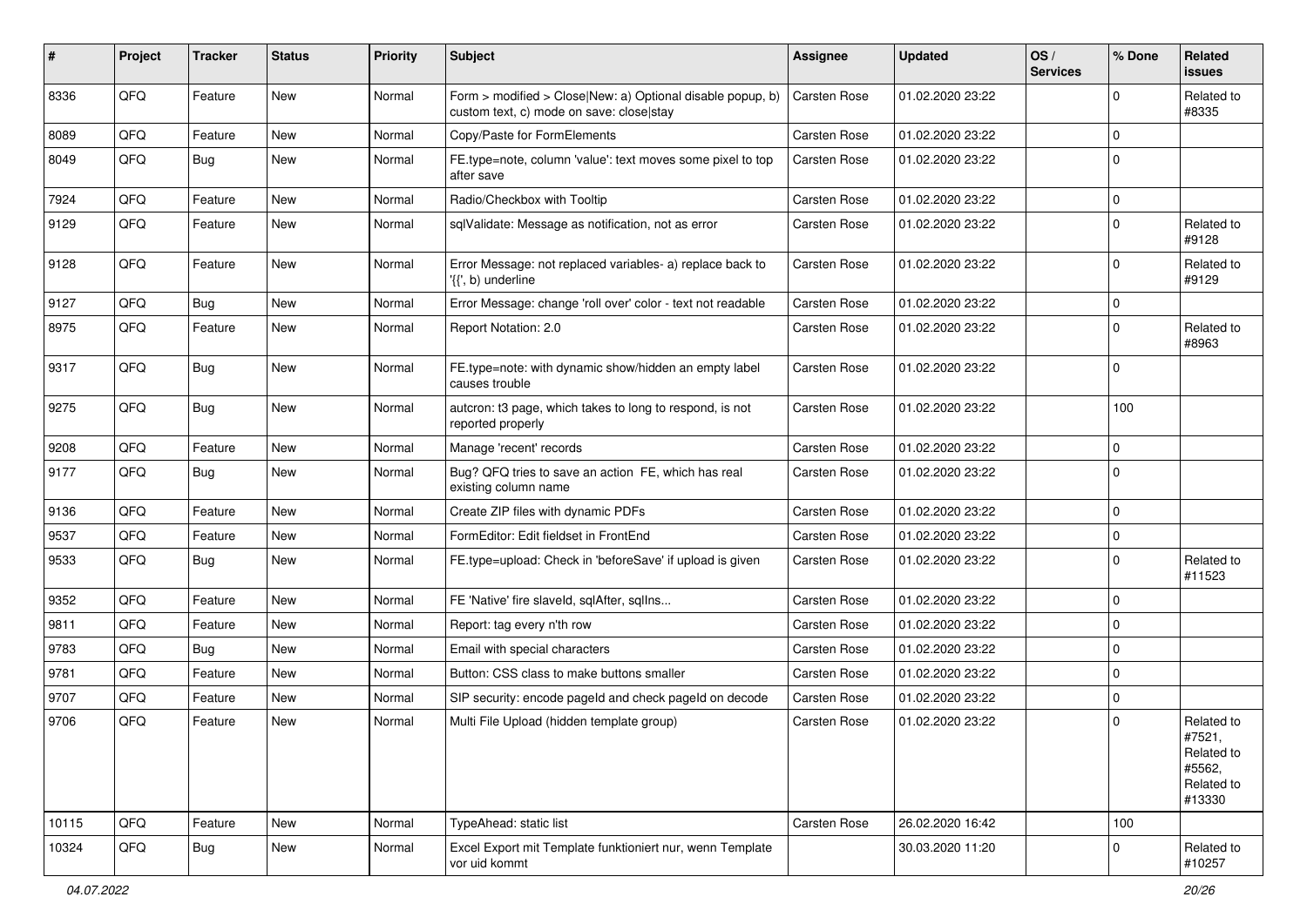| $\sharp$ | Project | <b>Tracker</b> | <b>Status</b> | <b>Priority</b> | Subject                                                                                            | <b>Assignee</b>     | <b>Updated</b>   | OS/<br><b>Services</b> | % Done      | Related<br><b>issues</b>                                             |
|----------|---------|----------------|---------------|-----------------|----------------------------------------------------------------------------------------------------|---------------------|------------------|------------------------|-------------|----------------------------------------------------------------------|
| 4050     | QFQ     | Feature        | <b>New</b>    | Normal          | sql.log: 1) FormElement ID which causes a specific action,<br>2) Result in the same row.           | Carsten Rose        | 15.04.2020 11:35 |                        | O           | Related to<br>#5458                                                  |
| 10082    | QFQ     | <b>Bug</b>     | New           | Normal          | FE.type=SELECT - 'sanatize' Class                                                                  | <b>Carsten Rose</b> | 07.05.2020 09:36 |                        | 0           | Related to<br>#10081                                                 |
| 10119    | QFQ     | Feature        | <b>New</b>    | Normal          | Dropdown (selectlist) & TypeAhead: format and catagorize<br>list                                   | <b>Carsten Rose</b> | 07.05.2020 09:36 |                        | $\Omega$    |                                                                      |
| 10322    | QFQ     | Bug            | New           | Normal          | FormElement / Radio: missing column 'enum' >> FE not<br>reported                                   | Carsten Rose        | 07.05.2020 09:37 |                        | 0           |                                                                      |
| 10384    | QFQ     | Feature        | <b>New</b>    | Normal          | Parameter Exchange QFQ Instances                                                                   |                     | 07.05.2020 09:38 |                        | $\mathbf 0$ |                                                                      |
| 5559     | QFQ     | <b>Bug</b>     | <b>New</b>    | Normal          | FE.type = Upload: 'accept' might contain variables                                                 | <b>Carsten Rose</b> | 11.05.2020 21:23 |                        | $\Omega$    |                                                                      |
| 10593    | QFQ     | Feature        | New           | Normal          | label2: text behind input element                                                                  | <b>Carsten Rose</b> | 16.05.2020 10:57 |                        | $\Omega$    |                                                                      |
| 5345     | QFQ     | Feature        | <b>New</b>    | Normal          | Report: UPDATE / INSERT / DELETE statements should<br>trigger subqueries, depending on the result. | <b>Carsten Rose</b> | 27.05.2020 16:11 |                        | $\Omega$    |                                                                      |
| 10658    | QFQ     | Bug            | <b>New</b>    | Normal          | processReadOnly broken                                                                             | <b>Carsten Rose</b> | 27.05.2020 17:55 |                        | $\mathbf 0$ |                                                                      |
| 3432     | QFQ     | Feature        | <b>New</b>    | Normal          | subrecord: dynamicUpdate                                                                           | <b>Carsten Rose</b> | 11.06.2020 21:10 |                        | 0           | Related to<br>#5691                                                  |
| 10763    | QFQ     | Feature        | <b>New</b>    | Normal          | form accessed and submitted despite logout?                                                        |                     | 16.06.2020 11:43 |                        | $\mathbf 0$ |                                                                      |
| 10819    | QFQ     | Feature        | New           | Normal          | Persistent SIP - second try                                                                        | <b>Carsten Rose</b> | 29.06.2020 23:02 |                        | $\Omega$    | Related to<br>#6261                                                  |
| 10874    | QFQ     | Feature        | <b>New</b>    | Normal          | Erstellen eines Foreign Keys in der Tabelle "FormElement"                                          |                     | 13.07.2020 10:11 |                        | $\mathbf 0$ |                                                                      |
| 10890    | QFQ     | Bug            | <b>New</b>    | Normal          | AutoCron hangs                                                                                     |                     | 20.07.2020 13:56 |                        | $\Omega$    |                                                                      |
| 10976    | QFQ     | Feature        | New           | Normal          | Excel Export Verbesserungen                                                                        | <b>Carsten Rose</b> | 06.08.2020 10:56 |                        | $\Omega$    |                                                                      |
| 10996    | QFQ     | Feature        | <b>New</b>    | Normal          | Download video via sip: no seek                                                                    | <b>Carsten Rose</b> | 12.08.2020 14:18 |                        | $\mathbf 0$ |                                                                      |
| 11080    | QFQ     | Feature        | <b>New</b>    | Normal          | Send MQTT messages                                                                                 | Carsten Rose        | 29.08.2020 19:49 |                        | $\Omega$    |                                                                      |
| 11195    | QFQ     | <b>Bug</b>     | New           | Low             | Dynamic Update: Note not updated if new text is empty<br>(v20.4)                                   |                     | 25.09.2020 11:14 |                        | 0           |                                                                      |
| 11239    | QFQ     | Bug            | <b>New</b>    | Normal          | Radiobutton (plain): horizontales Rendern abhängig vom<br>Datentyp in der Datenbank                | <b>Carsten Rose</b> | 30.09.2020 18:37 |                        | $\mathbf 0$ |                                                                      |
| 11504    | QFQ     | Feature        | <b>New</b>    | Normal          | Dynamic Update: Button text update for 'Save',' Close' &<br>'Delete'                               | Carsten Rose        | 12.11.2020 23:44 |                        | 0           |                                                                      |
| 10759    | QFQ     | Bug            | New           | Normal          | emptyMeansNull - Feld falsch aktualisiert                                                          |                     | 12.11.2020 23:45 |                        | $\Omega$    |                                                                      |
| 10937    | QFQ     | <b>Bug</b>     | New           | Normal          | Fehler mit abhängigen Select- Feldern beim Positionieren                                           | Carsten Rose        | 12.11.2020 23:45 |                        | $\mathbf 0$ |                                                                      |
| 10704    | QFQ     | <b>Bug</b>     | New           | Normal          | wkhtml problem rendering fullCalendar.js / fabric.js >><br>successor: puppeteer                    | Carsten Rose        | 12.11.2020 23:45 |                        | $\mathbf 0$ | Related to<br>#5024,<br>Related to<br>#4650,<br>Related to<br>#10715 |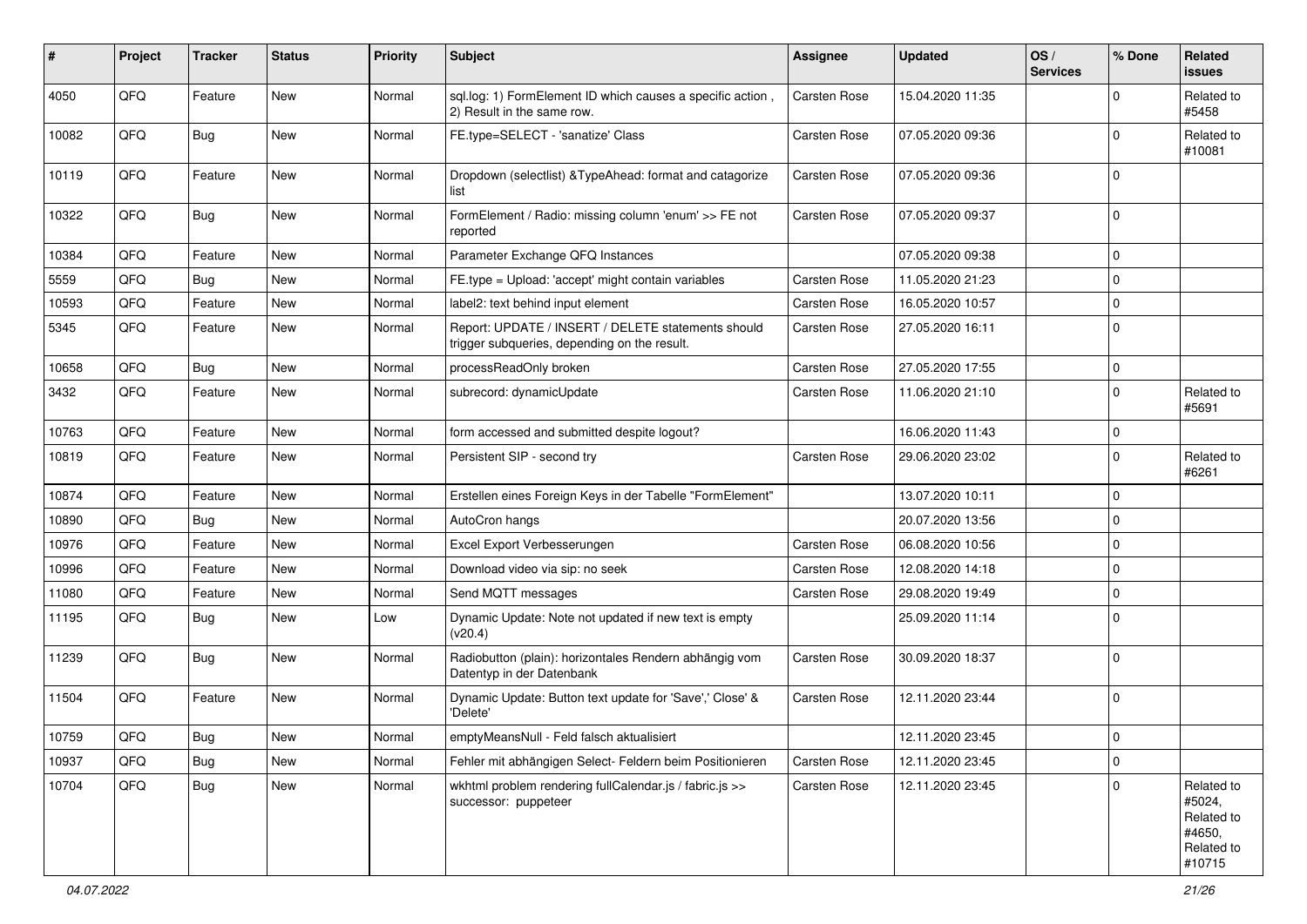| ∦     | Project | <b>Tracker</b> | <b>Status</b> | <b>Priority</b> | <b>Subject</b>                                                                                                      | Assignee     | <b>Updated</b>   | OS/<br><b>Services</b> | % Done      | Related<br><b>issues</b> |
|-------|---------|----------------|---------------|-----------------|---------------------------------------------------------------------------------------------------------------------|--------------|------------------|------------------------|-------------|--------------------------|
| 10588 | QFQ     | Bug            | <b>New</b>    | Normal          | typeahed Tag: Doku anpassen                                                                                         | Carsten Rose | 12.11.2020 23:45 |                        | $\mathbf 0$ |                          |
| 11522 | QFQ     | Bug            | <b>New</b>    | Normal          | Aus/Einblenden von Reitern                                                                                          |              | 13.11.2020 14:58 |                        | $\Omega$    |                          |
| 11523 | QFQ     | Feature        | New           | Normal          | Mit dynamic Update erkennen, ob Upload gemacht wurde                                                                | Carsten Rose | 13.11.2020 15:07 |                        | $\mathbf 0$ | Related to<br>#9533      |
| 11535 | QFQ     | Feature        | New           | Normal          | Ability to create SQL columns in frontend QFQ forms                                                                 |              | 17.11.2020 12:11 |                        | $\mathbf 0$ |                          |
| 11534 | QFQ     | Feature        | New           | Normal          | Report: Action on selected rows - Table batchprocessing<br>feature                                                  |              | 18.11.2020 08:15 |                        | $\mathbf 0$ |                          |
| 11695 | QFQ     | Bug            | <b>New</b>    | Normal          | MultiForm required FE Error                                                                                         | Carsten Rose | 04.12.2020 13:34 |                        | $\Omega$    |                          |
| 11715 | QFQ     | Bug            | New           | Normal          | acceptZeroAsRequired and requiredOffButMark do not<br>coincide                                                      |              | 08.12.2020 12:13 |                        | $\Omega$    |                          |
| 11716 | QFQ     | Feature        | New           | Normal          | Form an beliebiger Stelle im Report anzeigen                                                                        |              | 09.12.2020 09:47 |                        | $\mathbf 0$ |                          |
| 11752 | QFQ     | Bug            | <b>New</b>    | Normal          | checkbox renders multiple input elements with same name                                                             | Carsten Rose | 17.12.2020 14:58 |                        | $\Omega$    | Related to<br>#11750     |
| 11775 | QFQ     | Feature        | <b>New</b>    | Normal          | Subrecord Tooltip pro Feld                                                                                          | Carsten Rose | 18.12.2020 15:22 |                        | $\mathbf 0$ | Related to<br>#11955     |
| 12023 | QFQ     | Feature        | New           | Normal          | MySQL Stored Precdure: QDECODESPECIALCHAR()                                                                         | Carsten Rose | 16.02.2021 11:16 |                        | $\Omega$    | Related to<br>#12022     |
| 12038 | QFQ     | Feature        | New           | Normal          | a) STORE_VAR: filenameOnlyStripUniq, b) SP:<br>QSTRIPUNIQ()                                                         |              | 17.02.2021 23:55 |                        | $\mathbf 0$ |                          |
| 12024 | QFQ     | Feature        | New           | Normal          | Excel Export: text columns by default decode<br>htmlspeciachar()                                                    | Carsten Rose | 17.02.2021 23:55 |                        | $\mathbf 0$ | Related to<br>#12022     |
| 12039 | QFQ     | Feature        | New           | Normal          | Missing htmlSpecialChar() in pre processing on form submit                                                          |              | 18.02.2021 00:09 |                        | $\mathbf 0$ | Related to<br>#14320     |
| 12040 | QFQ     | Bug            | <b>New</b>    | Normal          | FE Mode 'hidden' für zwei FEs auf einer Zeile                                                                       | Carsten Rose | 18.02.2021 10:13 |                        | $\Omega$    |                          |
| 12045 | QFQ     | <b>Bug</b>     | New           | Normal          | templateGroup afterSave FE: Aufruf ohne<br>sglHonorFormElements funktioniert nicht                                  | Carsten Rose | 18.02.2021 16:33 |                        | $\mathbf 0$ |                          |
| 8187  | QFQ     | Feature        | New           | Normal          | Subrecord: enable/hide new button - make new/edit/delete<br>customizeable.                                          | Carsten Rose | 06.03.2021 18:44 |                        | $\Omega$    | Related to<br>#11326     |
| 12133 | QFQ     | Bug            | New           | Normal          | NPM, phpSpreadSheet aktualisieren                                                                                   | Carsten Rose | 15.03.2021 09:04 |                        | $\mathbf 0$ |                          |
| 12146 | QFQ     | Feature        | New           | Normal          | Autocron Job: Anzeigen wann der naechste Job ausgefuehrt   Carsten Rose<br>wird, resp das er nicht ausgefuehrt wird |              | 15.03.2021 15:23 |                        | $\Omega$    |                          |
| 11516 | QFQ     | Feature        | New           | Normal          | Multi Page Form (Previous/Next Buttons)                                                                             | Carsten Rose | 16.03.2021 17:52 |                        | 0           |                          |
| 8217  | QFQ     | Feature        | New           | Normal          | if-elseif-else construct                                                                                            | Carsten Rose | 16.03.2021 18:41 |                        | $\mathbf 0$ | Related to<br>#10716     |
| 10714 | QFQ     | Feature        | New           | Normal          | multi Table Form                                                                                                    | Carsten Rose | 16.03.2021 18:44 |                        | $\mathbf 0$ |                          |
| 12187 | QFQ     | <b>Bug</b>     | New           | Normal          | Trigger FormAsFile() via Report: probably problem with multi<br>DB setup                                            | Carsten Rose | 20.03.2021 21:20 |                        | $\mathbf 0$ |                          |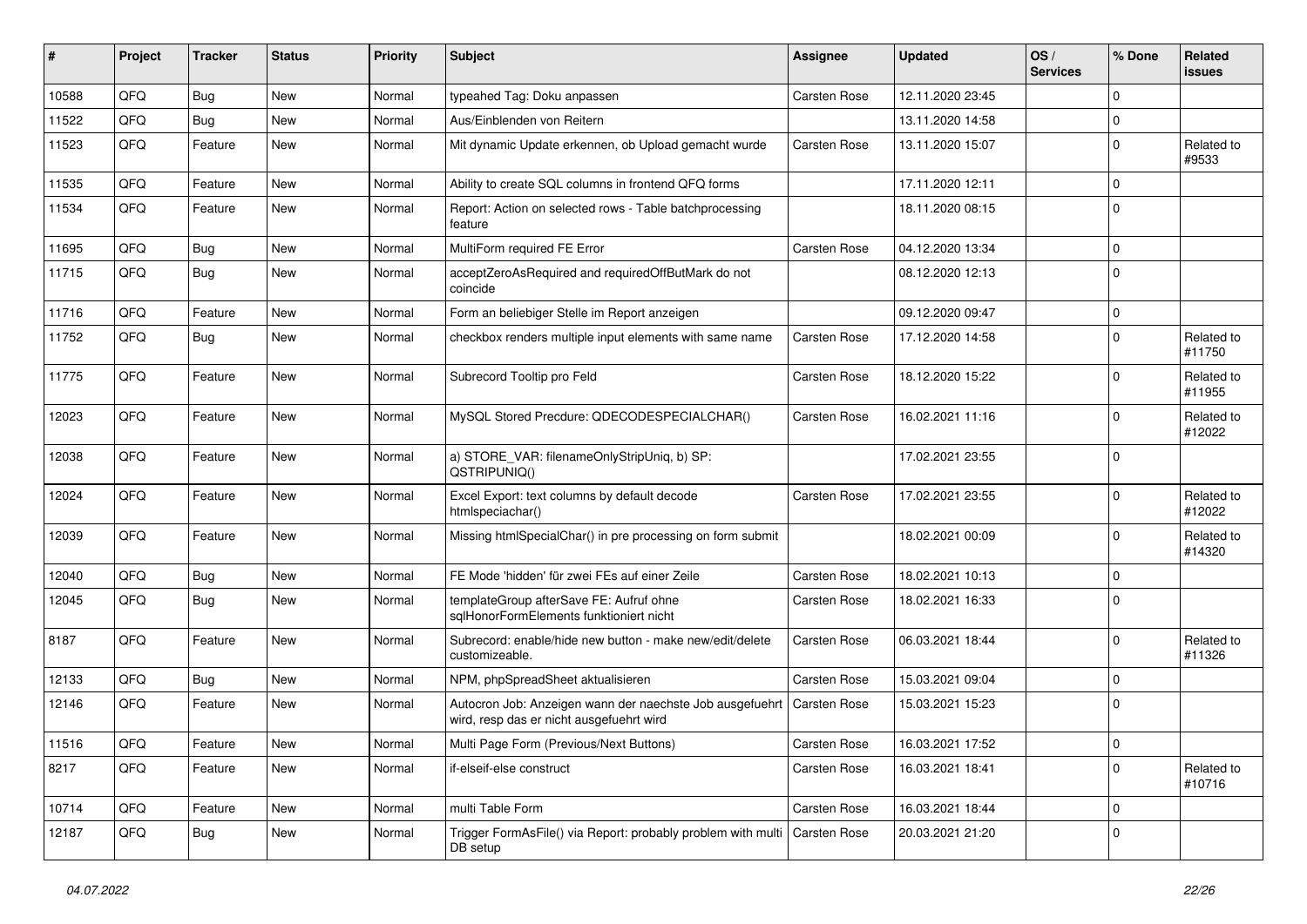| ∦     | Project | <b>Tracker</b> | <b>Status</b> | <b>Priority</b> | Subject                                                                                                    | <b>Assignee</b>                                        | <b>Updated</b>      | OS/<br><b>Services</b> | % Done      | <b>Related</b><br><b>issues</b>               |                      |
|-------|---------|----------------|---------------|-----------------|------------------------------------------------------------------------------------------------------------|--------------------------------------------------------|---------------------|------------------------|-------------|-----------------------------------------------|----------------------|
| 10080 | QFQ     | Feature        | New           | Normal          | Popup on 'save' / 'close': configure dialog (answer<br>yes/no/cancle/)                                     | <b>Carsten Rose</b>                                    | 28.03.2021 20:52    |                        | $\mathbf 0$ | Is duplicate<br>of #12262                     |                      |
| 12330 | QFQ     | Feature        | New           | Normal          | Copy to input field / text area / TinyMCE                                                                  | <b>Carsten Rose</b>                                    | 07.04.2021 09:01    |                        | $\mathbf 0$ |                                               |                      |
| 12135 | QFQ     | Feature        | <b>New</b>    | Normal          | Subrecord: Notiz                                                                                           |                                                        | 24.04.2021 16:58    |                        | $\mathbf 0$ |                                               |                      |
| 12156 | QFQ     | Feature        | New           | Normal          | Form: Optional disable 'leave page'                                                                        |                                                        | 03.05.2021 20:45    |                        | $\mathbf 0$ |                                               |                      |
| 12162 | QFQ     | Feature        | New           | Normal          | FE.type=sendmail: personalized mailing (several mails) via<br>template                                     | <b>Carsten Rose</b>                                    | 03.05.2021 20:45    |                        | $\mathbf 0$ |                                               |                      |
| 12109 | QFQ     | Feature        | New           | Normal          | Donwload Link: Plain, SIP, Persistent Link, Peristent SIP -<br>new notation                                | <b>Carsten Rose</b>                                    | 03.05.2021 20:45    |                        | $\mathbf 0$ | Related to<br>#12085                          |                      |
| 12480 | QFQ     | Feature        | <b>New</b>    | Normal          | If QFQ upgrade is running, block further request                                                           | <b>Carsten Rose</b>                                    | 03.05.2021 20:45    |                        | $\mathbf 0$ |                                               |                      |
| 12477 | QFQ     | Feature        | New           | Normal          | Support for refactoring: Form, FormElement, diverse<br>Tabellen/Spalten, tt-content Records                | <b>Carsten Rose</b>                                    | 03.05.2021 20:45    |                        | $\mathbf 0$ |                                               |                      |
| 12474 | QFQ     | Feature        | <b>New</b>    | Normal          | Check BaseConfigURL if it is given and the the last char is '/'                                            | <b>Carsten Rose</b>                                    | 03.05.2021 20:45    |                        | $\mathbf 0$ |                                               |                      |
| 12413 | QFQ     | Feature        | New           | Normal          | STORE_TYPO3: enhance for {{be_users.email:T}},<br>{{fe users.email:T}}                                     | <b>Carsten Rose</b>                                    | 03.05.2021 20:45    |                        | $\mathbf 0$ | Related to<br>#12412,<br>Related to<br>#10012 |                      |
| 12400 | QFQ     | Feature        | New           | Normal          | Tutorial ist in QFQ Doku, Wird in der Suche gefunden, es<br>gibt aber kein Menupunkt - Inhalt ueberpruefen | <b>Carsten Rose</b>                                    | 03.05.2021 20:45    |                        | $\mathbf 0$ |                                               |                      |
| 12269 | QFQ     | Feature        | <b>New</b>    | Normal          | 2FA - Login                                                                                                | <b>Carsten Rose</b>                                    | 03.05.2021 20:45    |                        | $\mathbf 0$ |                                               |                      |
| 11747 | QFQ     | Feature        | New           | Normal          | Maintenance Page with Redirect                                                                             | <b>Carsten Rose</b>                                    | 03.05.2021 20:47    |                        | $\mathbf 0$ | Related to<br>#11741                          |                      |
| 11955 | QFQ     | Feature        | New           | Normal          | subrecord: new title option to set <th> attributes - e.g. to<br/>customize tablesorter options.</th>       | attributes - e.g. to<br>customize tablesorter options. | <b>Carsten Rose</b> | 03.05.2021 20:47       |             | $\mathbf 0$                                   | Related to<br>#11775 |
| 11668 | QFQ     | Bug            | New           | Normal          | Play function.sql - problem with mysql                                                                     | Carsten Rose                                           | 03.05.2021 20:48    |                        | $\mathbf 0$ |                                               |                      |
| 11667 | QFQ     | Bug            | New           | Normal          | MySQL mariadb-server-10.3: Incorrect datetime value                                                        | <b>Carsten Rose</b>                                    | 03.05.2021 20:48    |                        | $\mathbf 0$ |                                               |                      |
| 12163 | QFQ     | Feature        | New           | Normal          | Checkbox: table wrap                                                                                       | <b>Carsten Rose</b>                                    | 03.05.2021 20:51    |                        | $\mathbf 0$ |                                               |                      |
| 12119 | QFQ     | Feature        | <b>New</b>    | Normal          | AS paged: error message missing if there ist no 'r' argument.                                              | <b>Carsten Rose</b>                                    | 03.05.2021 20:51    |                        | $\mathbf 0$ |                                               |                      |
| 10345 | QFQ     | Feature        | New           | Normal          | Templates - Patterns QFQ Style                                                                             |                                                        | 03.05.2021 21:01    |                        | $\mathbf 0$ | Related to<br>#10713                          |                      |
| 10766 | QFQ     | Bug            | New           | High            | Radiobutton / parameter.buttonClass=btn-default: dynamic<br>update                                         |                                                        | 03.05.2021 21:12    |                        | $\mathbf 0$ | Related to<br>#11237                          |                      |
| 10640 | QFQ     | <b>Bug</b>     | New           | High            | TypeAhead Tag: FE editierbar trotz readOnly                                                                | Carsten Rose                                           | 03.05.2021 21:12    |                        | $\mathbf 0$ | Related to<br>#7795                           |                      |
| 10508 | QFQ     | <b>Bug</b>     | New           | High            | Multi Form broken on Multi DB Instance                                                                     | Carsten Rose                                           | 03.05.2021 21:12    |                        | $\mathbf 0$ |                                               |                      |
| 10506 | QFQ     | <b>Bug</b>     | New           | High            | Template Group broken on MultiDB instance                                                                  | Carsten Rose                                           | 03.05.2021 21:12    |                        | $\mathbf 0$ | Related to<br>#10505                          |                      |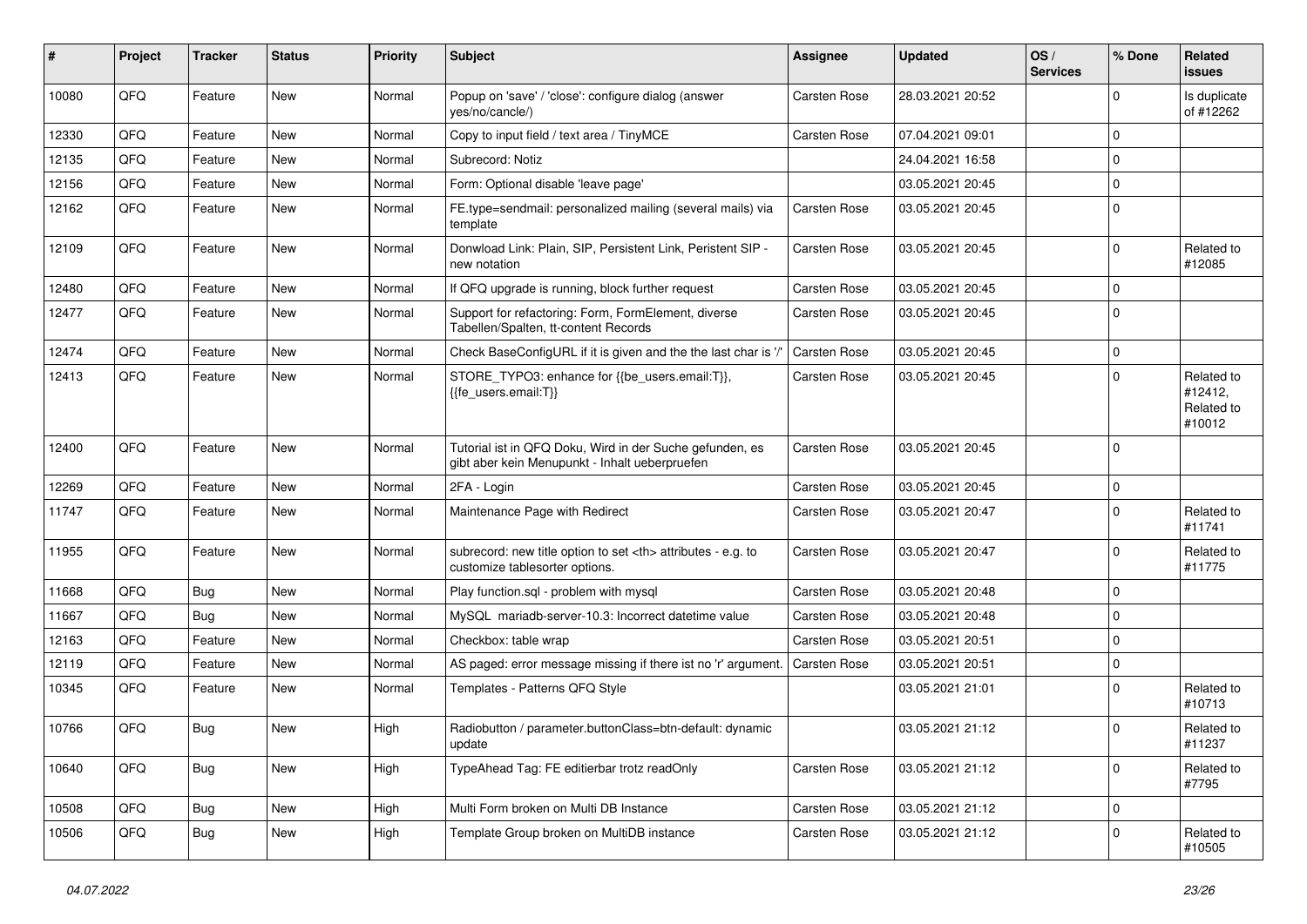| #     | Project | <b>Tracker</b> | <b>Status</b> | <b>Priority</b> | <b>Subject</b>                                                                                                 | <b>Assignee</b> | <b>Updated</b>   | OS/<br><b>Services</b> | % Done      | Related<br><b>issues</b>                      |
|-------|---------|----------------|---------------|-----------------|----------------------------------------------------------------------------------------------------------------|-----------------|------------------|------------------------|-------------|-----------------------------------------------|
| 10081 | QFQ     | <b>Bug</b>     | <b>New</b>    | High            | Stale record lock after 'forbidden' character                                                                  | Carsten Rose    | 03.05.2021 21:12 |                        | $\Omega$    | Related to<br>#10082,<br>Related to<br>#9789  |
| 11850 | QFQ     | Feature        | <b>New</b>    | Urgent          | Wizard Form: basierend auf einer Tabelle eine Form<br>anlegen.                                                 |                 | 03.05.2021 21:12 |                        | $\Omega$    | Blocked by<br>#8082                           |
| 11237 | QFQ     | Bug            | <b>New</b>    | High            | Radiobutton / parameter.buttonClass= btn-default - kein dirty   Benjamin Baer<br>Trigger                       |                 | 03.05.2021 21:12 |                        | $\Omega$    | Related to<br>#10766                          |
| 11057 | QFQ     | Bug            | <b>New</b>    | High            | Checkboxes ohne span.checkmark im Report werden<br>ausgeblendet                                                | Benjamin Baer   | 03.05.2021 21:12 |                        | $\Omega$    | Related to<br>#11039                          |
| 12468 | QFQ     | Bug            | <b>New</b>    | Urgent          | Form: update Form.title after save                                                                             | Carsten Rose    | 03.05.2021 21:12 |                        | $\Omega$    |                                               |
| 3727  | QFQ     | Feature        | <b>New</b>    | High            | Security: Session Hijacking erschweren                                                                         | Carsten Rose    | 03.05.2021 21:14 |                        | $\Omega$    |                                               |
| 7650  | QFQ     | Bug            | New           | High            | Optional do not show 'required' sign on FormElement                                                            | Carsten Rose    | 03.05.2021 21:14 |                        | $\Omega$    |                                               |
| 5715  | QFQ     | Feature        | New           | High            | PDF Caching                                                                                                    | Carsten Rose    | 03.05.2021 21:14 |                        | $\Omega$    | Related to<br>#5851,<br>Related to<br>#6357   |
| 5459  | QFQ     | <b>Bug</b>     | <b>New</b>    | High            | Multi DB: spread system tables between 'QFQ' and<br>'Data'-DB                                                  | Carsten Rose    | 03.05.2021 21:14 |                        | $\Omega$    | Related to<br>#4720                           |
| 5221  | QFQ     | <b>Bug</b>     | <b>New</b>    | High            | Download Dialog: Bleibt stehen in FF wenn Datei<br>automatisch gespeichert wird.                               | Carsten Rose    | 03.05.2021 21:14 |                        | $\Omega$    |                                               |
| 8962  | QFQ     | Feature        | <b>New</b>    | High            | allow for form fields with identical names                                                                     | Carsten Rose    | 03.05.2021 21:14 |                        | $\Omega$    |                                               |
| 8668  | QFQ     | Bug            | <b>New</b>    | High            | Pill disabled: dyamic mode 'hidden' not respected - FE is still<br>required                                    | Carsten Rose    | 03.05.2021 21:14 |                        | $\Omega$    |                                               |
| 8431  | QFQ     | Bug            | <b>New</b>    | High            | autocron.php with wrong path                                                                                   | Carsten Rose    | 03.05.2021 21:14 |                        | $\mathbf 0$ |                                               |
| 8083  | QFQ     | <b>Bug</b>     | <b>New</b>    | High            | FormEditor: primary table list does not respect<br>'indexDb={{indexData:Y}}'                                   | Carsten Rose    | 03.05.2021 21:14 |                        | $\Omega$    | Has<br>duplicate<br>#6678                     |
| 7899  | QFQ     | <b>Bug</b>     | <b>New</b>    | High            | Fe.type=password / retype / required: always complain<br>about missing value                                   | Carsten Rose    | 03.05.2021 21:14 |                        | $\Omega$    |                                               |
| 7850  | QFQ     | Feature        | <b>New</b>    | High            | Upload records: non 'pathFileName' column                                                                      | Carsten Rose    | 03.05.2021 21:14 |                        | $\Omega$    |                                               |
| 12465 | QFQ     | Feature        | New           | Normal          | QFQ Function: use in FE to fill StoreRecord                                                                    | Carsten Rose    | 05.05.2021 21:58 |                        | $\Omega$    |                                               |
| 12412 | QFQ     | Feature        | New           | Normal          | Action/Escape qualifier 'e' (empty), '0': if given, an empty<br>string (or '0') will be treated as 'not found' | Carsten Rose    | 08.05.2021 09:40 |                        | $\mathbf 0$ | Related to<br>#12413,<br>Related to<br>#10012 |
| 11893 | QFQ     | Feature        | New           | High            | Broken SIP: a) only report one time, b) only report in main<br>column                                          | Carsten Rose    | 12.05.2021 12:13 |                        | $\Omega$    | Related to<br>#12532,<br>Related to<br>#14187 |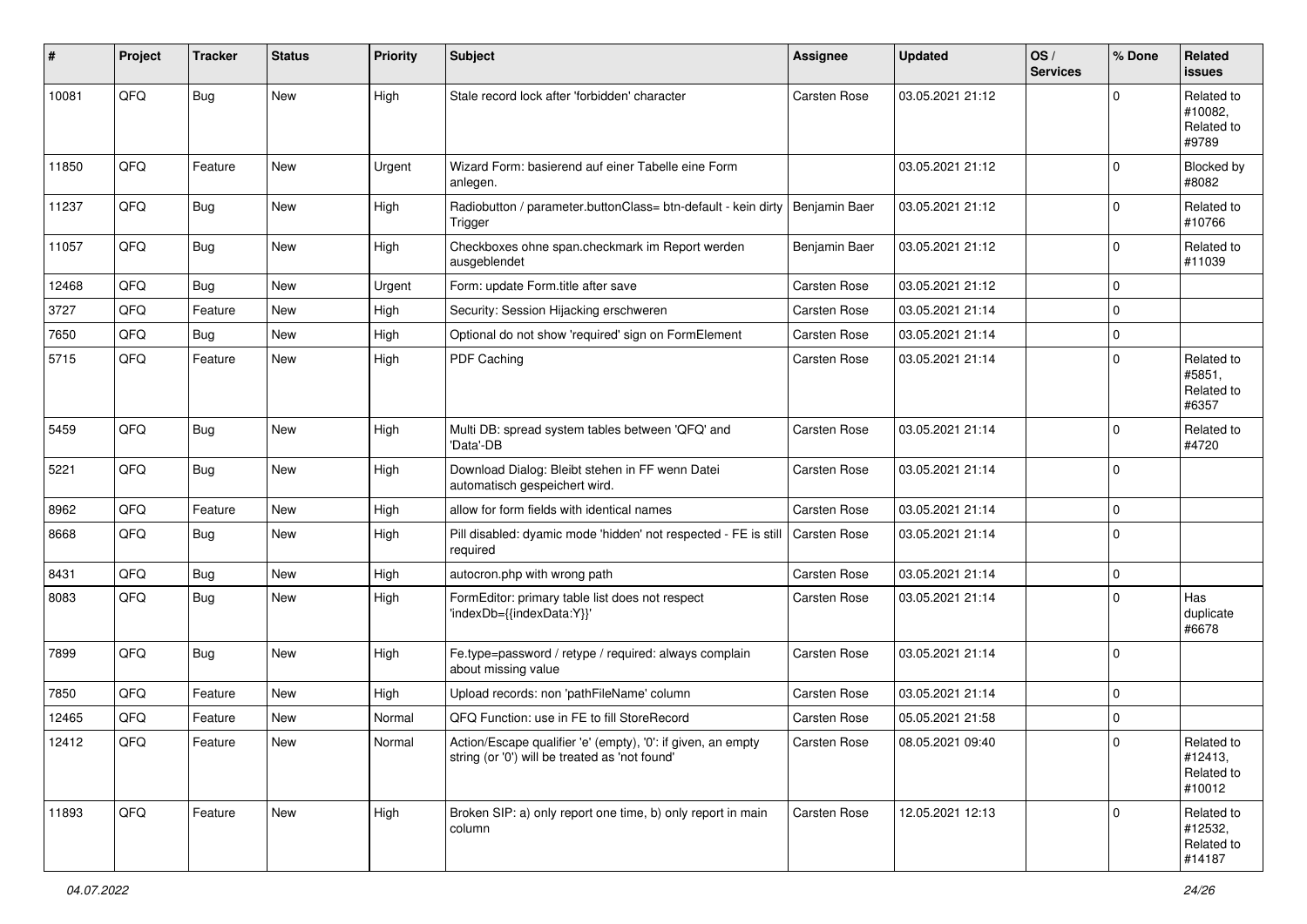| #     | Project | <b>Tracker</b> | <b>Status</b> | <b>Priority</b> | Subject                                                                  | Assignee     | <b>Updated</b>   | OS/<br><b>Services</b> | % Done      | Related<br>issues                             |
|-------|---------|----------------|---------------|-----------------|--------------------------------------------------------------------------|--------------|------------------|------------------------|-------------|-----------------------------------------------|
| 12632 | QFQ     | Feature        | New           | Normal          | TinyMCE: Prepare CSS classes for images                                  | Carsten Rose | 04.06.2021 14:35 |                        | 100         | Blocked by<br>#12186                          |
| 9531  | QFQ     | <b>Bug</b>     | New           | High            | FE File: Dynamic Update / modeSql / required detected<br>even it not set | Carsten Rose | 11.06.2021 20:32 |                        | $\Omega$    | Related to<br>#12398                          |
| 7890  | QFQ     | Bug            | New           | Normal          | FormElement 'required': extraButtonInfo not aligned                      | Carsten Rose | 11.06.2021 21:17 |                        | $\Omega$    | Related to<br>#11517                          |
| 9348  | QFQ     | Feature        | New           | Normal          | defaultThumbnailSize: pre render thumbnails                              | Carsten Rose | 12.06.2021 09:05 |                        | $\mathbf 0$ |                                               |
| 6723  | QFQ     | Feature        | New           | Normal          | Report QFQ Installation and Version                                      | Carsten Rose | 12.06.2021 09:07 |                        | $\mathbf 0$ |                                               |
| 6261  | QFQ     | Feature        | New           | Normal          | Persistent SIP                                                           | Carsten Rose | 12.06.2021 09:07 |                        | $\Omega$    | Related to<br>#10819                          |
| 11460 | QFQ     | Feature        | New           | Normal          | Easier creation of changelog: gitchangelog                               | Carsten Rose | 12.06.2021 10:20 |                        | $\Omega$    | Related to<br>#13467                          |
| 9347  | QFQ     | Bug            | New           | High            | FE.type=upload with dynamic show/hidden: required not<br>detected        | Carsten Rose | 12.06.2021 10:40 |                        | $\Omega$    | Related to<br>#5305,<br>Related to<br>#12398  |
| 12679 | QFQ     | Feature        | New           | Normal          | tablesorter: custom column width                                         | Carsten Rose | 16.06.2021 11:10 |                        | 0           |                                               |
| 5305  | QFQ     | Bug            | New           | Normal          | Upload FormElement: nicht disabled by readonly Form                      | Carsten Rose | 16.06.2021 13:43 |                        | $\Omega$    | Related to<br>#9347,<br>Related to<br>#9834   |
| 9013  | QFQ     | Bug            | New           | Normal          | Error in Twig template not handled                                       | Carsten Rose | 20.10.2021 13:43 |                        | $\Omega$    |                                               |
| 13354 | QFQ     | Feature        | New           | Normal          | Using Websocket in QFQ                                                   | Carsten Rose | 10.11.2021 15:47 |                        | $\Omega$    |                                               |
| 11702 | QFQ     | Feature        | New           | Normal          | HTML Special Char makes no sense for 'allbut' if '&' is<br>forbidden     | Carsten Rose | 07.12.2021 16:35 |                        | $\Omega$    | Related to<br>#5112,<br>Related to<br>#14320  |
| 10114 | QFQ     | Feature        | New           | High            | Symbol (Link): 'G:' (Glyphicon) replaced by 'i:' (icon)                  |              | 07.12.2021 17:19 |                        | $\Omega$    | Related to<br>#3797,<br>Related to<br>#4194   |
| 12186 | QFQ     | Feature        | New           | High            | TinyMCE Config für Objekte                                               | Carsten Rose | 07.12.2021 17:19 |                        | $\Omega$    | <b>Blocks</b><br>#12632                       |
| 12974 | QFG     | <b>Bug</b>     | New           | High            | Sanitize Queries in Action-Elements                                      | Carsten Rose | 07.12.2021 17:19 |                        | $\pmb{0}$   |                                               |
| 12670 | QFQ     | <b>Bug</b>     | New           | High            | Dropdown-Menu classes können nicht mehr angegeben<br>werden              | Carsten Rose | 07.12.2021 17:19 |                        | $\Omega$    |                                               |
| 12532 | QFQ     | Feature        | <b>New</b>    | High            | SIP-Parameter bei Seitenaufruf in Browser-Console<br>anzeigen            | Carsten Rose | 07.12.2021 17:19 |                        | $\mathbf 0$ | Related to<br>#11893,<br>Related to<br>#14187 |